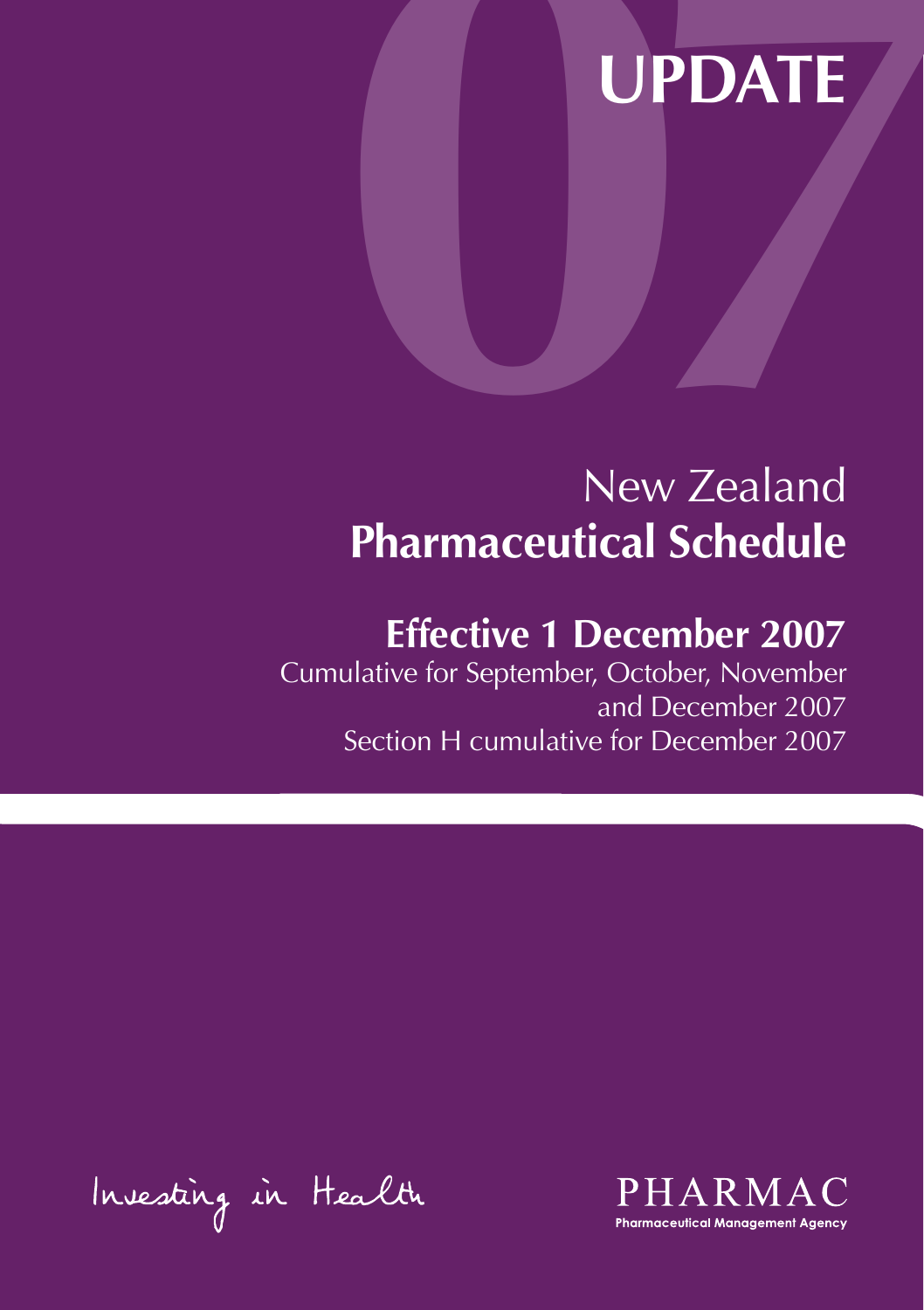# **Contents**

| Summary of PHARMAC decisions effective 1 December 2007 3           |  |
|--------------------------------------------------------------------|--|
| Wider access to some Pharmaceutical Cancer Treatments 4            |  |
|                                                                    |  |
| Endorsements - do these need to be initialled by the prescriber? 5 |  |
|                                                                    |  |
|                                                                    |  |
| Sole Subsidised Supply products cumulative to December 2007 8      |  |
|                                                                    |  |
|                                                                    |  |
|                                                                    |  |
|                                                                    |  |
|                                                                    |  |
|                                                                    |  |
|                                                                    |  |
|                                                                    |  |
|                                                                    |  |
|                                                                    |  |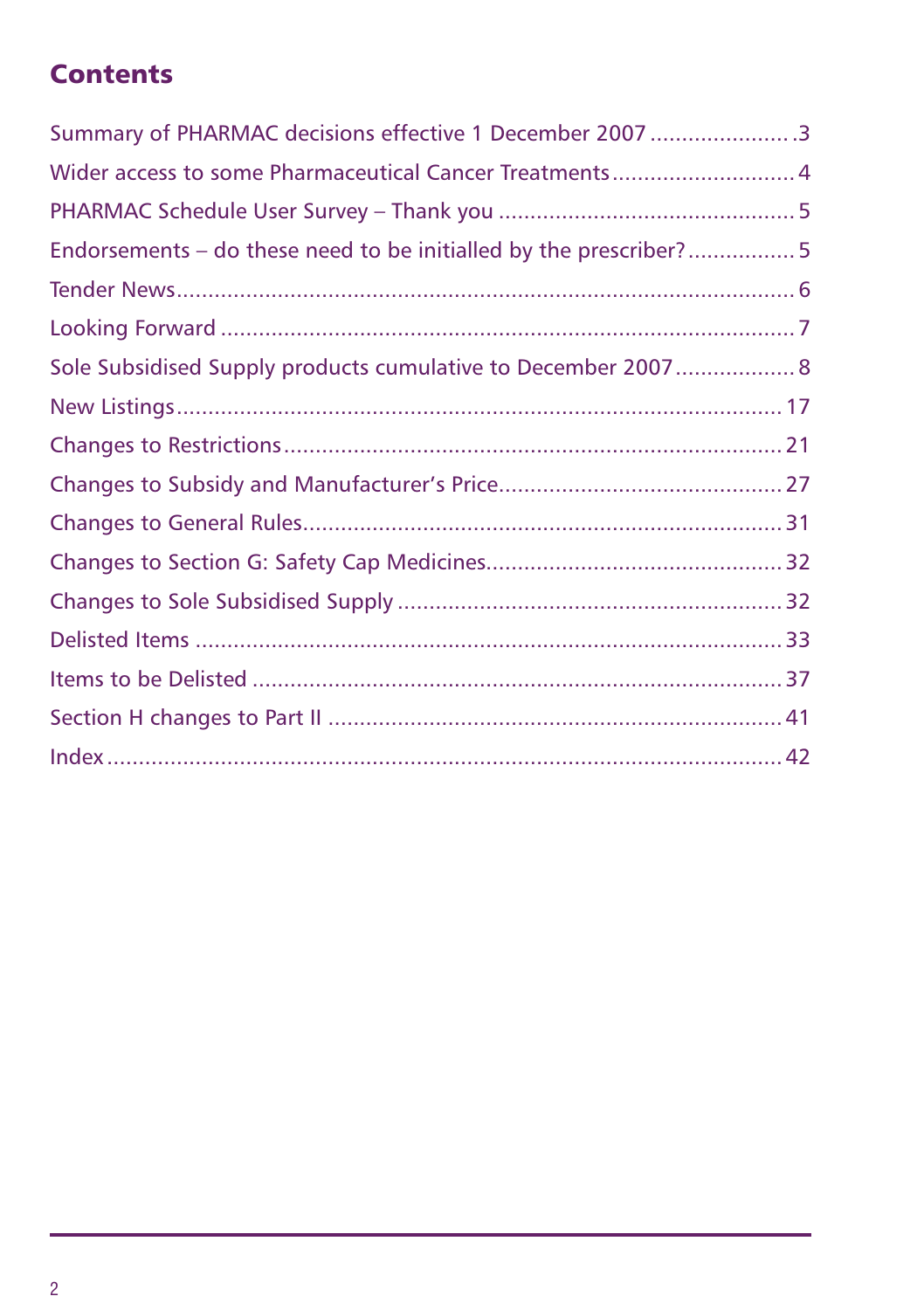## **Summary of PHARMAC decisions effective 1 december 2007**

## **New listing (page 17)**

- Calcium gluconate (Mayne) inj 10%, 10 ml, 10 inj pack size
- Erythromycin lactobionate (Erythrocin IV) inj 1 g
- Saquinavir (Invirase) tab 500 mg Special Authority Hospital pharmacy [HP1]
- Naproxen sodium (Sonaflam) tab 275 mg
- Alprazolam (Arrow-Alprazolam) tab 250  $\mu$ g, 500  $\mu$ g and 1 mg Retail pharmacy-Specialist – Month Restriction
- Mitozantrone (Mitozantrone Ebewe) inj 2 mg per ml, 5 ml and 10 ml PCT only – Specialist

## **Changes to restriction (pages 21 – 22)**

- Oxaliplatin amended Special Authority criteria
- Paclitaxel removal of Special Authority criteria
- Vinorelbine amended Special Authority criteria

### **Decreased subsidy (page 27)**

- Cefoxitin sodium (Mayne) inj 1 g
- Mitozantrone (Baxter) inj 1 mg for ECP
- Loratadine (Apo-Loratadine) tab 10 mg
- Ipratropium bromide (Atrovent Nasal Aqueous) aqueous nasal spray, 0.03%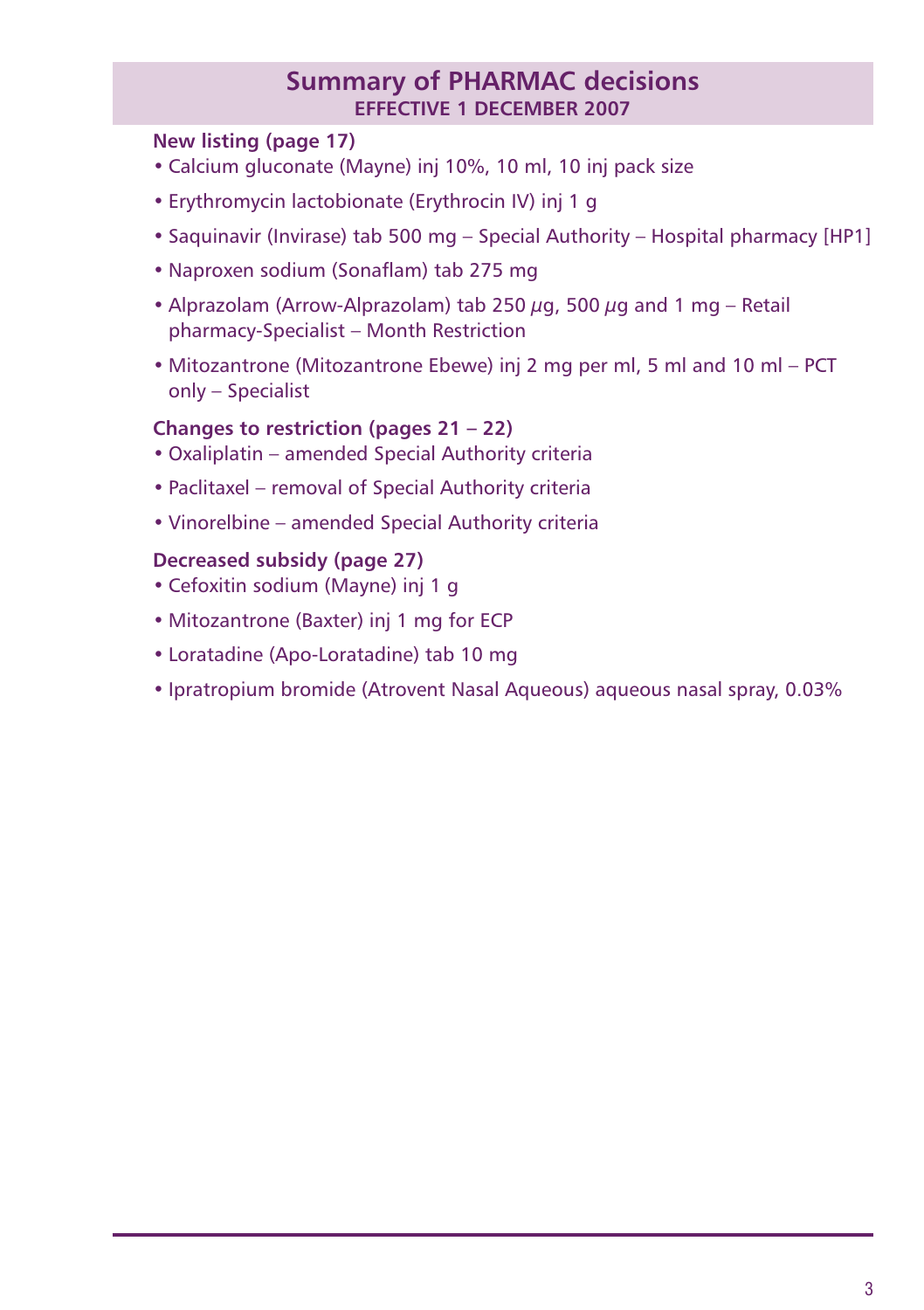# **Wider access to some Pharmaceutical Cancer Treatments**

Access to vinorelbine, oxaliplatin and paclitaxel will be widened from 1 December 2007.

The Special Authority criteria will be removed completely from paclitaxel which means that it can be used for the treatment of all cancers, including relapsed germ cell cancer of the testis, taxane-relapsed ovarian cancer and node-negative early breast cancer. Access to vinorelbine has been widened to include early stage operable non-small cell lung cancer. Oxaliplatin access has been widened to include the treatment of stage III operable bowel cancer. Bowel cancer is the second most common type of cancer in New Zealand with approximately 2,300 new cases and

|                                                                                                                 | No. of Concession, Name |
|-----------------------------------------------------------------------------------------------------------------|-------------------------|
| No. of the Company of the Company of the Company of the Company of the Company of the Company of the Company of | PERSONAL PROPERTY AND   |
|                                                                                                                 |                         |
|                                                                                                                 |                         |
|                                                                                                                 |                         |
| ATININE                                                                                                         |                         |
| I (NON-AFRICAN AMER.)<br><b>(AFRICAN AMER.)</b>                                                                 | 00                      |
|                                                                                                                 | 取                       |
|                                                                                                                 | 0.7                     |
| ASSIUM                                                                                                          |                         |
| ORIDE                                                                                                           | >60                     |
|                                                                                                                 | > 00                    |
| ARBONATE                                                                                                        | 147                     |
| <b>CIUM</b>                                                                                                     | 3                       |
| RUBIN, TOT                                                                                                      | a                       |
|                                                                                                                 |                         |
| AL PROTEIN<br><b>UMIN</b>                                                                                       |                         |
|                                                                                                                 |                         |
| (SGOT)                                                                                                          |                         |
| (SGPT)                                                                                                          |                         |
|                                                                                                                 |                         |
| <b>ALINE PHOS</b>                                                                                               |                         |
| ADIFF, BLOOD                                                                                                    |                         |
|                                                                                                                 |                         |
|                                                                                                                 |                         |
|                                                                                                                 |                         |
|                                                                                                                 |                         |

1,200 deaths from the disease each year. Widening access will see a further 1,000 people per year treated with oxaliplatin.

Theses decisions represent an investment by DHBs of more than \$31 million over five years, and will benefit some 1,500 patients with cancer every year.

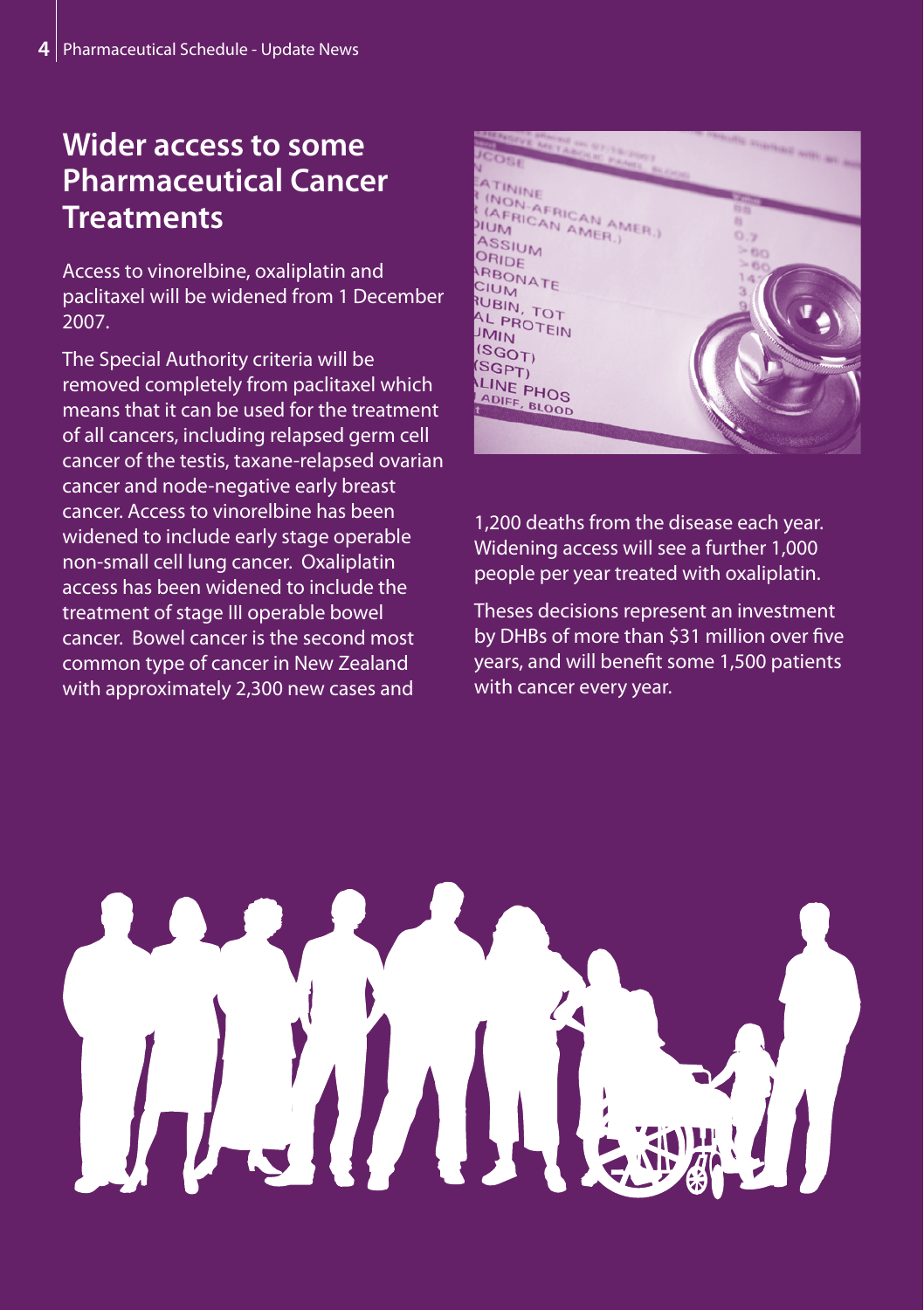# **PHARMAC Schedule User Survey – Thank You**

We would like to thank everyone who responded to the Pharmaceutical Schedule Users Questionnaire. Thank you to all who took the time to share their views on the Pharmaceutical Schedule. Colmar Brunton has been inundated with responses.

The survey was posted to all Schedule subscribers last month with the November 2007 Update. Colmar Brunton is analysing the responses and will report back to PHARMAC next month.

Two Mystery Weekends for two are up for grabs to those who participated. These will be randomly drawn and the successful winners will be announced next month.



# **Endorsements – do these need to be initialled by the prescriber?**

An endorsement is text written by the prescriber on a prescription. An endorsement can be either hand written or computer generated on the prescription by the prescriber. The endorsement usually does not need to be initialled by the prescriber. If the endorsement

is written (either by hand or computer generated) on the prescription by the prescriber at the time of prescribing then it does not need to be separately initialled by the prescriber. The only endorsement that must be initialled separately is the close control endorsement (see Close Control definition in Section A).

Further, where an endorsement has been altered by the pharmacy, with the prescriber's authorisation, then it must be initialled by the prescriber. Pharmacists are not eligible to endorse prescriptions.

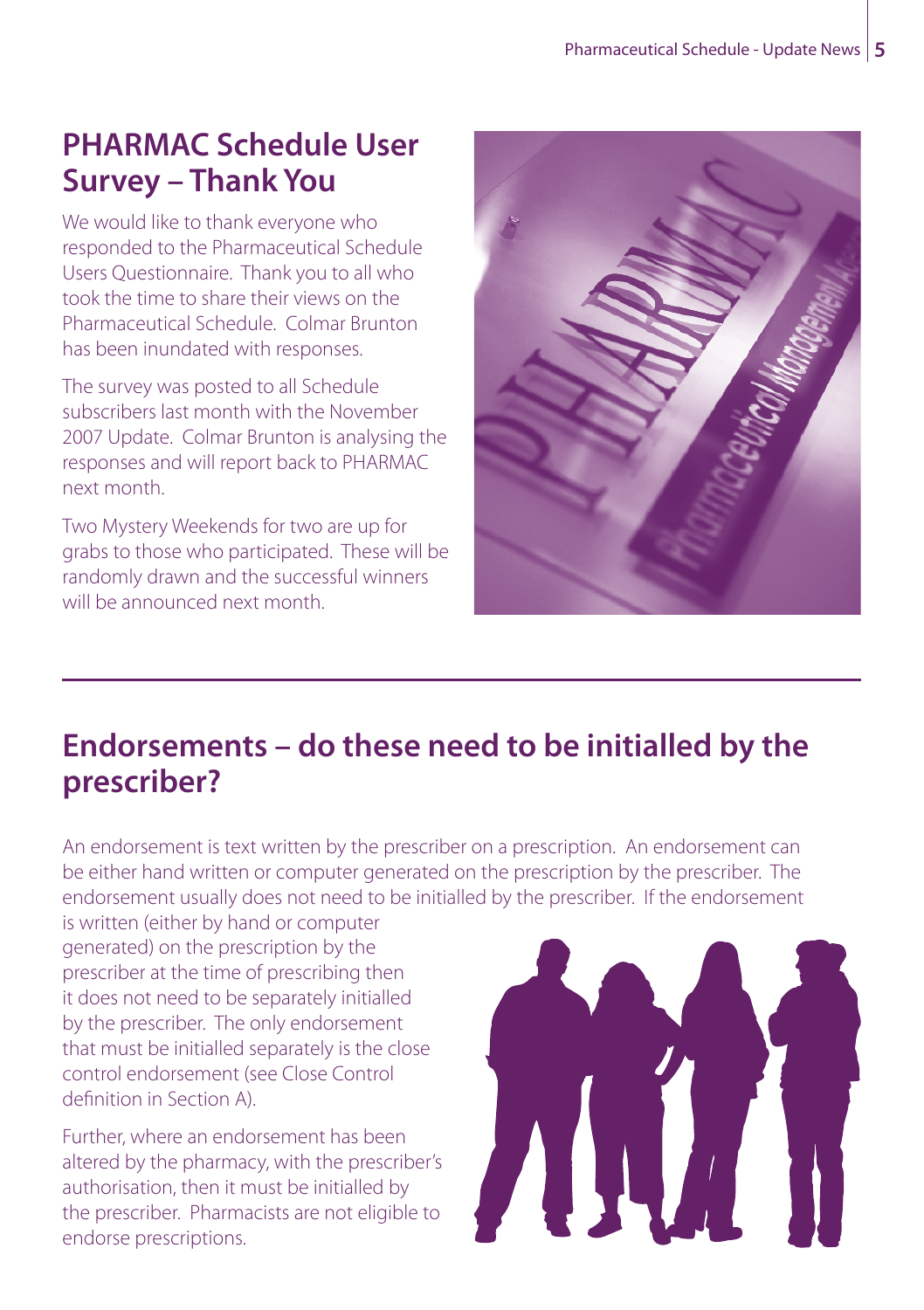# <span id="page-5-0"></span>**Tender News**

| Sole Subsidised Supply changes - effective 1 January 2008 |  |  |  |  |  |  |
|-----------------------------------------------------------|--|--|--|--|--|--|
|-----------------------------------------------------------|--|--|--|--|--|--|

| <b>Chemical Name</b>                   | <b>Presentation: Pack size</b>             | <b>Sole Subsidised Supply</b><br>brand (and supplier)                                      |
|----------------------------------------|--------------------------------------------|--------------------------------------------------------------------------------------------|
| Captopril                              | Tab 12.5 mg; 500 tab                       | Apo-Captopril (Apotex)                                                                     |
| Captopril                              | Tab 25 mg; 500 tab                         | Apo-Captopril (Apotex)                                                                     |
| Captopril                              | Tab 50 mg; 500 tab                         | Apo-Captopril (Apotex)                                                                     |
| Colestipol hydrochloride               | Sach 5 g; 30 sach                          | Colestid (Pfizer)                                                                          |
| Colistin sulphomethate                 | $Inj$ 150 mg; 1 inj                        | Colistin-Link (Link)                                                                       |
| Dextrose with electrolytes             | Oral soln with electrolytes; 1000 ml OP    | Pedialyte - Plain (Abbott)<br>Pedialyte - Bubblegum (Abbott)<br>Pedialyte - Fruit (Abbott) |
| Metformin hydrochloride                | Tab 500 mg; 500 tab                        | Arrow-Metformin (Arrow)                                                                    |
| Metformin hydrochloride                | Tab 850 mg; 250 tab                        | Arrow-Metformin (Arrow)                                                                    |
| Oxybutynin                             | Tab 5 mg; 500 tab                          | Apo-Oxybutynin (Apotex)                                                                    |
| Oxybutynin                             | Oral lig 5 mg per 5 ml; 473 ml OP          | Apo-Oxybutynin (Apotex)                                                                    |
| Phenoxymethylpenicillin (Penicillin V) | Grans for oral lig 125 mg per 5 ml; 100 ml | AFT (AFT)                                                                                  |
| Phenoxymethylpenicillin (Penicillin V) | Grans for oral lig 250 mg per 5 ml; 100 ml | AFT (AFT)                                                                                  |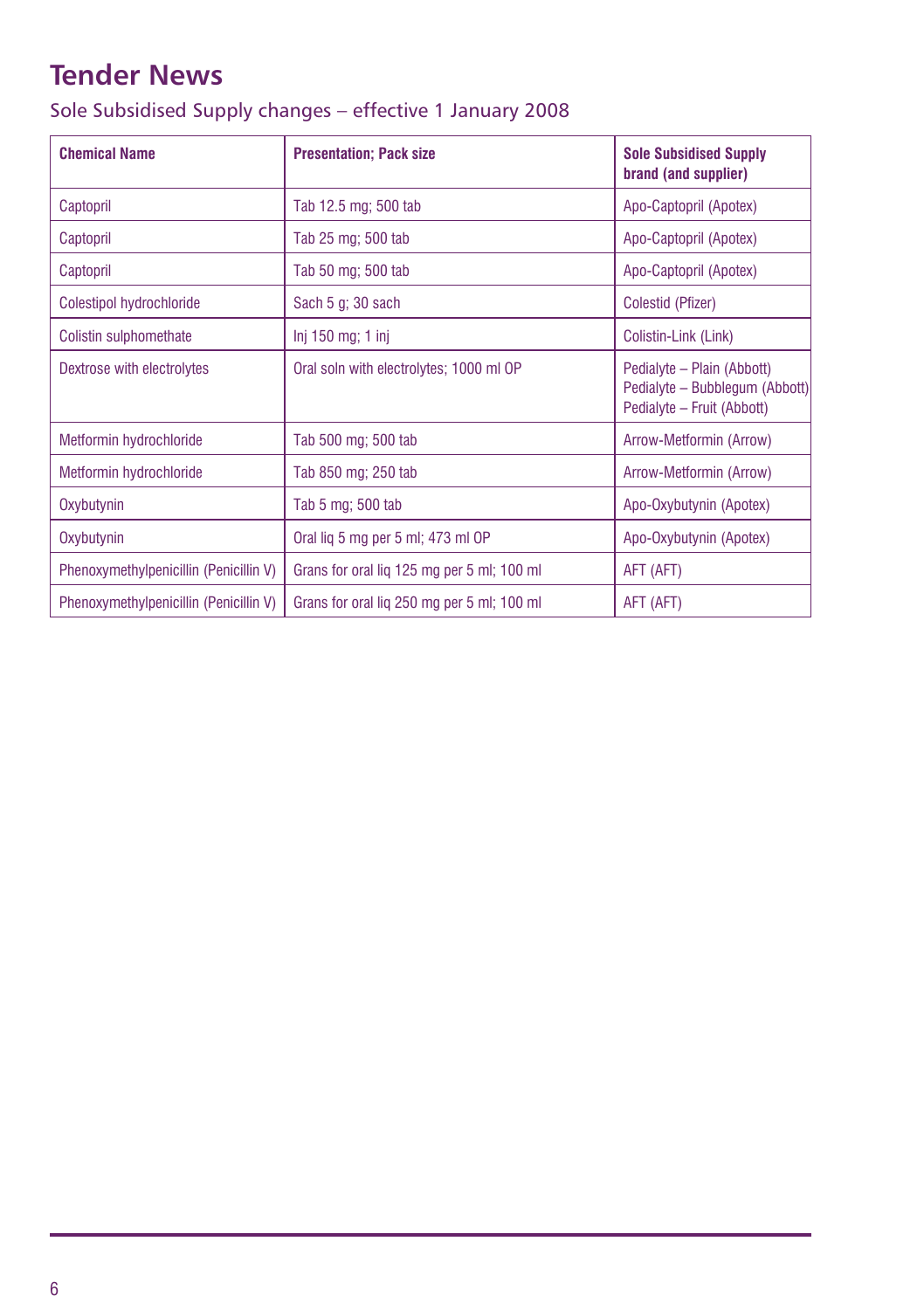# <span id="page-6-0"></span>**Looking Forward**

*This section is designed to alert both pharmacists and prescribers to possible future changes. It may assist pharmacists to manage stock levels and keep prescribers up-to-date with proposals to change the Pharmaceutical Schedule.*

## **Possible decisions for implementation 1 January 2008**

- Influenza vaccine (Vaxigrip, Fluvax) new listings with access criteria
- Thyroxine (Eltroxin) tab 50  $\mu$ g and 100  $\mu$ g subsidy increase
- Simvastatin (SimvaRex) tab 10 mg, 20 mg and 40 mg subsidy decrease
- Timolol maleate (Timoptol XE) eye drops 0.25% and 0.5% subsidy decrease
- Sodium chloride (Pharmacia) inj 0.9%, 20 ml subsidy decrease

## **Possible decisions for implementation 1 February 2008**

- Lamotrigine (Mogine and Arrow-Lamotrigine) tab dispersible 25 mg, 50 mg, 100 mg and 200 mg – subsidy decrease
- Clozapine (Clopine) tab 25 mg, 50 mg, 100 mg and 200 mg subsidy decrease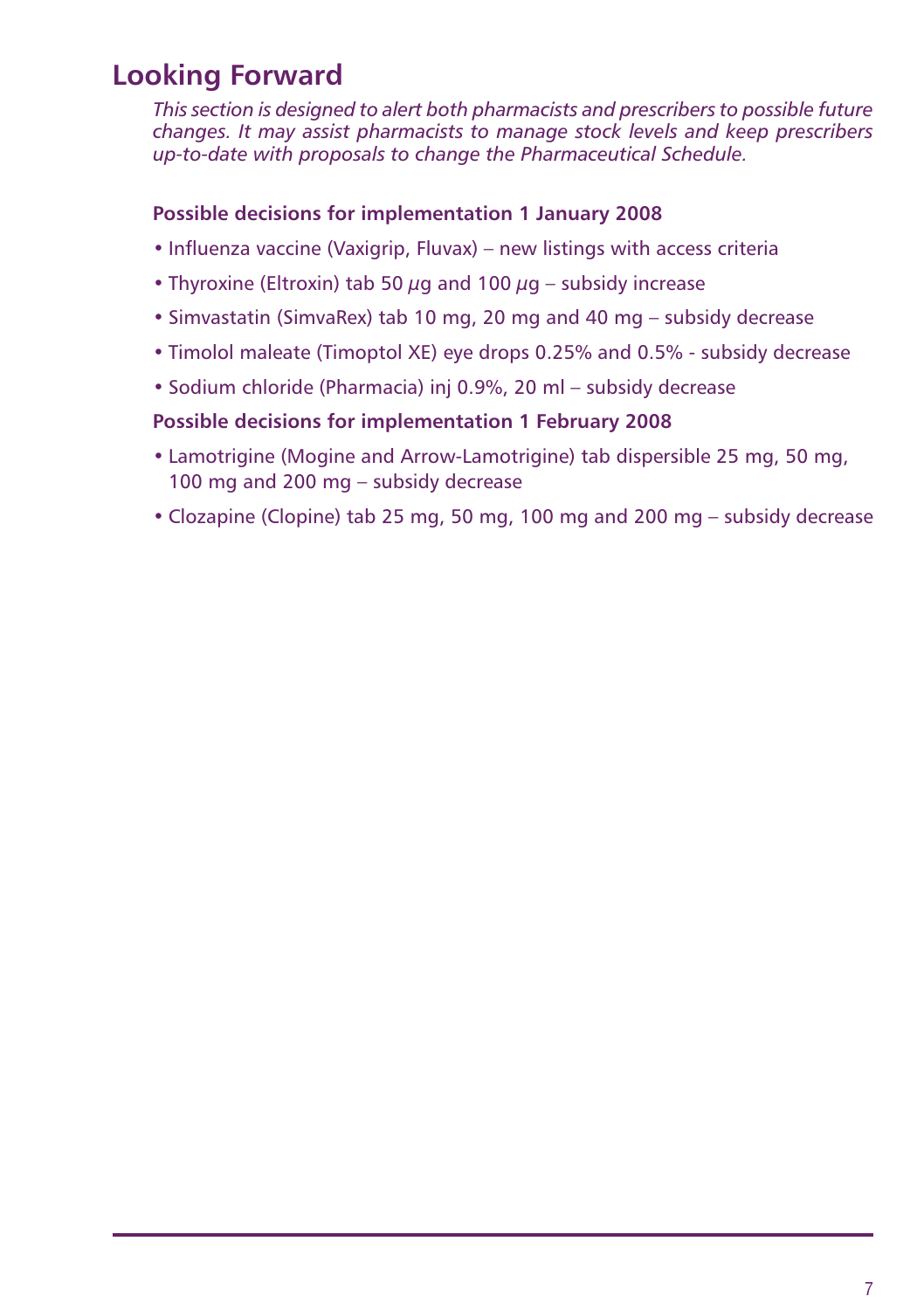<span id="page-7-0"></span>

| <b>Generic Name</b>              | <b>Presentation</b>                                                                                                         | <b>Brand Name Expiry Date*</b>                                            |                      |
|----------------------------------|-----------------------------------------------------------------------------------------------------------------------------|---------------------------------------------------------------------------|----------------------|
| Acetazolamide                    | Tab 250 mg                                                                                                                  | <b>Diamox</b>                                                             | 2008                 |
| Acipimox                         | Cap 250 mg                                                                                                                  | Olbetam                                                                   | 2008                 |
| <b>Acitretin</b>                 | Cap 10 mg & 25 mg                                                                                                           | Neotigason                                                                | 2008                 |
| <b>Allopurinol</b>               | Tab 100 mg & 300 mg                                                                                                         | Progout                                                                   | 2008                 |
| Amitriptyline                    | Tab 10 mg, 25 mg & 50 mg                                                                                                    | Amitrip                                                                   | 2008                 |
| Amlodipine                       | Tab 5 mg & 10 mg                                                                                                            | Calvasc                                                                   | 2008                 |
| Apomorphine hydrochloride        | Inj 10 mg per ml, 1 ml                                                                                                      | <b>Mayne</b>                                                              | 2009                 |
| Amoxycillin                      | Cap 250 mg & 500 mg<br>Grans for oral lig 125 mg per 5 ml<br>Grans for oral lig 250 mg per 5 ml<br>lnj 250 mg, 500 mg & 1 g | Apo-Amoxi<br>Ranbaxy Amoxicillin<br>Ranbaxy Amoxicillin<br><b>Ibiamox</b> | 2010<br>2009<br>2008 |
| Applicator                       | <b>Device</b>                                                                                                               | Ortho                                                                     | 2008                 |
| Aqueous cream                    | Cream                                                                                                                       | <b>Multichem</b>                                                          | 2008                 |
| Ascorbic acid                    | Tab 100 mg                                                                                                                  | Apo-Ascorbic Acid                                                         | 2009                 |
| Atenolol                         | Tab 50 mg & 100 mg                                                                                                          | Loten                                                                     | 2009                 |
| Atropine sulphate                | Inj 600 $\mu$ g, 1 ml<br>Inj 1200 $\mu$ q, 1 ml<br>Eye drops 1%                                                             | AstraZeneca<br>AstraZeneca<br>Atropt                                      | 2009<br>2008         |
| Beclomethasone dipropionate      | Metered aqueous nasal spray 50 $\mu$ q<br>Metered aqueous nasal spray 100 $\mu$ g                                           | <b>Alanase</b><br>Alanase                                                 | 2009                 |
| <b>Betamethasone valerate</b>    | Scalp app 0.1%<br>Crm 0.1%<br>Oint 0.1%                                                                                     | <b>Beta Scalp</b><br><b>Beta Cream</b><br><b>Beta Ointment</b>            | 2009<br>2008         |
| <b>Bezafibrate</b>               | Tab 200 mg                                                                                                                  | <b>Fibalip</b>                                                            | 2008                 |
| <b>Bisacodyl</b>                 | Tab 5 mg                                                                                                                    | Lax-Tab                                                                   | 2010                 |
| <b>Brimonidine tartrate</b>      | Eye drops 0.2%                                                                                                              | AFT                                                                       | 2008                 |
| <b>Bromocriptine mesylate</b>    | Tab 2.5 mg & 10 mg                                                                                                          | Alpha-Bromocriptine                                                       | 2008                 |
| <b>Bupivicaine hydrochloride</b> | Ini 0.5%, 4 ml<br>Inj 0.5%, 8% glucose, 4 ml                                                                                | <b>Marcain Isobaric</b><br><b>Marcain Heavy</b>                           | 2010                 |
| Calamine                         | <b>Lotion BP</b><br>Crm, aqueous, BP                                                                                        | <b>ABM</b><br><b>ABM</b>                                                  | 2009                 |
| Calcitriol                       | Cap 0.25 $\mu$ g & 0.5 $\mu$ g                                                                                              | <b>Calcitriol-AFT</b>                                                     | 2009                 |
| Calcium carbonate                | Tab dispersible 2.5 q<br>Tab 1.25 g<br>Tab 1.5 g                                                                            | <b>Calci-Tab Effervescent</b><br>Calci-Tab 500<br>Calci-Tab 600           | 2008                 |
| <b>Calcium folinate</b>          | Inj 50 mg                                                                                                                   | <b>Calcium Folinate Ebewe</b>                                             | 2008                 |
| Cefaclor monohydrate             | Cap 250 mg<br>Grans for oral lig 125 mg per 5 ml                                                                            | <b>Ranbaxy Cefaclor</b><br><b>Ranbaxy Cefaclor</b>                        | 2010                 |
| Cefazolin sodium                 | Inj 500 mg & 1 g                                                                                                            | m-Cefazolin                                                               | 2008                 |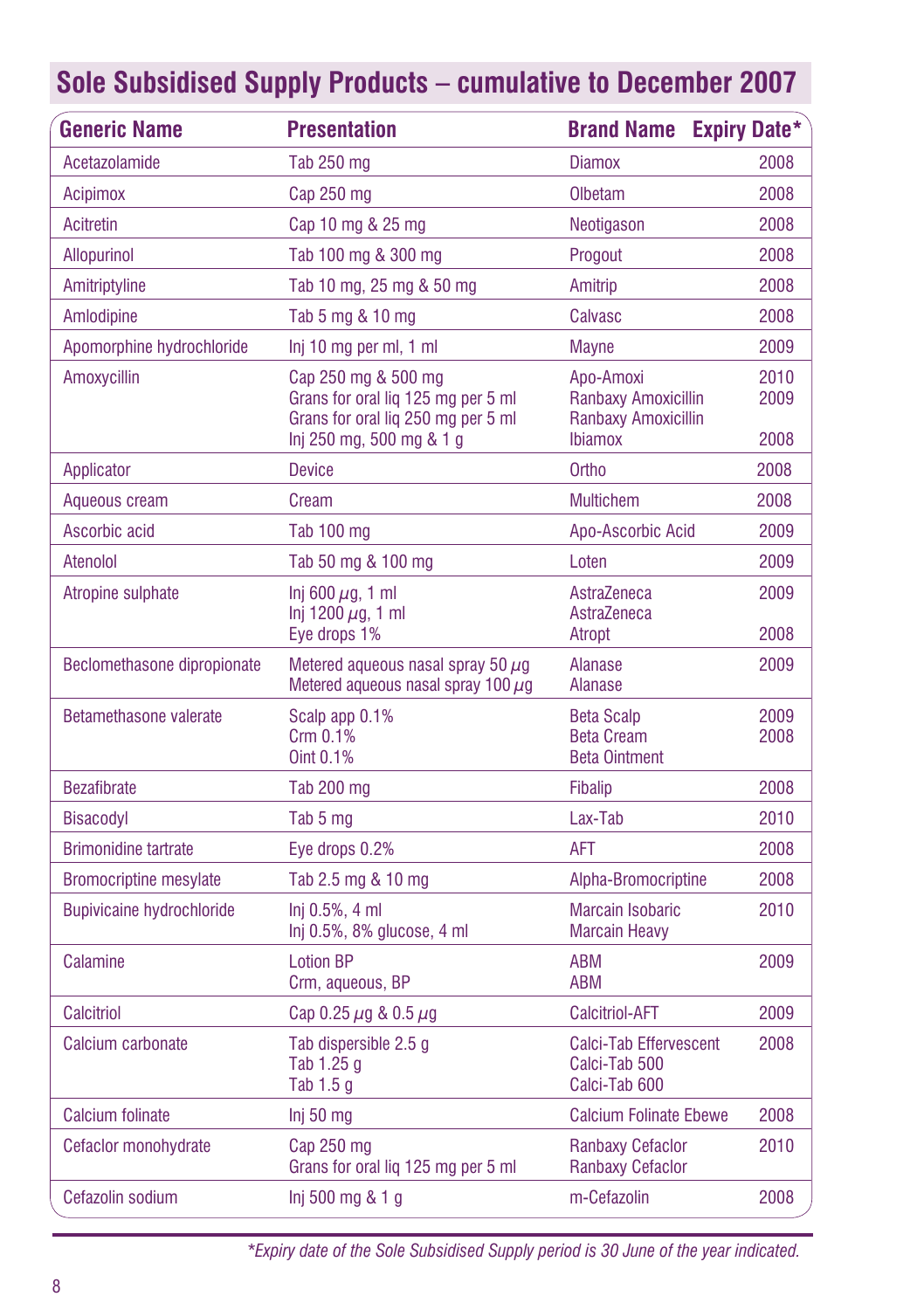| <b>Generic Name</b>            | <b>Presentation</b>                                                                                                                          | <b>Brand Name</b>                                  | <b>Expiry Date*</b> |
|--------------------------------|----------------------------------------------------------------------------------------------------------------------------------------------|----------------------------------------------------|---------------------|
| Ceftriaxone sodium             | Inj 500 mg & 1 g                                                                                                                             | AFT                                                | 2008                |
| Cetirizine hydrochloride       | Oral lig 1 mg per ml<br>Tab 10 mg                                                                                                            | Allerid C<br>Razene                                | 2008                |
| <b>Cetomacrogol</b>            | Crm BP                                                                                                                                       | <b>PSM</b>                                         | 2010                |
| Chloramphenicol                | Eye drops 0.5%<br>Eve oint 1%                                                                                                                | Chlorsig<br>Chlorsig                               | 2009                |
| Chlorhexidine gluconate        | Handrub 1% with ethanol 70%<br>Mouthwash 0.2%<br>Soln 4%                                                                                     | <b>Orion</b><br><b>Orion</b><br><b>Orion</b>       | 2009<br>2008        |
| <b>Chlorthalidone</b>          | Tab 25 mg                                                                                                                                    | Hygroton                                           | 2009                |
| Ciprofloxacin                  | Tab 250 mg, 500 mg & 750 mg                                                                                                                  | Cipflox                                            | 2008                |
| Clarithromycin                 | Grans for oral lig 125 mg per 5 ml                                                                                                           | Klacid                                             | 2010                |
| Clindamycin                    | Cap hydrochloride 150 mg<br>Inj phosphate 150 mg per ml, 4 ml                                                                                | Dalacin C                                          | 2008                |
| <b>Clobetasol propionate</b>   | Crm 0.05%<br>Scalp app 0.05%<br>Oint 0.05%                                                                                                   | Dermol<br>Dermol<br>Dermol                         | 2009<br>2008        |
| Clonazepam                     | Tab 500 $\mu$ g & 2 mg                                                                                                                       | Paxam                                              | 2008                |
| <b>Clonidine</b>               | TDDS 2.5 mg, 100 $\mu$ g per day<br>TDDS 5 mg, 200 $\mu$ g per day<br>TDDS 7.5 mg, 300 $\mu$ g per day                                       | Catapres-TTS-1<br>Catapres-TTS-2<br>Catapres-TTS-3 | 2008                |
| <b>Clonidine hydrochloride</b> | Tab 25 $\mu$ q<br>Tab 150 $\mu$ g<br>$lnj$ 150 $\mu$ g per ml, 1 ml                                                                          | <b>Dixarit</b><br><b>Catapres</b><br>Catapres      | 2008                |
| Clotrimazole                   | Vaginal crm 1% with applicator(s)<br><b>Crm 1%</b>                                                                                           | Clomazol<br>Clomazol                               | 2010<br>2008        |
| <b>Colchicine</b>              | Tab 500 $\mu$ g                                                                                                                              | Colgout                                            | 2010                |
| <b>Compound electrolytes</b>   | Powder for soln for oral use                                                                                                                 | Enerlyte                                           | 2010                |
| Co-trimoxazole                 | Oral liq sugar-free trimethoprim 40<br>mg and sulphamethoxazole 200 mg<br>per 5 ml<br>Tab trimethoprim 80 mg and<br>sulphamethoxazole 400 mg | Trisul                                             | 2008                |
| Cyclizine hydrochloride        | Tab 50 mg                                                                                                                                    | <b>Nausicalm</b>                                   | 2009                |
| <b>Cyclizine lactate</b>       | Inj 50 mg per ml, 1 ml                                                                                                                       | Valoid (AFT)                                       | 2008                |
| Cyclophosphamide               | Tab 50 mg                                                                                                                                    | Cycloblastin                                       | 2010                |
| Cyproterone acetate            | Tab 50 mg                                                                                                                                    | <b>Siterone</b>                                    | 2009                |
| Dantrolene sodium              | Cap 25 mg & 50 mg                                                                                                                            | <b>Dantrium</b>                                    | 2009                |
| Desferrioxamine mesylate       | Inj 500 mg                                                                                                                                   | <b>Mayne</b>                                       | 2010                |
| <b>Desmopressin</b>            | Nasal spray 10 $\mu$ g per dose                                                                                                              | Desmopressin-PH&T                                  | 2008                |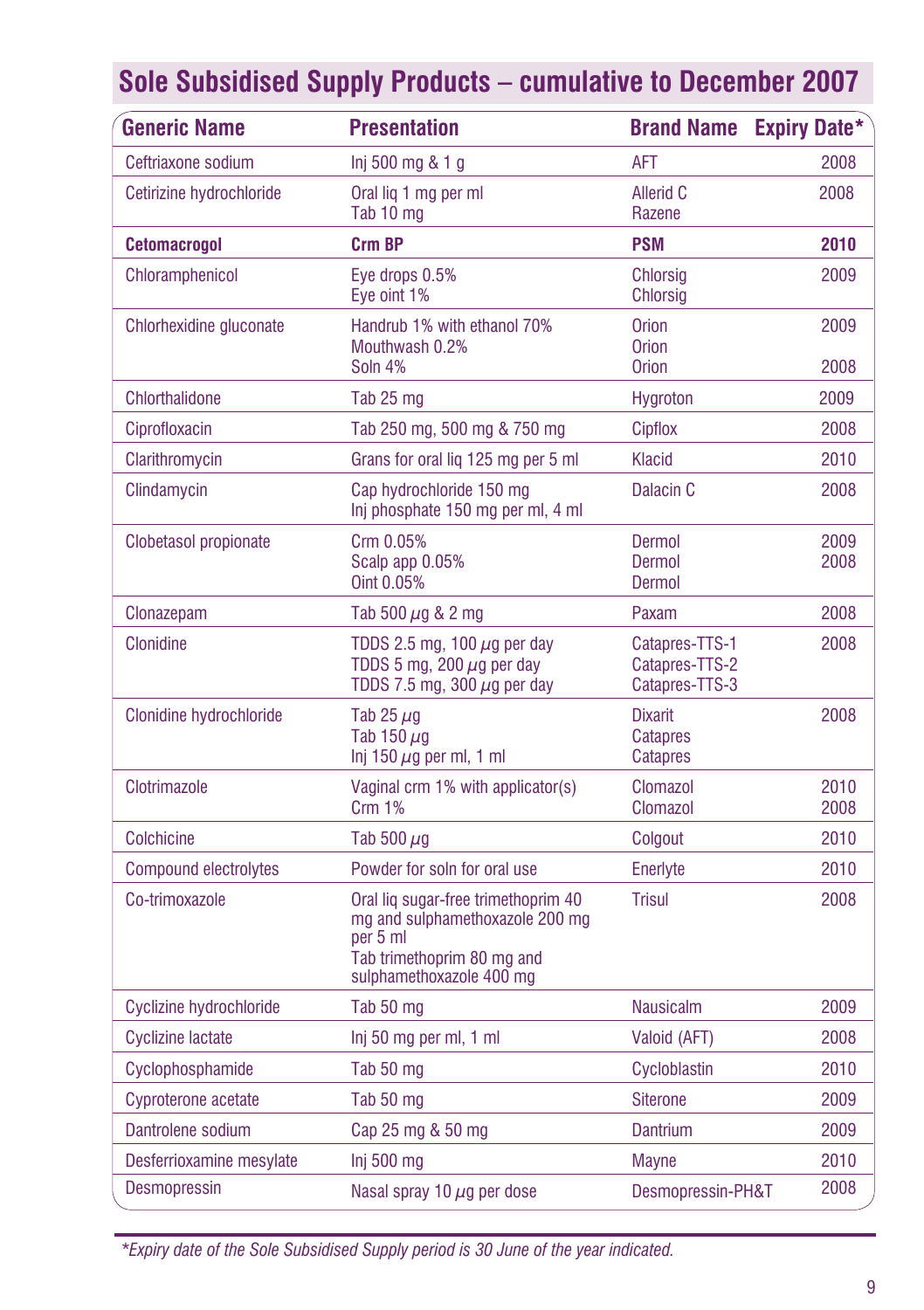| Generic Name                                                             | <b>Presentation</b>                                                                                                                                                                                                | <b>Brand Name</b>                            | <b>Expiry Date*</b> |
|--------------------------------------------------------------------------|--------------------------------------------------------------------------------------------------------------------------------------------------------------------------------------------------------------------|----------------------------------------------|---------------------|
| Dexamethasone sodium<br>phosphate                                        | Inj 4 mg per ml, 1 ml<br>Inj 4 mg per ml, 2 ml                                                                                                                                                                     | <b>Mayne</b>                                 | 2009                |
| <b>Diaphragm</b>                                                         | Range of sizes                                                                                                                                                                                                     | Ortho All-flex &<br><b>Ortho Coil</b>        | 2008                |
| Dicloflenac sodium                                                       | Tab EC 25 mg & 50 mg<br>Tab long-acting 75 mg & 100 mg                                                                                                                                                             | Apo-Diclo<br>Apo-Diclo SR                    | 2009                |
| Didanosine (DDI)                                                         | Cap 125 mg, 200 mg, 250 mg &<br>400 mg                                                                                                                                                                             | <b>Videx EC</b>                              | 2009                |
| Dihydrocodeine tartrate                                                  | Tab long-acting 60 mg                                                                                                                                                                                              | <b>DHC Continus</b>                          | 2008                |
| Diphenoxylate hydrochloride<br>with atropine sulphate                    | Tab 2.5 mg with atropine sulphate<br>$25 \mu g$                                                                                                                                                                    | <b>Diastop</b>                               | 2008                |
| <b>Dipyridamole</b>                                                      | Tab long-acting 150 mg                                                                                                                                                                                             | Pytazen SR                                   | 2008                |
| Docusate sodium                                                          | Tab 50 mg & 120 mg                                                                                                                                                                                                 | Coloxyl                                      | 2008                |
| <b>Emulsifying ointment BP</b>                                           | <b>Ointment</b>                                                                                                                                                                                                    | <b>AFT</b>                                   | 2008                |
| <b>Enalapril</b>                                                         | Tab 5 mg, 10 mg & 20 mg                                                                                                                                                                                            | m-Enalapril                                  | 2009                |
| Ergometrine maleate                                                      | Inj 500 $\mu$ g per ml, 1 ml                                                                                                                                                                                       | Mayne                                        | 2009                |
| Ergotamine tartrate with<br>caffeine                                     | Tab 1 mg with caffeine 100 mg                                                                                                                                                                                      | Cafergot                                     | 2009                |
| Erythromycin ethyl succinate                                             | Grans for oral lig 200 mg per 5 ml<br>Grans for oral lig 400 mg per 5 ml                                                                                                                                           | E-Mycin<br>E-Mycin                           | 2008                |
| Ethambutol hydrochloride                                                 | Tab 400 mg                                                                                                                                                                                                         | <b>Myambutol</b>                             | 2008                |
| Ethinyloestradiol                                                        | Tab 10 $\mu$ g                                                                                                                                                                                                     | <b>New Zealand Medical</b><br>and Scientific | 2009                |
| Ethinyloestradiol with                                                   | Tab 35 $\mu$ q with norethisterone                                                                                                                                                                                 | <b>Brevinor 21</b>                           | 2010                |
| norethisterone                                                           | 500 $\mu$ q<br>Tab 35 $\mu$ g with norethisterone 1 mg<br>Tab 35 $\mu$ q with norethisterone 1 mq<br>and 7 inert tab                                                                                               | Brevinor 1/21<br>Brevinor 1/28               |                     |
|                                                                          | Tab 35 $\mu$ g with norethisterone 500 $\mu$ g<br>and 7 inert tab                                                                                                                                                  | <b>Norimin</b>                               | 2008                |
| Etoposide                                                                | Cap 50 mg & 100 mg                                                                                                                                                                                                 | <b>Vepesid</b>                               | 2009                |
| <b>Flucloxacillin sodium</b>                                             | Cap 250 mg & 500 mg<br>Grans for oral lig 125 mg per 5 ml<br>Grans for oral liq 250 mg per 5 ml                                                                                                                    | <b>Staphlex</b><br>AFT<br>AFT                | 2009                |
| <b>Fluconazole</b>                                                       | Cap 50 mg, 150 mg & 200 mg                                                                                                                                                                                         | Pacific                                      | 2008                |
| Fluocortolone caproate with<br>fluocortolone pivalate and<br>cinchocaine | Oint 950 $\mu$ g, with fluocortolone<br>pivalate 920 $\mu$ g, and cinchocaine<br>hydrochloride 5 mg per g<br>Suppos 630 $\mu$ g, with fluocortolone<br>pivalate 610 $\mu$ q, and cinchocaine<br>hydrochloride 1 mg | <b>Ultraproct</b><br>Ultraproct              | 2010                |
| Fluorometholone                                                          | Eye drops 0.1%                                                                                                                                                                                                     | <b>Flucon</b>                                | 2009                |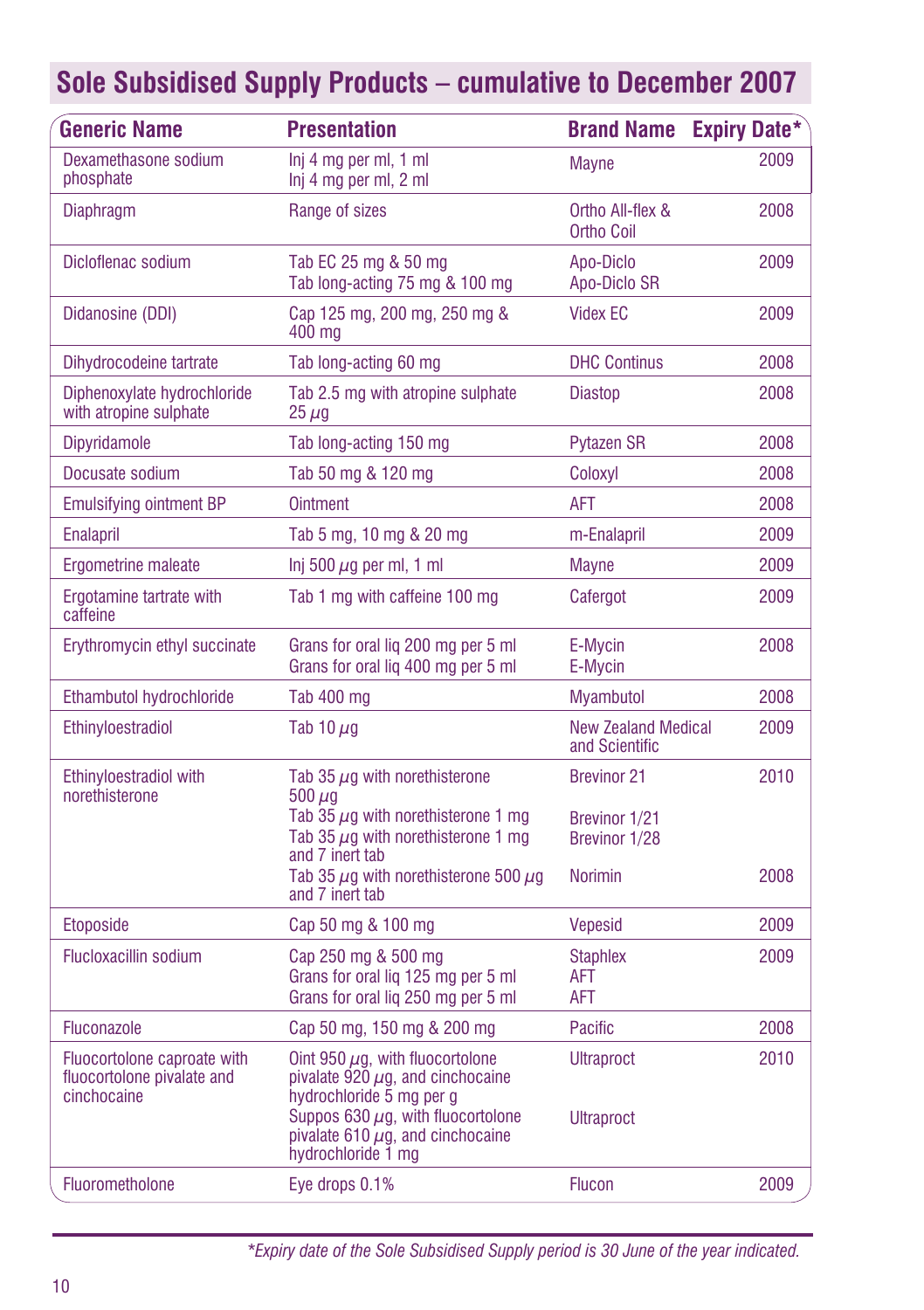| <b>Generic Name</b>                             | <b>Presentation</b>                                                                                                                             | <b>Brand Name</b>                                          | <b>Expiry Date*</b> |
|-------------------------------------------------|-------------------------------------------------------------------------------------------------------------------------------------------------|------------------------------------------------------------|---------------------|
| Fluphenazine decanoate                          | Inj 12.5 mg per 0.5 ml, 0.5 ml<br>Inj 25 mg per ml, 1 ml<br>Inj 100 mg per ml, 1 ml                                                             | Modecate<br>Modecate<br>Modecate                           | 2008                |
| <b>Folic Acid</b>                               | Tab 0.8 mg & 5 mg                                                                                                                               | Apo-Folic Acid                                             | 2009                |
| <b>Fusidic acid</b>                             | Crm 2% & Oint 2%                                                                                                                                | Foban                                                      | 2010                |
| Gentamicin sulphate                             | Inj 40 mg per ml, 2 ml                                                                                                                          | Pfizer                                                     | 2009                |
| Gliclazide                                      | Tab 80 mg                                                                                                                                       | Apo-Gliclazide                                             | 2008                |
| Glipizide                                       | Tab 5 mg                                                                                                                                        | <b>Minidiab</b>                                            | 2008                |
| Haloperidol                                     | Oral lig 2 mg per ml<br>Tab 500 $\mu$ g, 1.5 mg & 5 mg<br>Inj 5 mg per ml, 1 ml                                                                 | Serenace<br><b>Serenace</b><br><b>Serenace</b>             | 2010<br>2009        |
| Haloperidol decanoate                           | Inj 50 mg per ml, 1 ml<br>Inj 100 mg per ml, 1 ml                                                                                               | Haldol<br><b>Haldol Concentrate</b>                        | 2008                |
| <b>Heparinised saline</b>                       | Inj 10 iu per ml, 5 ml                                                                                                                          | AstraZeneca                                                | 2009                |
| Hydrocortisone                                  | Tab 5 mg & 20 mg<br>Powder 25 q                                                                                                                 | <b>Douglas</b><br>m-Hydrocortisone                         | 2009<br>2008        |
| <b>Hydrocortisone acetate</b>                   | Rectal foam 10%, CFC-Free                                                                                                                       | Colifoam                                                   | 2009                |
| <b>Hydrcortisone butyrate</b>                   | Scalp lotn 0.1%                                                                                                                                 | <b>Locoid</b>                                              | 2010                |
| Hydrocortisone with wool fat<br>and mineral oil | Lotn 1% with wool fat hydrous 3%<br>and mineral oil                                                                                             | DP Lotn HC                                                 | 2008                |
| <b>Hyoscine N-butylbromide</b>                  | Tab 10 mg<br>$Inj 20$ mg                                                                                                                        | Gastrosoothe<br><b>Buscopan</b>                            | 2008                |
| Hypromellose                                    | Eye drops 0.3%<br>Eye drops 0.5%                                                                                                                | Poly-Tears<br><b>Methopt</b>                               | 2008                |
| Ibuprofen                                       | Oral lig 100 mg per 5 ml, 200 ml<br>Tab 200 mg                                                                                                  | Fenpaed<br>I-Profen                                        | 2010<br>2008        |
| Imipramine hydrochloride                        | Tab 10 mg & 25 mg                                                                                                                               | <b>Tofranil</b>                                            | 2009                |
| Indapamide                                      | Tab $2.5$ mg                                                                                                                                    | <b>Napamide</b>                                            | 2009                |
| Indomethacin                                    | Cap 25 mg & 50 mg                                                                                                                               | Rheumacin                                                  | 2008                |
| Ipratropium bromide                             | Nebuliser soln, 250 $\mu$ g per ml, 1 ml<br>Nebuliser soln, 250 $\mu$ g per ml, 2 ml<br>Aerosol inhaler, 20 $\mu$ q per dose<br><b>CFC-free</b> | Ipratripium Steri-Neb<br>Ipratripium Steri-Neb<br>Atrovent | 2010<br>2008        |
| Isosorbide mononitrate                          | Tab long-acting 60 mg                                                                                                                           | <b>Duride</b>                                              | 2009                |
| Isotretinoin                                    | Cap 10 mg<br>Cap 20 mg                                                                                                                          | <b>Isotane 10</b><br><b>Isotane 20</b>                     | 2009                |
| <b>Itraconazole</b>                             | Cap 100 mg                                                                                                                                      | Sporanox                                                   | 2010                |
| Ketoconazole                                    | Shampoo 2%                                                                                                                                      | Ketopine                                                   | 2008                |
| Levobunolol                                     | Eye drops 0.25% & 0.5%                                                                                                                          | <b>Betagan</b>                                             | 2010                |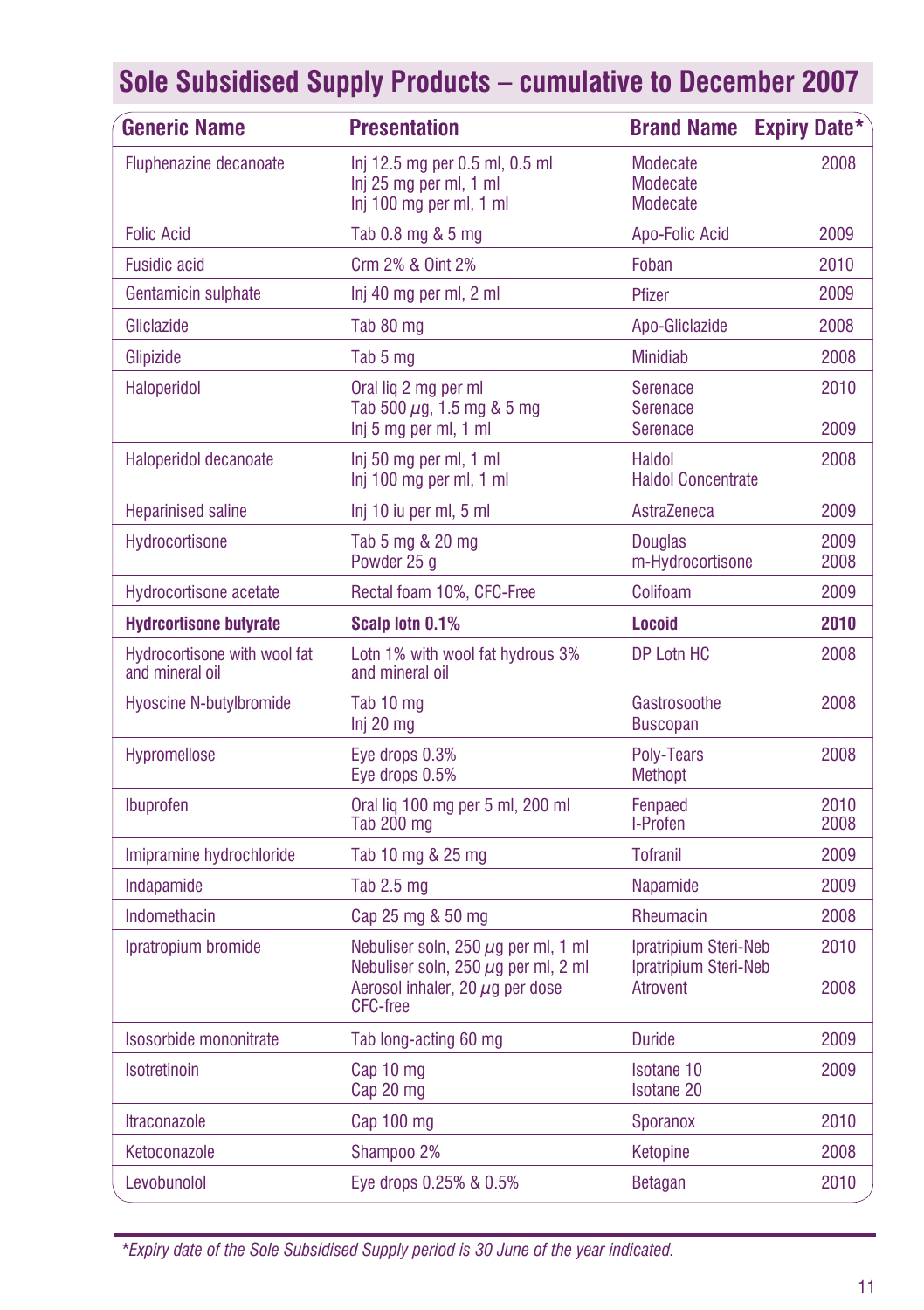| Generic Name                                  | <b>Presentation</b>                                                                                   | <b>Brand Name</b>                                                                                   | <b>Expiry Date*</b> |
|-----------------------------------------------|-------------------------------------------------------------------------------------------------------|-----------------------------------------------------------------------------------------------------|---------------------|
| Levodopa with benserazide                     | Cap 50 mg with benserazide 12.5 mg<br>Tab dispersible 50 mg with<br>benserazide 12.5 mg               | Madopar <sub>62.5</sub><br><b>Madopar Dispersible</b>                                               | 2009                |
|                                               | Cap 100 mg with benserazide 25 mg<br>Cap long-acting 100 mg with<br>benserazide 25 mg                 | Madopar 125<br><b>Madopar HBS</b>                                                                   |                     |
|                                               | Cap 200 mg with benserazide 50 mg                                                                     | Madopar 250                                                                                         |                     |
| Lignocaine hydrochloride                      | Inj 0.5%, 5 ml<br>$Inj 1\%$ , 5 ml<br>Inj 1%, 20 ml                                                   | Xylocaine<br>Xylocaine<br>Xylocaine                                                                 | 2010                |
| Lignocaine with prilocaine                    | Crm 2.5% with prilocaine 2.5%;<br>30 a OP<br>Crm $2.5\%$ with prilocaine $2.5\%$ ; 5 g                | <b>EMLA</b><br><b>EMLA</b>                                                                          | 2010                |
| Lisinopril                                    | Tab 5 mg, 10 mg & 20 mg                                                                               | Arrow-Lisinopril                                                                                    | 2009                |
| Loperamide hydrochloride                      | Tab 2 mg                                                                                              | <b>Nodia</b>                                                                                        | 2010                |
| Loratadine                                    | Oral lig 1 mg per ml                                                                                  | Lorapaed                                                                                            | 2010                |
| Lorazepam                                     | Tab 1 mg & 2.5 mg                                                                                     | Ativan                                                                                              | 2009                |
| Magnesium sulphate                            | Inj 49.3%                                                                                             | <b>Mayne</b>                                                                                        | 2009                |
| <b>Malathion</b>                              | $Liq$ 0.5%                                                                                            | Derbac M                                                                                            | 2010                |
| <b>Maldison</b>                               | Shampoo 1%                                                                                            | A-Lices                                                                                             | 2010                |
| Maprotiline hydrochloride                     | Tab 25 mg & 75 mg                                                                                     | Ludiomil                                                                                            | 2009                |
| Medroxyprogesterone acetate                   | Tab 2.5 mg, 5 mg, 10 mg, 100 mg<br>& 200 mg                                                           | Provera                                                                                             | 2010                |
| <b>Mesalazine</b>                             | Enema 1 g per 100 ml                                                                                  | Pentasa                                                                                             | 2009                |
| Methadone hydrochloride                       | Powder 1 g                                                                                            | AFT                                                                                                 | 2009                |
| Methotrexate                                  | Tab 2.5 mg & 10 mg<br>Inj 100 mg per ml, 5 ml<br>Inj 100 mg per ml, 10 ml<br>Inj 100 mg per ml, 50 ml | Methoblastin<br><b>Methotrexate Ebewe</b><br><b>Methotrexate Ebewe</b><br><b>Methotrexate Ebewe</b> | 2009<br>2008        |
| Methyldopa                                    | Tab 125 mg, 250 mg & 500 mg                                                                           | Prodopa                                                                                             | 2008                |
| Methylphenidate hydrochloride                 | Tab long-acting 20 mg<br>Tab 5 mg & 20 mg<br>Tab 10 mg                                                | <b>Rubifen SR</b><br><b>Rubifen</b><br><b>Rubifen</b>                                               | 2009                |
| Methylprednisolone                            | Tab 4 mg & 100 mg                                                                                     | <b>Medrol</b>                                                                                       | 2009                |
| Methylprednisolone aceponate                  | Crm $0.1\%$ and oint $0.1\%$                                                                          | Advantan                                                                                            | 2009                |
| Methylprednisolone acetate                    | Inj 40 mg per ml, 1 ml                                                                                | Depo-Medrol                                                                                         | 2008                |
| Methylprednisolone acetate<br>with lignocaine | Inj 40 mg per ml with lignocaine 1 ml                                                                 | Depo-Medrol with<br>Lidocaine                                                                       | 2008                |
| Methylprednisolone sodium<br>succinate        | Inj 40 mg per ml, 1 ml<br>$Inj$ 62.5 mg per ml, 1 ml<br>Inj 500 mg & 1 g                              | Solu-Medrol<br>Solu-Medrol<br>Solu-Medrol                                                           | 2009                |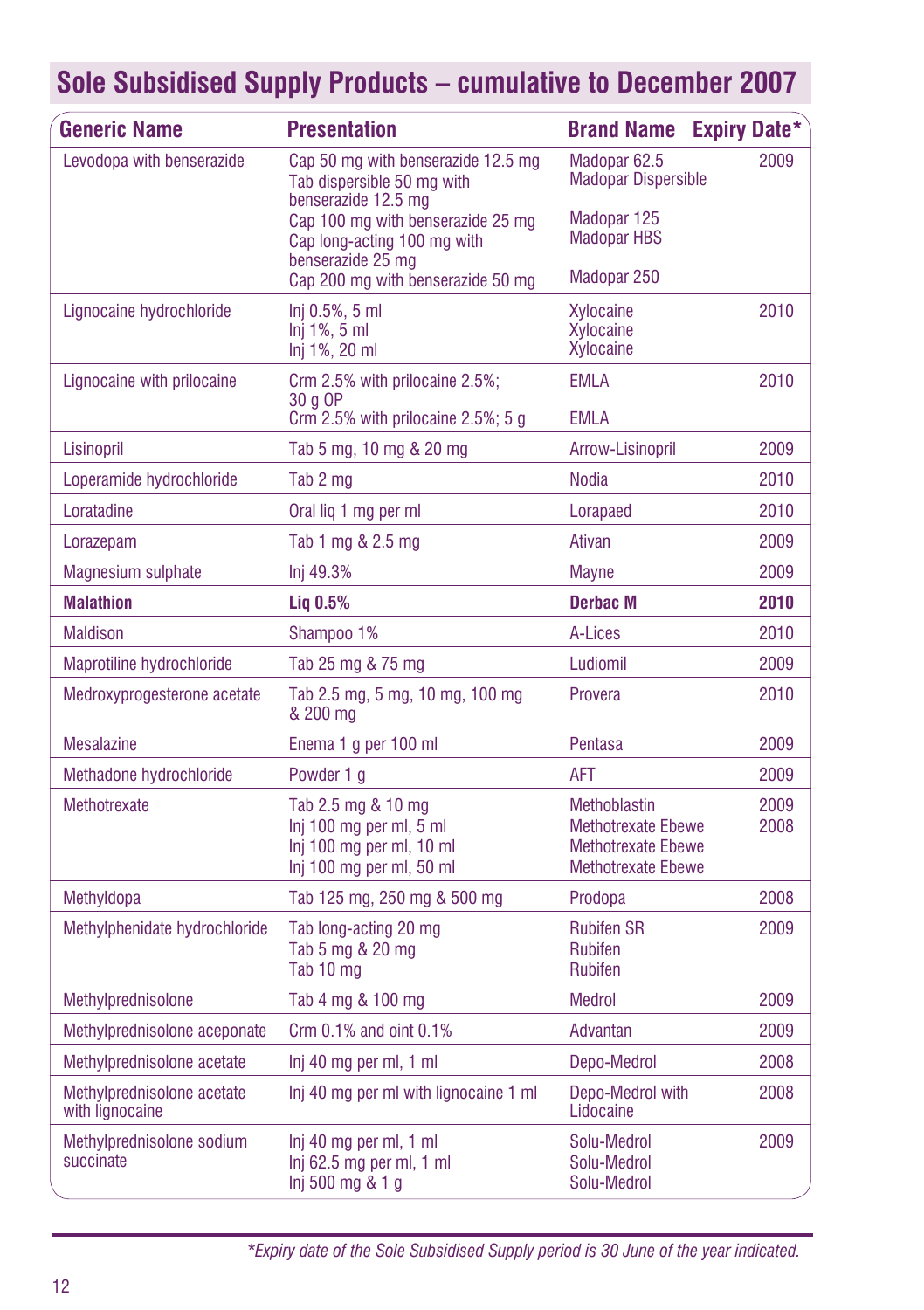| <b>Generic Name</b>          | <b>Presentation</b>                                                                                                                                  | <b>Brand Name Expiry Date*</b>                                    |              |
|------------------------------|------------------------------------------------------------------------------------------------------------------------------------------------------|-------------------------------------------------------------------|--------------|
| Metoclopramide hydrochloride | Inj 5 mg per ml, 2 ml                                                                                                                                | <b>Pfizer</b>                                                     | 2008         |
| Metoprolol tartrate          | Tab long-acting 200 mg                                                                                                                               | Slow-Lopressor                                                    | 2009         |
| <b>Metyrapone</b>            | Cap $250$ mg                                                                                                                                         | Metopirone                                                        | 2009         |
| Mexiletine hydrochloride     | Cap 50 mg & 200 mg                                                                                                                                   | <b>Mexitil</b>                                                    | 2008         |
| Miconazole nitrate           | Crm 2%                                                                                                                                               | <b>Multichem</b>                                                  | 2008         |
| <b>Midodrine</b>             | Tab 2.5 mg & 5 mg                                                                                                                                    | Gutron                                                            | 2009         |
| <b>Misoprostol</b>           | Tab 200 $\mu$ g                                                                                                                                      | Cytotec                                                           | 2009         |
| Moclobemide                  | Tab 150 mg & 300 mg                                                                                                                                  | Apo-Moclobemide                                                   | 2009         |
| Morphine hydrochloride       | Oral lig 1 mg per ml<br>Oral liq 2 mg per ml<br>Oral lig 5 mg per ml<br>Oral lig 10 mg per ml                                                        | RA-Morph<br><b>RA-Morph</b><br><b>RA-Morph</b><br><b>RA-Morph</b> | 2009         |
| Morphine sulphate            | Inj 5 mg per ml, 1 ml<br>Inj 15 mg per ml, 1 ml<br>Cap long-acting 10 mg, 30 mg, 60<br>mg, 100 mg & 200 mg<br>Tab immediate release 10 mg & 20<br>mg | Mayne<br><b>Mayne</b><br>m-Eslon<br>Sevredol                      | 2009         |
| Morphine tartrate            | Inj 80 mg per ml, 1.5 ml & 5 ml                                                                                                                      | <b>Mayne</b>                                                      | 2009         |
| <b>Nadolol</b>               | Tab 40 mg & 80 mg                                                                                                                                    | Apo-Nadolol                                                       | 2010         |
| Naltrexone hydrochloride     | Tab 50 mg                                                                                                                                            | <b>ReVia</b>                                                      | 2010         |
| Naphazoline hydrochloride    | Eye drops 0.1%                                                                                                                                       | <b>Naphcon Forte</b>                                              | 2008         |
| Naproxen                     | Tab 250 mg<br>Tab 500 mg<br>Tab long-acting 750 mg<br>Tab long-acting 1000 mg                                                                        | Noflam 250<br>Noflam 500<br>Naprosyn SR 750<br>Naprosyn SR 1000   | 2009<br>2008 |
| Neostigmine                  | Inj 2.5 mg per ml, 1 ml                                                                                                                              | AstraZeneca                                                       | 2010         |
| <b>Nevirapine</b>            | Oral suspension 10 mg per ml                                                                                                                         | <b>Viramune Suspension</b>                                        | 2009         |
| Nicotinic acid               | Tab 50 mg & 500 mg                                                                                                                                   | Apo-Nicotinic Acid                                                | 2009         |
| <b>Nifedipine</b>            | Tab long-acting 20 mg                                                                                                                                | <b>Nyefax Retard</b>                                              | 2009         |
| Nonoxynol-9                  | Jelly 2%                                                                                                                                             | Gynol II                                                          | 2008         |
| Norethisterone               | Tab $350 \mu q$<br>Tab 5 mg                                                                                                                          | Noriday 28<br>Primolut-N                                          | 2009<br>2008 |
| Norfloxacin                  | Tab 400 mg                                                                                                                                           | Arrow-Norfloxacin                                                 | 2008         |
| Nortriptyline                | Tab 10 mg & 25 mg                                                                                                                                    | <b>Norpress</b>                                                   | 2008         |
| <b>Nystatin</b>              | Cap 500,000 u<br>Tab 500,000 u                                                                                                                       | <b>Nilstat</b><br><b>Nilstat</b>                                  | 2010         |
|                              | Vaginal crm 100,000 u per 5 g with<br>applicators                                                                                                    | <b>Nilstat</b>                                                    | 2009         |
|                              | Oral lig 100,000 u per ml                                                                                                                            | <b>Nilstat</b>                                                    | 2008         |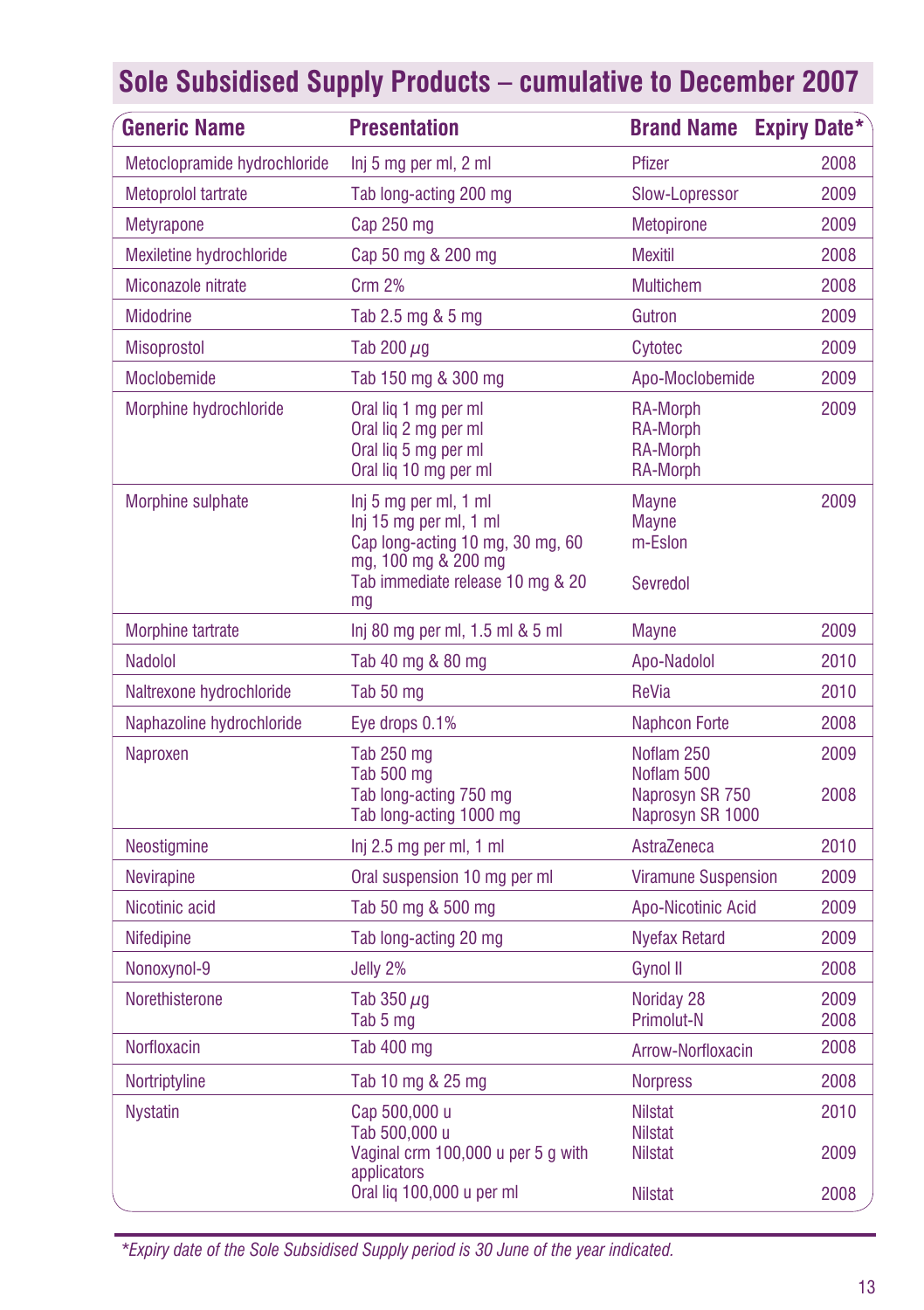| <b>Generic Name</b>                          | <b>Presentation</b>                                                                                                  | <b>Brand Name</b>                                                        | <b>Expiry Date*</b> |
|----------------------------------------------|----------------------------------------------------------------------------------------------------------------------|--------------------------------------------------------------------------|---------------------|
| Ondansetron                                  | Tab 4 mg & 8 mg<br>Tab disp 4 mg & 8 mg                                                                              | Zofran<br>Zofran Zydis                                                   | 2010                |
| <b>Oxycodone hydrochloride</b>               | Inj 10 mg per ml, 1 ml and 2 ml<br>Oral lig 5 mg per 5 ml                                                            | <b>OxvNorm</b><br><b>OxyNorm</b>                                         | 2010                |
| Oxytocin                                     | Inj 5 iu per ml, 1 ml<br>Inj 10 iu per ml, 1 ml<br>Inj 5 iu with ergometrine maleate 500<br>$\mu$ g per ml, 1 ml     | Syntocinon<br>Syntocinon<br>Syntometrine                                 | 2009                |
| Pamidronate disodium                         | Inj 3 mg per ml, 5 ml<br>Inj 3 mg per ml, 10 ml<br>Inj 6 mg per ml, 10 ml                                            | Pamisol<br>Pamisol<br>Pamisol                                            | 2008                |
| Paracetamol                                  | Tab 500 mg<br>Suppos 125 mg & 250 mg<br>Oral liq 120 mg per 5 ml<br>Oral lig 250 mg per 5 ml                         | Panadol<br>Panadol<br><b>Junior Parapaed</b><br><b>Six Plus Parapaed</b> | 2008                |
| Paracetamol with codeine                     | Tab 500 mg with 8 mg codeine                                                                                         | Codalgin                                                                 | 2008                |
| Paraffin liquid with soft white<br>paraffin  | Eye oint with soft white paraffin                                                                                    | Laci-Lube                                                                | 2010                |
| Paroxetine hydrochloride                     | Tab 20 mg                                                                                                            | Loxamine                                                                 | 2010                |
| Pergolide                                    | Tab 0.25 mg & 1 mg                                                                                                   | Permax                                                                   | 2008                |
| Perhexiline maleate                          | <b>Tab 100 mg</b>                                                                                                    | Pexsig                                                                   | 2009                |
| Phenoxymethylpenicillin<br>(Penicillin V)    | Cap potassium salt 250 mg<br>Cap potassium salt 500 mg                                                               | <b>Cilicaine VK</b><br><b>Cilicaine VK</b>                               | 2010                |
| <b>Phenylephrine hydrochloride</b>           | Eye drops 0.12%                                                                                                      | <b>Prefrin</b>                                                           | 2010                |
| Pilocarpine                                  | Eye drops 0.5%, 1%, 2%, 4% & 6%                                                                                      | Pilopt                                                                   | 2008                |
| Poloxamer                                    | Oral drops 10%                                                                                                       | Coloxyl                                                                  | 2008                |
| Potassium chloride                           | Tab long-acting 600 mg<br>Inj 75 mg per ml, 10 ml<br>Inj 150 mg per ml, 10 ml                                        | Span-K<br>AstraZeneca<br>AstraZeneca                                     | 2009<br>2008        |
| Prednisone                                   | Tab 1 mg, 2.5 mg, 5 mg & 20 mg                                                                                       | Apo-Prednisone                                                           | 2008                |
| Pregnancy tests - HCG urine                  | <b>Cassette</b>                                                                                                      | <b>MDS Quick Card</b>                                                    | 2009                |
| Procaine penicillin                          | lnj 1.5 mega u                                                                                                       | Cilicaine                                                                | 2008                |
| Promethazine hydrochloride                   | Tab 10 mg & 25 mg                                                                                                    | Allersoothe                                                              | 2008                |
| Pyridoxine hydrochloride                     | Tab 50 mg                                                                                                            | Apo-Pyridoxine                                                           | 2009                |
| Quinapril                                    | Tab 5 mg, 10 mg & 20 mg                                                                                              | Accupril                                                                 | 2008                |
| <b>Quinapril with</b><br>hydrochlorothiazide | Tab 10 mg with hydrochlorothiazide<br>12.5 <sub>ma</sub><br>Tab 20 mg with hydrochlorothiazide<br>12.5 <sub>mq</sub> | Accuretic 10<br><b>Accuretic 20</b>                                      | 2008                |
| <b>Quinine sulphate</b>                      | Tab 200 mg<br><b>Tab 300 mg</b>                                                                                      | Q 200<br>Q 300                                                           | 2009                |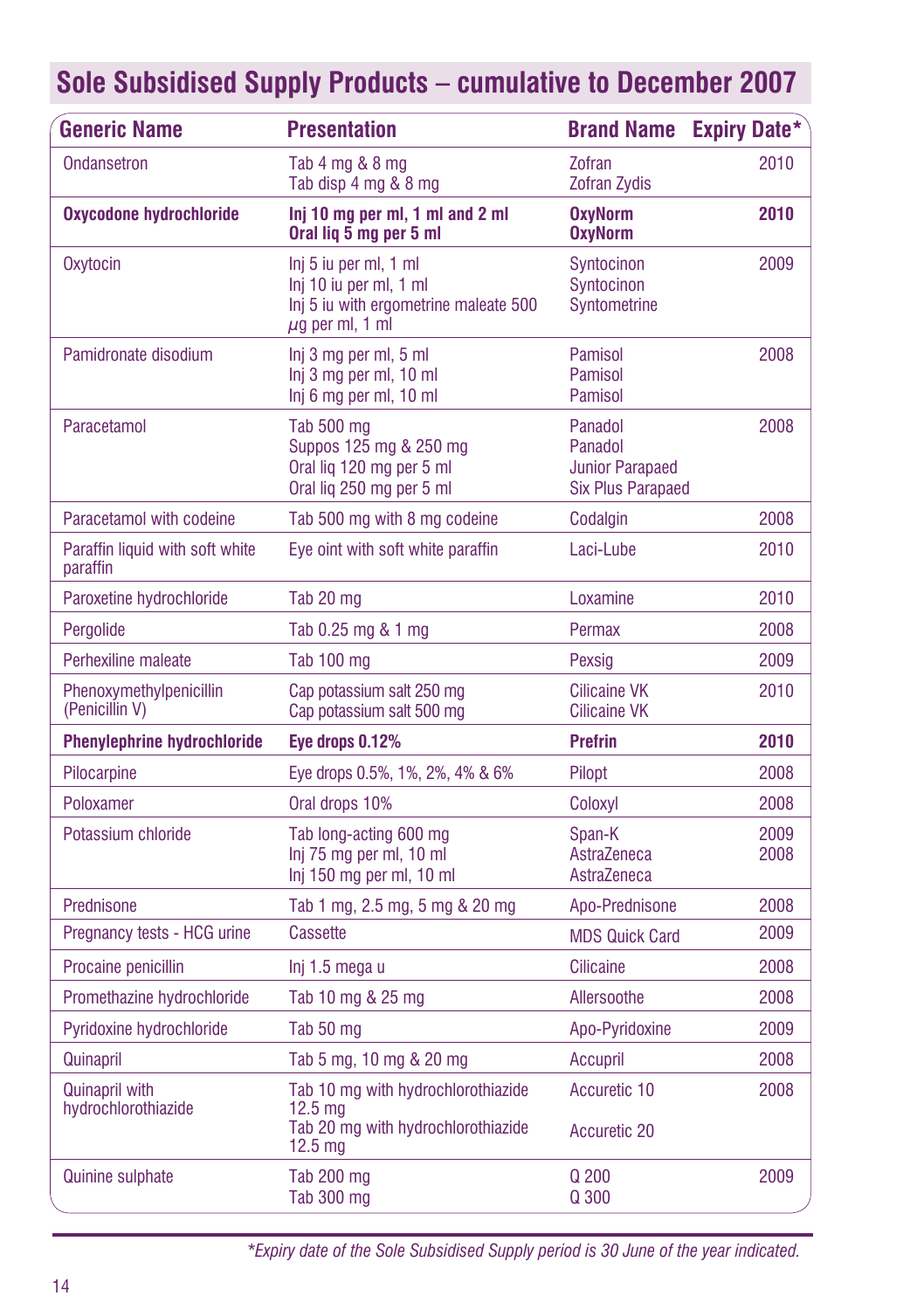| <b>Generic Name</b>                                                  | <b>Presentation</b>                                                                                                                                                                                       | <b>Brand Name Expiry Date*</b>                |              |
|----------------------------------------------------------------------|-----------------------------------------------------------------------------------------------------------------------------------------------------------------------------------------------------------|-----------------------------------------------|--------------|
| Ranitidine hydrochloride                                             | Tab 150 mg & 300 mg                                                                                                                                                                                       | <b>Arrow Ranitidine</b>                       | 2008         |
| Rifabutin                                                            | Cap 150 mg                                                                                                                                                                                                | <b>Mycobutin</b>                              | 2010         |
| Roxithromycin                                                        | Tab 150 mg & 300 mg                                                                                                                                                                                       | Arrow-Roxithromycin                           | 2009         |
| Salbutamol                                                           | Nebuliser soln 1 mg per ml, 2.5 ml<br>Nebuliser soln 2 mg per ml, 2.5 ml<br>Oral lig 2 mg per 5 ml                                                                                                        | Asthalin<br><b>Asthalin</b><br><b>Salapin</b> | 2009<br>2010 |
| Salbutamol with ipratropium<br>bromide                               | Nebuliser soln, 2.5 mg with<br>ipratropium bromide 0.5 mg                                                                                                                                                 | <b>Duolin</b>                                 | 2009         |
| Selegiline hydrochloride                                             | Tab 5 mg                                                                                                                                                                                                  | Apo-Selegiline                                | 2009         |
| Sodium chloride                                                      | Inj 0.9%, 5 ml & 10 ml                                                                                                                                                                                    | AstraZeneca                                   | 2009         |
| Sodium citro-tartrate                                                | Grans eff 4 g sachets                                                                                                                                                                                     | Ural                                          | 2010         |
| Sodium cromoglycate                                                  | Nasal spray 4%<br>Eye drops 2%                                                                                                                                                                            | Rex<br><b>Cromolux</b>                        | 2009<br>2008 |
| Sulphasalazine                                                       | Tab 500 mg<br>Tab EC 500 mg                                                                                                                                                                               | Salazopyrin<br>Salazopyrin EN                 | 2009         |
| Syrup (pharmaceutical grade)                                         | Lig                                                                                                                                                                                                       | <b>Midwest</b>                                | 2010         |
| Tar with triethanolamine lauryl<br>sulphate and fluorescein          | Soln 2.3% with triethanolamine lauryl<br>sulphate and fluorescein sodium                                                                                                                                  | <b>Pinetarsol</b>                             | 2008         |
| Temazepam                                                            | Tab 10 mg                                                                                                                                                                                                 | <b>Normison</b>                               | 2008         |
| <b>Terbinafine</b>                                                   | Tab 250 mg                                                                                                                                                                                                | Apo-Terbinafine                               | 2008         |
| <b>Timolol maleate</b>                                               | Tab 10 mg                                                                                                                                                                                                 | Apo-Timol                                     | 2009         |
| Thiamine hydrochloride                                               | Tab 50 mg                                                                                                                                                                                                 | Apo-Thiamine                                  | 2009         |
| Triamcinolone acetonide                                              | Crm & Oint 0.02%<br>Dental Paste USP 0.1%                                                                                                                                                                 | Aristocort<br>Oracort                         | 2008         |
| Triamcinolone acetonide<br>with gramicidin, neomycin<br>and nystatin | Ear drops 1 mg with nystatin 100,000<br>u, neomycin sulphate 2.5 mg and<br>gramicidin 250 mcg per g<br>Oint 1 mg with nystatin 100,000<br>u, neomycin sulphate 2.5 mg and<br>gramicidin 250 $\mu$ g per g | Kenacomb<br>Kenacomb                          | 2009<br>2008 |
| Triazolam                                                            | Tab 125 $\mu$ g<br>Tab 250 $\mu$ g                                                                                                                                                                        | <b>Hypam</b><br><b>Hypam</b>                  | 2008         |
| Trimethoprim                                                         | Tab 300 mg                                                                                                                                                                                                | <b>TMP</b>                                    | 2008         |
| <b>Trimipramine maleate</b>                                          | Cap 25 mg & 50 mg                                                                                                                                                                                         | <b>Tripress</b>                               | 2008         |
| Urea                                                                 | Crm 10%                                                                                                                                                                                                   | <b>Nutraplus</b>                              | 2008         |
| Ursodeoxycholic acid                                                 | Cap 300 mg                                                                                                                                                                                                | Actigall                                      | 2008         |
| Vancomycin hydrochloride                                             | Inj 50 mg per ml, 10 ml                                                                                                                                                                                   | Pacific                                       | 2008         |
| Verapamil hydrochloride                                              | Tab long-acting 120 mg                                                                                                                                                                                    | <b>Verpamil SR</b>                            | 2008         |
| Vincristine sulphate                                                 | Inj 1 mg per ml, 1 ml<br>Inj 1 mg per ml, 2 ml                                                                                                                                                            | <b>Mayne</b><br><b>Mayne</b>                  | 2009         |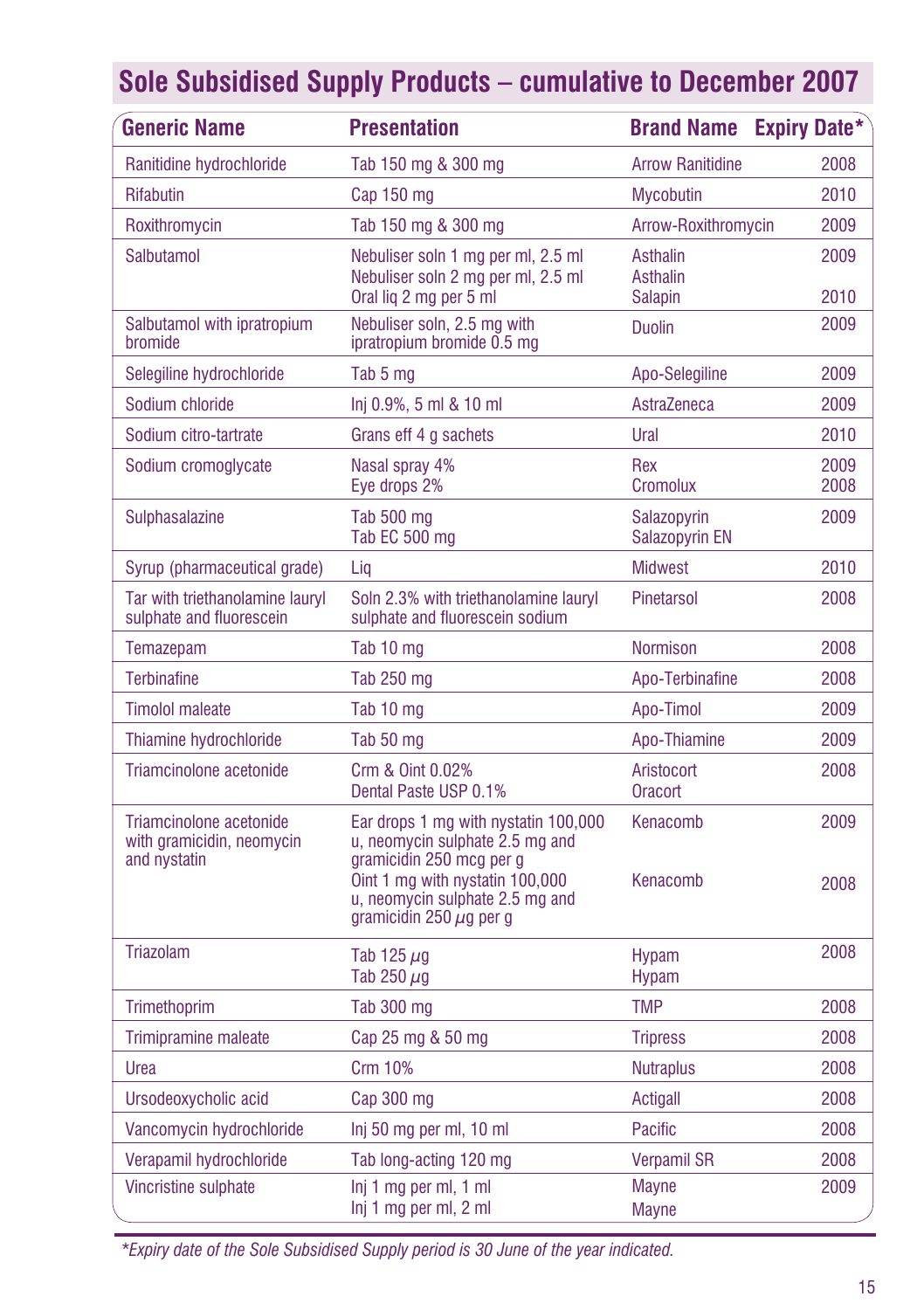| <b>Generic Name</b> | <b>Presentation</b>          |                    | <b>Brand Name Expiry Date*</b> |
|---------------------|------------------------------|--------------------|--------------------------------|
| <b>Vitamins</b>     | Tab (BPC cap strength)       | <b>Healtheries</b> | 2009                           |
| Vitamin B complex   | Tab, strong, BPC             | Apo-B-Complex      | 2009                           |
| Water               | Purified for injection 20 ml | <b>Multichem</b>   | 2009                           |
| Zinc and castor oil | Oint BP                      | <b>Multichem</b>   | 2008                           |
| Zinc sulphate       | Cap 220 mg                   | <b>Zincaps</b>     | 2008                           |
| Zopiclone           | Tab $7.5$ mg                 | Apo-Zopiclone      | 2008                           |

**December changes are in bold type**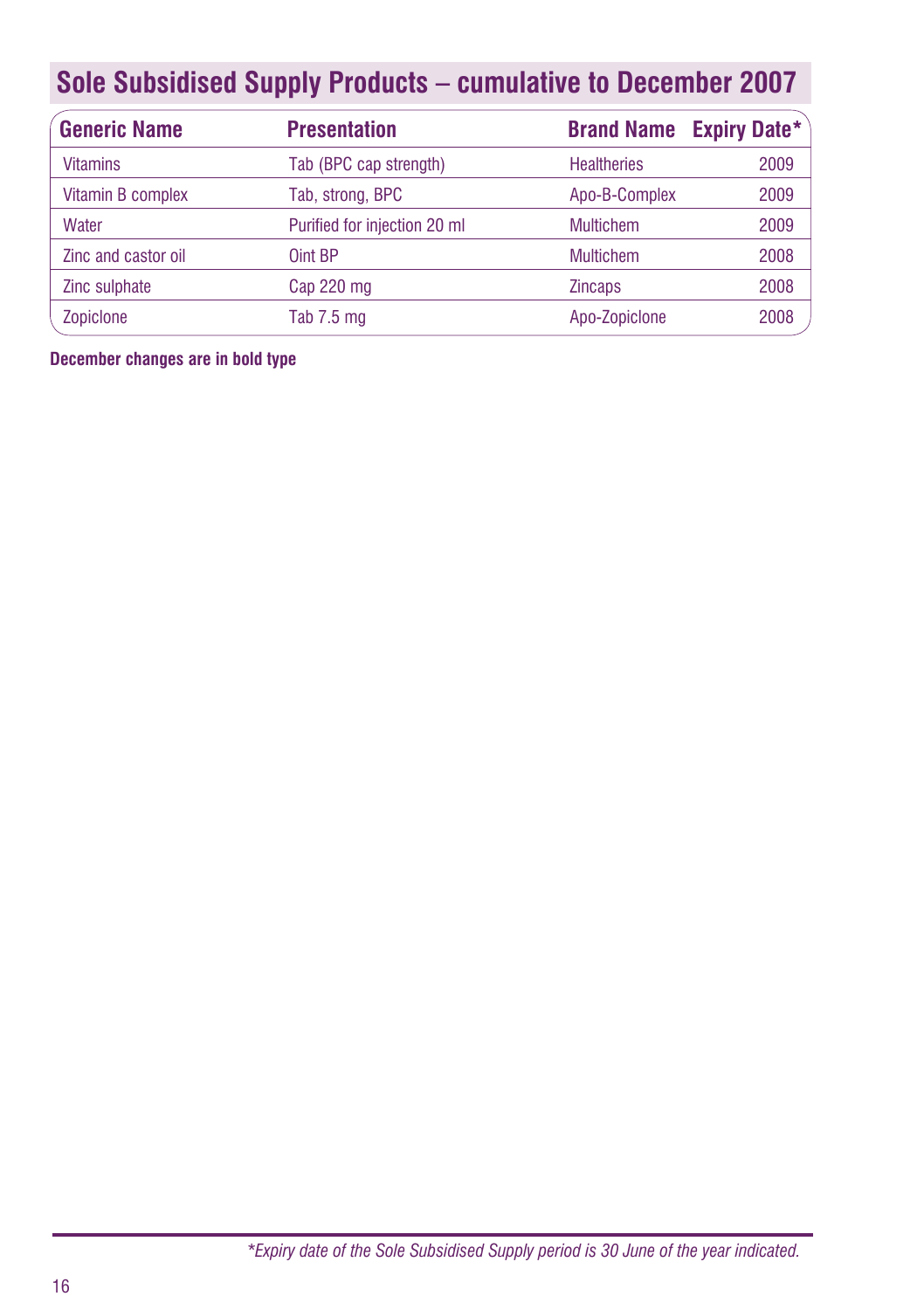<span id="page-16-0"></span>

| Check your Schedule for full details<br>Schedule page ref |                                                                                                                                                                                                                                                                                                                                                                  | <b>Subsidy</b><br>(Mnfr's price)<br>S | Per    | <b>Brand or</b><br><b>Generic Mnfr</b><br>$\checkmark$ fully subsidised         |
|-----------------------------------------------------------|------------------------------------------------------------------------------------------------------------------------------------------------------------------------------------------------------------------------------------------------------------------------------------------------------------------------------------------------------------------|---------------------------------------|--------|---------------------------------------------------------------------------------|
|                                                           | <b>New Listings</b><br><b>Effective 1 December 2007</b>                                                                                                                                                                                                                                                                                                          |                                       |        |                                                                                 |
| 37                                                        | <b>CALCIUM GLUCONATE</b>                                                                                                                                                                                                                                                                                                                                         |                                       | 10     | $\boldsymbol{\mathsf{v}}$ Mayne                                                 |
| 86                                                        | <b>ERYTHROMYCIN LACTOBIONATE</b>                                                                                                                                                                                                                                                                                                                                 |                                       | 1      | $\checkmark$ Erythrocin IV                                                      |
| 95                                                        | SAQUINAVIR - Special Authority see SA0779 - Hospital pharmacy [HP1]                                                                                                                                                                                                                                                                                              |                                       | 120    | $\nu$ Invirase                                                                  |
| 99                                                        | NAPROXEN SODIUM                                                                                                                                                                                                                                                                                                                                                  |                                       | 120    | $\checkmark$ Sonaflam                                                           |
| 120                                                       | ALPRAZOLAM - Retail pharmacy - Specialist - Month Restriction                                                                                                                                                                                                                                                                                                    |                                       | 50     | $\checkmark$ Arrow-Alprazolam                                                   |
|                                                           | ‡ Safety cap for extemporaneously compounded oral liquid preparations.                                                                                                                                                                                                                                                                                           |                                       | 50     | ✔ Arrow-Alprazolam                                                              |
|                                                           | ‡ Safety cap for extemporaneously compounded oral liquid preparations.<br>‡ Safety cap for extemporaneously compounded oral liquid preparations.                                                                                                                                                                                                                 |                                       | 50     | ✔ Arrow-Alprazolam                                                              |
| 129                                                       | MITOZANTRONE - PCT only - Specialist                                                                                                                                                                                                                                                                                                                             |                                       | 1<br>1 | $\boldsymbol{\checkmark}$ Mitozantrone Ebewe<br>$\checkmark$ Mitozantrone Ebewe |
|                                                           | <b>Effective 9 November 2007</b>                                                                                                                                                                                                                                                                                                                                 |                                       |        |                                                                                 |
| 44                                                        | <b>ASPIRIN</b>                                                                                                                                                                                                                                                                                                                                                   |                                       | 90     | $\checkmark$ Ethics Aspirin EC                                                  |
|                                                           | <b>Effective 1 November 2007</b>                                                                                                                                                                                                                                                                                                                                 |                                       |        |                                                                                 |
| 26                                                        | RANITIDINE HYDROCHLORIDE - Only on a prescription<br>Oral liquid is subsidised only for patients:<br>1) with oesophageal stricture, or<br>2) in terminal care, or                                                                                                                                                                                                |                                       | 300 ml | $\checkmark$ Peptisoothe                                                        |
|                                                           | 3) who are either too young or too old to swallow conventional tablets and the prescription is endorsed<br>accordingly.                                                                                                                                                                                                                                          |                                       |        |                                                                                 |
|                                                           | Note: the cost of treatment with ranitidine oral liquid is higher than that of ranitidine tablets. Following the<br>derestriction of access PHARMAC will be monitoring expenditure on ranitidine oral liquid more closely and<br>may, subject to consultation and PHARMAC Board approval, restrict access again if the expenditure was to<br>grow substantially. |                                       |        |                                                                                 |
| 37                                                        | <b>FERROUS SULPHATE</b>                                                                                                                                                                                                                                                                                                                                          |                                       | 500 ml | $\checkmark$ Ferodan                                                            |
| 44                                                        | <b>ASPIRIN</b>                                                                                                                                                                                                                                                                                                                                                   |                                       | 990    | $\checkmark$ Ethics Aspirin EC                                                  |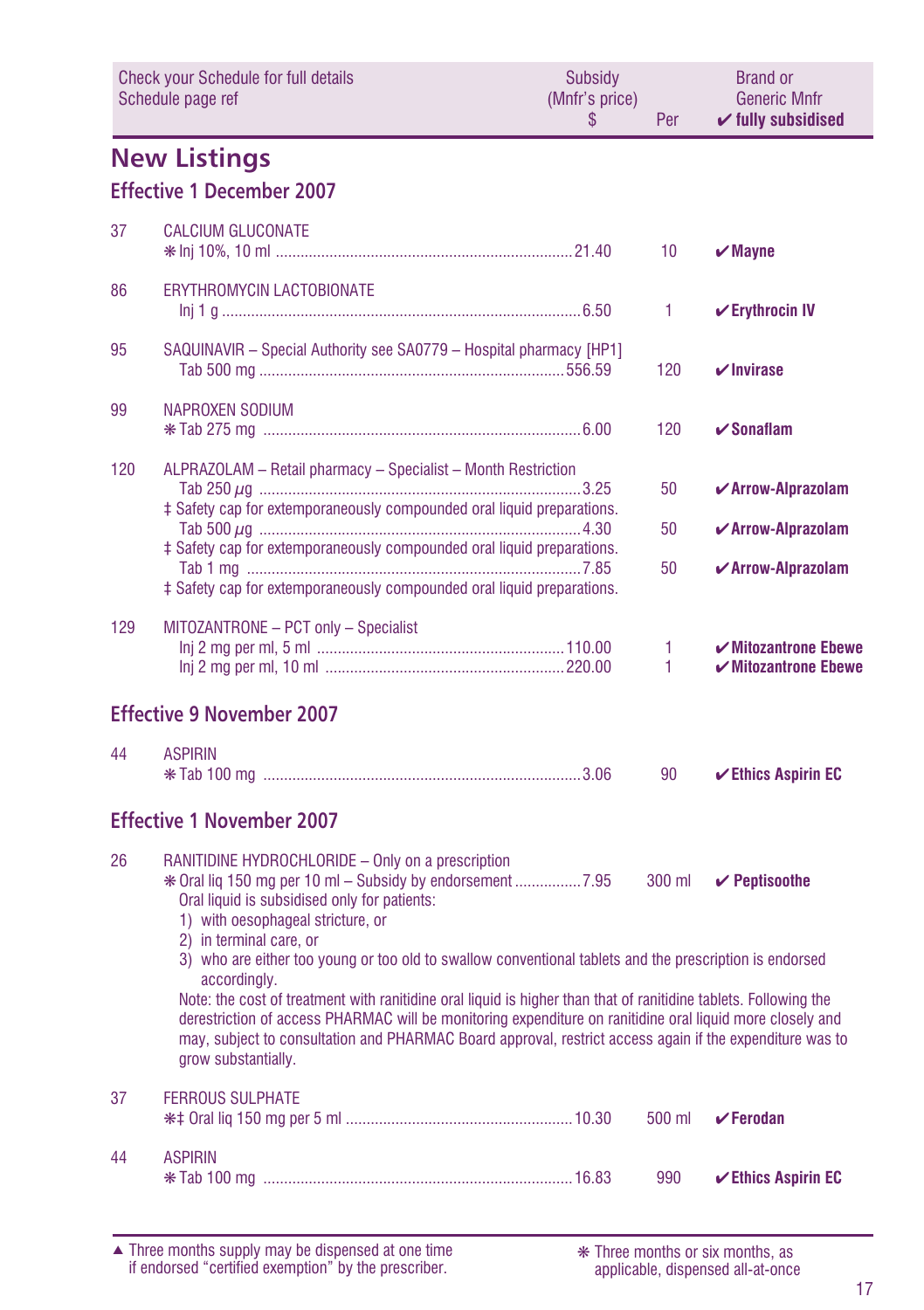<span id="page-17-0"></span>

|     | Check your Schedule for full details<br>Schedule page ref                                                                                                                                                                                                                                                                          | Subsidy<br>(Mnfr's price)<br>\$ | Per                  | <b>Brand or</b><br><b>Generic Mnfr</b><br>$\checkmark$ fully subsidised                          |
|-----|------------------------------------------------------------------------------------------------------------------------------------------------------------------------------------------------------------------------------------------------------------------------------------------------------------------------------------|---------------------------------|----------------------|--------------------------------------------------------------------------------------------------|
|     | New Listings - effective 1 November 2007 (continued)                                                                                                                                                                                                                                                                               |                                 |                      |                                                                                                  |
| 47  | <b>SODIUM CHLORIDE</b>                                                                                                                                                                                                                                                                                                             |                                 | 20                   | $\boldsymbol{\checkmark}$ Multichem                                                              |
| 51  | <b>DOXAZOSIN MESYLATE</b>                                                                                                                                                                                                                                                                                                          |                                 | 100<br>100           | $\sqrt{Apo-Doxazosin}$<br>$\checkmark$ Apo-Doxazosin                                             |
| 95  | RITONAVIR - Special Authority see SA0779 - Hospital pharmacy [HP1]                                                                                                                                                                                                                                                                 |                                 | 90 ml OP             | $\boldsymbol{\nu}$ Norvir                                                                        |
| 104 | <b>METHADONE HYDROCHLORIDE</b><br>a) Only on a controlled drug form<br>b) No patient co-payment payable<br>c) Extemporaneously compounded methadone will only be reimbursed at the rate of the cheapest form available<br>(methadone powder, not methadone tablets).<br>d) For methadone hydrochloride oral liquid refer, page 159 |                                 | 10                   | $V$ AFT \$29                                                                                     |
| 117 | QUETIAPINE                                                                                                                                                                                                                                                                                                                         |                                 | 90<br>90<br>90<br>90 | $\vee$ Quetapel<br>$\boldsymbol{\nu}$ Quetapel<br>$\boldsymbol{\nu}$ Quetapel<br>$\vee$ Quetapel |
| 160 | ACETYLCYSTEINE - Hospital pharmacy [HP1]-Specialist                                                                                                                                                                                                                                                                                | (242.50)                        | 10                   | Hospira                                                                                          |
|     | <b>Effective 1 October 2007</b>                                                                                                                                                                                                                                                                                                    |                                 |                      |                                                                                                  |
| 25  | <b>MESALAZINE</b>                                                                                                                                                                                                                                                                                                                  |                                 | 28                   | $\boldsymbol{\nu}$ Pentasa                                                                       |
| 27  | <b>OMEPRAZOLE</b>                                                                                                                                                                                                                                                                                                                  |                                 | 28                   | $\nu$ Dr Reddy's<br><b>Omeprazole</b>                                                            |
|     |                                                                                                                                                                                                                                                                                                                                    |                                 | 28                   | $\nu$ Dr Reddy's<br><b>Omeprazole</b>                                                            |
|     |                                                                                                                                                                                                                                                                                                                                    |                                 | 28                   | $\nu$ Dr Reddy's<br><b>Omeprazole</b>                                                            |
| 34  | LACTULOSE - Only on a prescription                                                                                                                                                                                                                                                                                                 |                                 | $1.000$ ml           | $\nu$ Duphalac                                                                                   |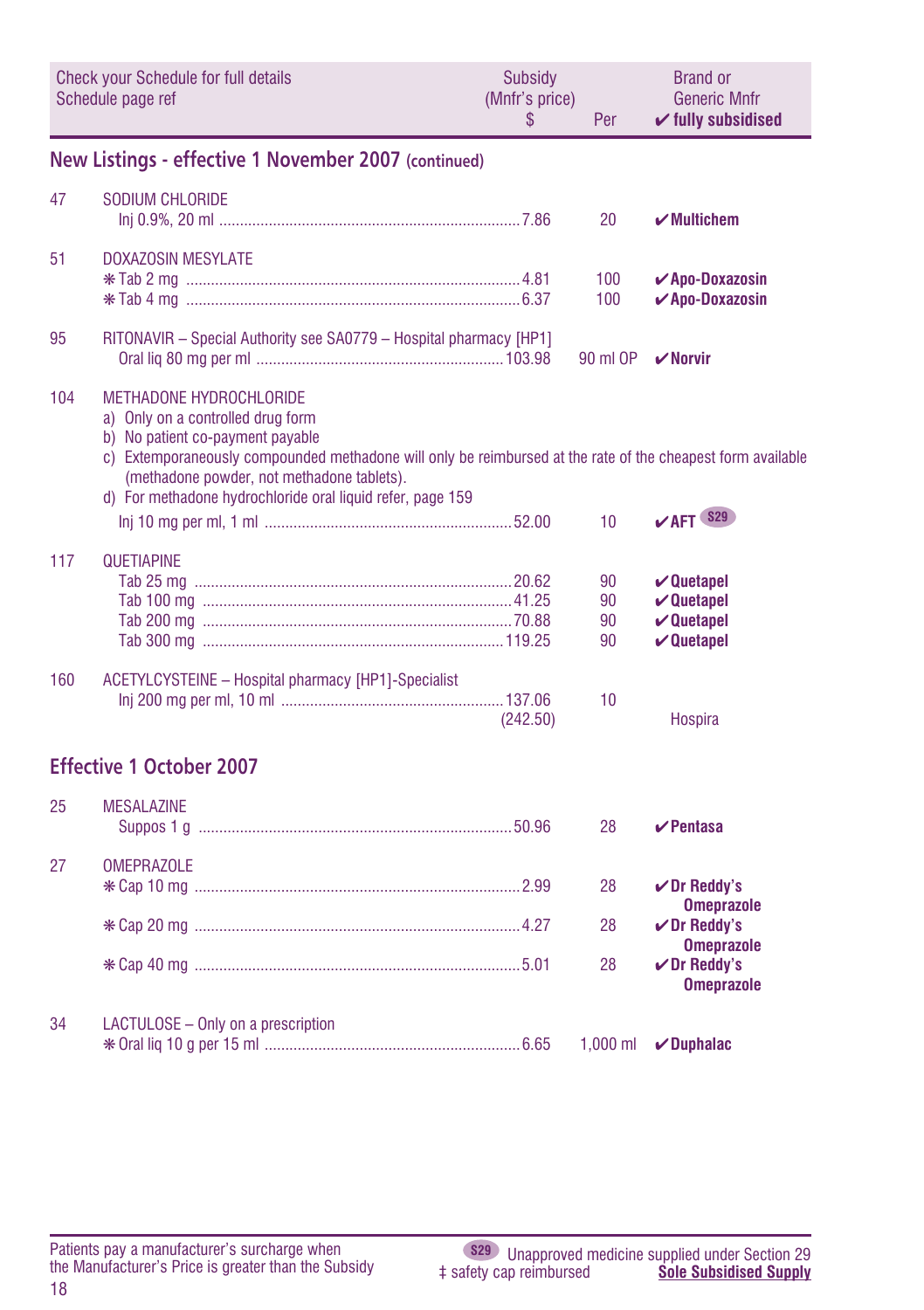<span id="page-18-0"></span>

|     | <b>Check your Schedule for full details</b><br>Schedule page ref                                                                                                                                                                                                                                                                                                                                                                                                                                                                                                                                                                            | Subsidy<br>(Mnfr's price)<br>\$ | Per                  | <b>Brand or</b><br><b>Generic Mnfr</b><br>$\checkmark$ fully subsidised |
|-----|---------------------------------------------------------------------------------------------------------------------------------------------------------------------------------------------------------------------------------------------------------------------------------------------------------------------------------------------------------------------------------------------------------------------------------------------------------------------------------------------------------------------------------------------------------------------------------------------------------------------------------------------|---------------------------------|----------------------|-------------------------------------------------------------------------|
|     | New Listings - effective 1 October 2007 (continued)                                                                                                                                                                                                                                                                                                                                                                                                                                                                                                                                                                                         |                                 |                      |                                                                         |
| 34  | MACROGOL 3350 - Special Authority see SA0891 - Retail pharmacy<br>Powder 13.125 g, sachets – not more than<br><b>B+ SA0891</b> Special Authority for Subsidy<br>Initial application by any relevant practitioner. Approvals valid for 6 months where the patient has problematic<br>constipation requiring intervention with a per rectal preparation despite an adequate trial of other oral<br>pharmacotherapies including lactulose where lactulose is not contraindicated.<br>Renewal from any relevant practitioner. Approvals valid for 12 months where the patient is compliant and is<br>continuing to gain benefit from treatment. |                                 | 30                   | $\boldsymbol{\nu}$ Movicol                                              |
| 49  | SIMVASTATIN - See prescribing quideline                                                                                                                                                                                                                                                                                                                                                                                                                                                                                                                                                                                                     |                                 | 30<br>30<br>30       | $\checkmark$ SimvaRex<br>$\checkmark$ SimvaRex<br>$\checkmark$ SimvaRex |
| 98  | IBUPROFEN - Additional subsidy by Special Authority see SA0291 - Retail pharmacy                                                                                                                                                                                                                                                                                                                                                                                                                                                                                                                                                            | (6.84)                          | 30                   | <b>Brufen</b>                                                           |
| 107 | CITALOPRAM HYDROBROMIDE                                                                                                                                                                                                                                                                                                                                                                                                                                                                                                                                                                                                                     |                                 | 28                   | $\checkmark$ Citalopram - Rex                                           |
| 121 | <b>MIDAZOLAM</b>                                                                                                                                                                                                                                                                                                                                                                                                                                                                                                                                                                                                                            | (14.73)<br>(19.64)              | 10 <sup>1</sup><br>5 | Pfizer<br>Pfizer                                                        |
| 146 | BUDESONIDE WITH EFORMOTEROL - Special Authority see SA0838 - Retail pharmacy<br>Aerosol inhaler 100 $\mu$ q with eformoterol<br>Aerosol inhaler 200 $\mu$ g with eformoterol                                                                                                                                                                                                                                                                                                                                                                                                                                                                |                                 |                      | 120 dose OP ✔ Symbicort Rapihaler<br>120 dose OP ✔ Symbicort Rapihaler  |
| 148 | <b>IPRATROPIUM BROMIDE</b>                                                                                                                                                                                                                                                                                                                                                                                                                                                                                                                                                                                                                  |                                 |                      | 30 ml OP <b>∕Apo-Ipravent</b>                                           |
| 180 | SOYA INFANT FORMULA - Special Authority see SA0604 - Retail pharmacy                                                                                                                                                                                                                                                                                                                                                                                                                                                                                                                                                                        | (19.57)                         | 900 g OP             | S <sub>26</sub> Soy                                                     |
|     | New Listings - effective 17 September 2007                                                                                                                                                                                                                                                                                                                                                                                                                                                                                                                                                                                                  |                                 |                      |                                                                         |
| 144 | <b>LORATADINE</b><br>$M$ Tak $40cm$                                                                                                                                                                                                                                                                                                                                                                                                                                                                                                                                                                                                         | 0.50                            | ADO                  | <b>All and all and Hardwick</b>                                         |

|      |    | 100 <b>V</b> Loraclear Hayfever<br><b>Relief</b> |
|------|----|--------------------------------------------------|
| 8.50 | 30 | $\mathcal V$ Loraclear Hayfever<br><b>Relief</b> |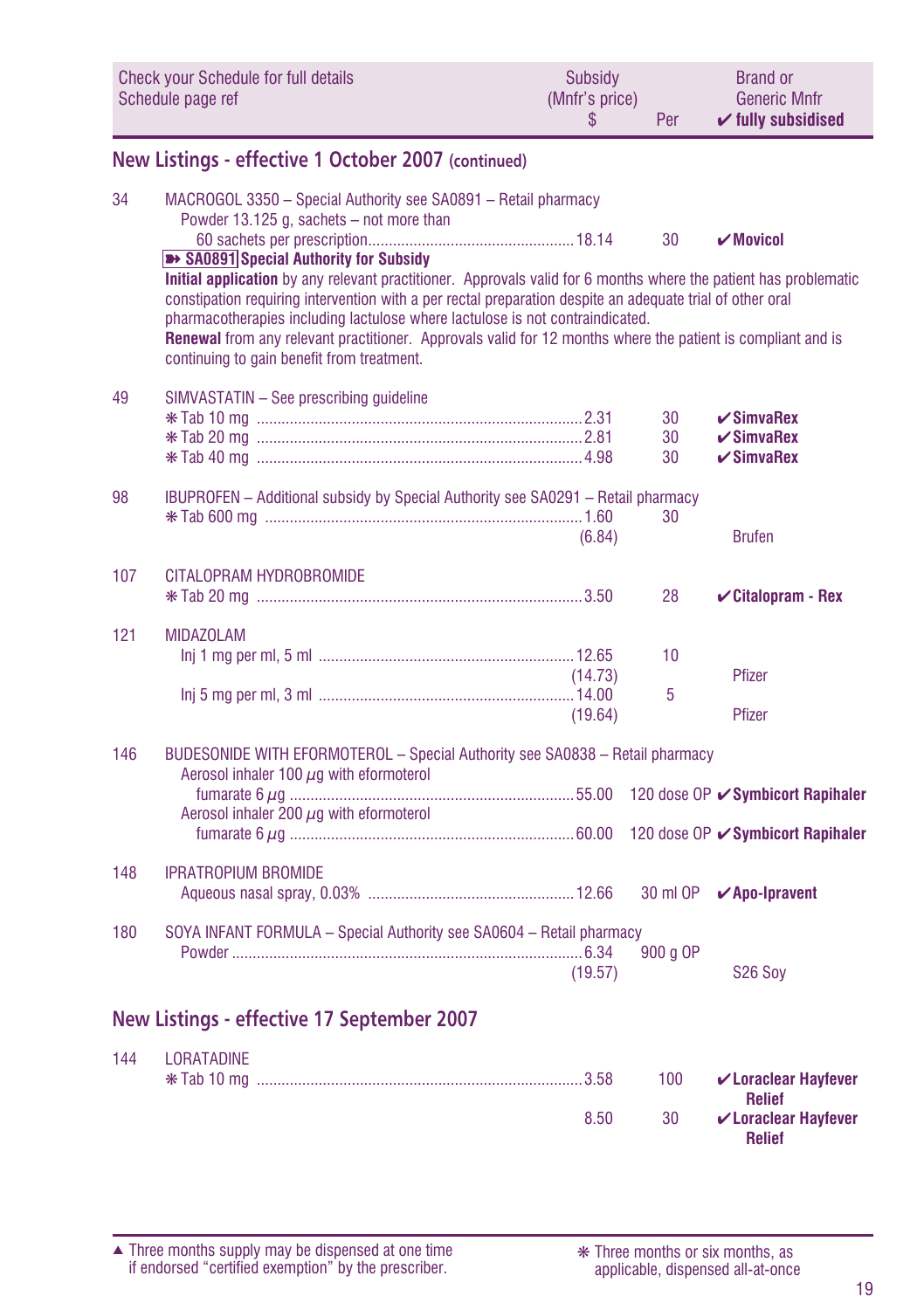<span id="page-19-0"></span>

| Check your Schedule for full details<br>Schedule page ref |                                                                                                                                                                                                                                                                                                                                         | Subsidy<br>(Mnfr's price)<br>\$ | Per              | <b>Brand or</b><br><b>Generic Mnfr</b><br>$\checkmark$ fully subsidised |
|-----------------------------------------------------------|-----------------------------------------------------------------------------------------------------------------------------------------------------------------------------------------------------------------------------------------------------------------------------------------------------------------------------------------|---------------------------------|------------------|-------------------------------------------------------------------------|
|                                                           | New Listings - effective 1 September 2007                                                                                                                                                                                                                                                                                               |                                 |                  |                                                                         |
| 86                                                        | AZITHROMYCIN - Subsidy by endorsement<br>a) Maximum of 2 tab per prescription<br>b) Available on a PSO<br>c) Subsidised only if prescribed for patients with uncomplicated urethritis or cervicitis proven or presumed to be<br>due to Chlamydia trachomatis and their sexual contacts and prescription or PSO is endorsed accordingly. |                                 |                  | $\boldsymbol{\checkmark}$ Arrow-Azithromycin                            |
| 104                                                       | METHADONE HYDROCHLORIDE<br>a) Only on a controlled drug form<br>b) No patient co-payment payable<br>c) Extemporaneously compounded methadone will only be reimbursed at the rate of the cheapest form available<br>(methadone powder, not methadone tablets).<br>d) For methadone hydrochloride oral liquid refer, page 159             |                                 | 10               | $\nu$ PSM                                                               |
| 106                                                       | OXYCODONE HYDROCHI ORIDE<br>a) Only on a controlled drug form<br>b) No patient co-payment payable<br><b>Prescribing Guideline</b>                                                                                                                                                                                                       |                                 | 5<br>5<br>250 ml | $\vee$ OxyNorm<br>$V$ OxyNorm<br>$\vee$ OxyNorm                         |

Prescribers should note that oxycodone is significantly more expensive than long-acting morphine sulphate and clinical advice suggests that it is reasonable to consider this as a second-line agent to be used after morphine.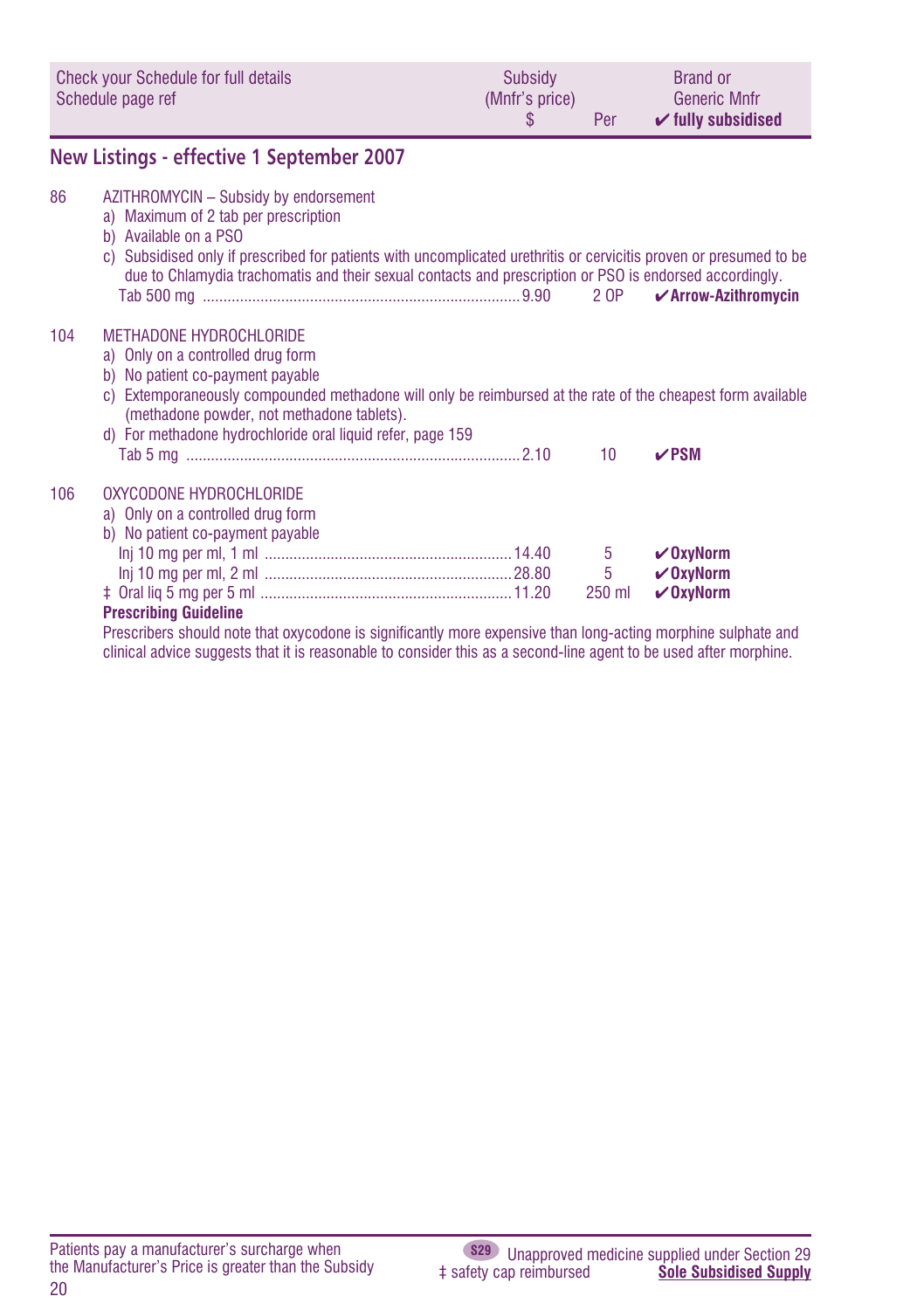<span id="page-20-0"></span>

| Check your Schedule for full details | Subsidy        | <b>Brand or</b>               |
|--------------------------------------|----------------|-------------------------------|
| Schedule page ref                    | (Mnfr's price) | <b>Generic Mnfr</b>           |
|                                      | Per            | $\checkmark$ fully subsidised |

## **Changes to Restrictions**

## **Effective 1 December 2007**

| 124 | OXALIPLATIN - PCT only - Specialist - Special Authority see <b>SA0900 0876</b>                                                                                                                                                                                      |                       |                 |
|-----|---------------------------------------------------------------------------------------------------------------------------------------------------------------------------------------------------------------------------------------------------------------------|-----------------------|-----------------|
|     |                                                                                                                                                                                                                                                                     |                       | $\vee$ Eloxatin |
|     |                                                                                                                                                                                                                                                                     | <b>Contract Terms</b> | $\vee$ Eloxatin |
|     |                                                                                                                                                                                                                                                                     |                       |                 |
|     | $\sim$ 0.000 $\sim$ 0.000 $\sim$ 0.000 $\sim$ 0.000 $\sim$ 0.000 $\sim$ 0.000 $\sim$ 0.000 $\sim$ 0.000 $\sim$ 0.000 $\sim$ 0.000 $\sim$ 0.000 $\sim$ 0.000 $\sim$ 0.000 $\sim$ 0.000 $\sim$ 0.000 $\sim$ 0.000 $\sim$ 0.000 $\sim$ 0.000 $\sim$ 0.000 $\sim$ 0.000 |                       |                 |

#### ➽ **SA0900 0876 Special Authority for Subsidy**

Initial application only from a relevant specialist or medical practitioner on the recommendation of a relevant specialist. Approvals valid for 12 months for applications meeting the following criteria:

#### **Either:**

#### **1** Both:

- **1.1** The patient has metastatic colorectal cancer; and
- **1.2** To be used for first or second line use as part of a combination chemotherapy regimen; **or**
- **2 Both:**

**2.1 The patient has Stage III (Duke's C) colorectal\* cancer; and**

 **2.2 Adjuvant oxaliplatin to be given in combination with a fluoropyrimidine (fluorouracil or capecitabine)** Renewal only from a relevant specialist or medical practitioner on the recommendation of a relevant specialist. Approvals valid for 12 months for applications meeting the following criteria: Either:

- 1 The patient requires continued therapy; or
- 2 The tumour has relapsed and requires re-treatment

**Note: Indications marked with \* are Unapproved Indications, oxaliplatin is indicated for adjuvant treatment of stage III (Duke's C) colon cancer after complete resection of the primary tumour.**

#### 130 PACLITAXEL – PCT only – Specialist <del>– Special Authority see SA0881</del>

|                                               |  | $\sqrt{2}$ Taxol        |
|-----------------------------------------------|--|-------------------------|
|                                               |  | $\sqrt{2}$ Taxol        |
|                                               |  | $\vee$ Paclitaxel Ebewe |
|                                               |  | 1 Paclitaxel Ebewe      |
|                                               |  |                         |
| <b>By OROOM Overlat Authority for Orleans</b> |  |                         |

#### ➽ **SA0881 Special Authority for Subsidy**

**Initial application only** from a relevant specialist or medical practitioner on the recommendation of a relevant specialist. Approvals valid for 12 months for applications meeting the following criteria: Any of the following:

- 1 Both:
	- 1.1 The patient has ovarian, fallopian\* or primary peritoneal cancer\*; and

1.2 Either:

1.2.1 Has not received prior chemotherapy; or

- 1.2.2 Has received prior chemotherapy but have not previously been treated with taxanes; or
- 2 The patient has metastatic breast cancer; or
- 3 The patient has node-positive early breast cancer; or
- 4 Both

4.1 The patient has non small-cell lung cancer; and

4.2 Either:

4.2.1 Has advancing disease (stage IIIa or above); or

4.2.2 Is receiving combined chemotherapy and radiotherapy; or

5 Both:

- 5.1 The patient has small-cell lung cancer\*; and
- 5.2 Paclitaxel is to be used as second-line therapy.

Renewal only from a relevant specialist or medical practitioner on the recommendation of a relevant specialist. Approvals valid for 12 months for applications meeting the following criteria: Both: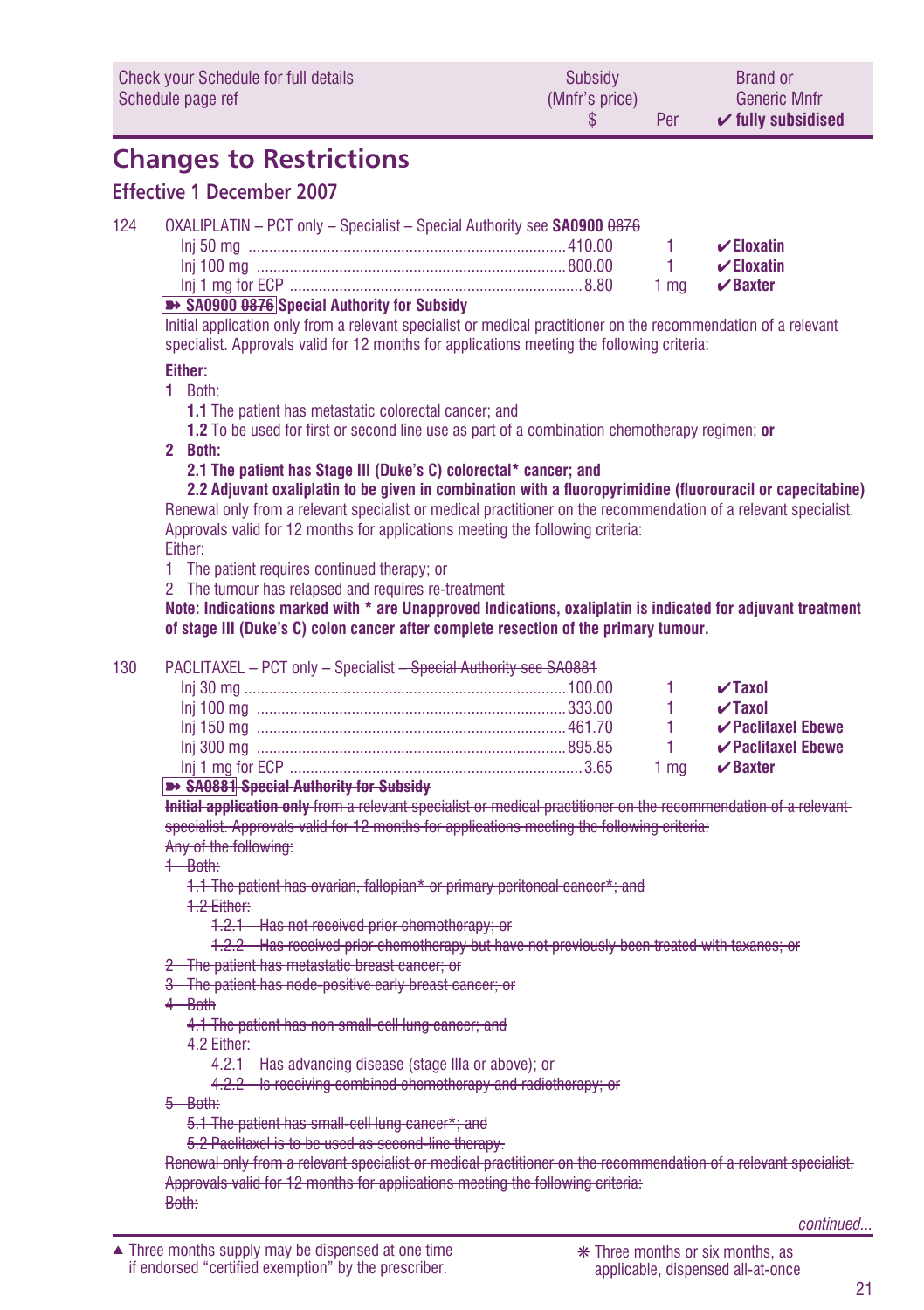<span id="page-21-0"></span>

| Check your Schedule for full details | Subsidy        | <b>Brand or</b>               |
|--------------------------------------|----------------|-------------------------------|
| Schedule page ref                    | (Mnfr's price) | <b>Generic Mnfr</b>           |
|                                      | Per            | $\checkmark$ fully subsidised |

## **Changes to Restrictions - effective 1 December 2007 (continued)**

#### *continued...*

- 1 The patient has metastatic breast cancer, non small-cell lung cancer, or small-cell lung cancer\* and; 2 Either:
	- 2.1 The patient requires continued therapy; or
	- 2.2 The tumour has relapsed and requires re-treatment.

Note indications market with \* are Unapproved Indications.

#### 131 VINORELBINE – PCT only – Specialist – Special Authority see **SA0901** 0883

| $\checkmark$ Vinorelbine Ebewe |  |  |
|--------------------------------|--|--|
| $\checkmark$ Vinorelbine Ebewe |  |  |
| 1 ma $\vee$ Baxter             |  |  |

#### ➽ **SA0901 0883 Special Authority for Subsidy**

Initial application only from a relevant specialist or medical practitioner on the recommendation of a relevant specialist. Approvals valid for 12 months for applications meeting the following criteria:

#### Either **Any of the following:**

- 1 The patient has metastatic breast cancer; or
- 2 The patient has non-small cell lung cancer (stage IIIa, or above); or
- **3 All of the following:**

**3.1 The patient has stage IB-IIIA non-small cell lung cancer; and**

**3.2 Vinorelbine is to be given as adjuvant treatment in combination with cisplatin; and**

#### **3.3 The patient has good performance status (WHO/ECOG grade 0-1).**

Renewal only from a relevant specialist or medical practitioner on the recommendation of a relevant specialist. Approvals valid for 12 months for applications meeting the following criteria: Either:

- 1 The patient requires continued therapy; or
- 2 The tumour has relapsed and requires re-treatment.

## **Effective 1 October 2007**

| 25 | <b>HYDROCORTISONE ACETATE</b>                                                                                   |    | $\sqrt{\text{Col}$ ifoam |
|----|-----------------------------------------------------------------------------------------------------------------|----|--------------------------|
| 55 | METOPROLOL SUCCINATE                                                                                            |    |                          |
|    | $*$ Tab long-acting 23.75 mg – <b>Higher subsidy</b>                                                            |    |                          |
|    |                                                                                                                 | 30 |                          |
|    | (6.20)                                                                                                          |    | Betaloc CR               |
|    | $*$ Tab long-acting 47.5 mg – <b>Higher subsidy</b>                                                             |    |                          |
|    |                                                                                                                 | 30 |                          |
|    | (7.80)                                                                                                          |    | Betaloc CR               |
|    | $*$ Tab long-acting 95 mg – <b>Higher subsidy</b>                                                               |    |                          |
|    |                                                                                                                 | 30 |                          |
|    | (13.20)                                                                                                         |    | Betaloc CR               |
|    | * Tab long-acting 190 mg – <b>Higher subsidy</b>                                                                |    |                          |
|    |                                                                                                                 | 30 |                          |
|    | (21.00)                                                                                                         |    | Betaloc CR               |
|    | the contract of the contract of the contract of the contract of the contract of the contract of the contract of |    |                          |

**Additional subsidy by endorsement is available for patients who:**

**a) were being prescribed metoprolol succinate prior to 1 October 2007; or**

**b) have experienced a myocardial infarction.**

**The prescription must be endorsed accordingly**

**Note – Repeats for Betaloc CR tab long-acting will be fully subsidised where the initial dispensing was before 1 October 2007.**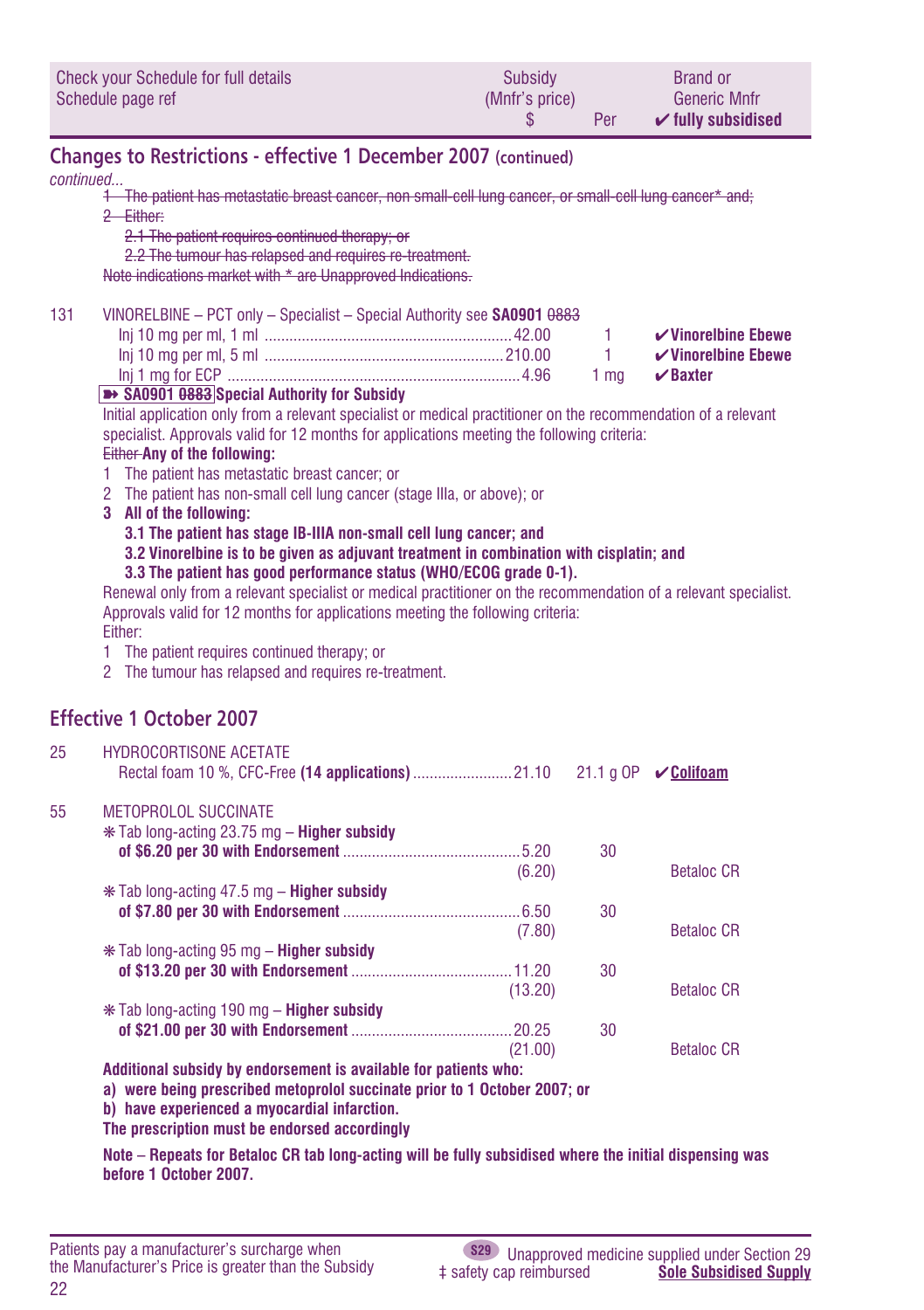<span id="page-22-0"></span>

|     | Check your Schedule for full details<br>Schedule page ref                                                                                                                                                                                                                                                                                                                                                                                                                                                                                                                                                                                                                                                                                                                                                                                                                                                                                                                         | Subsidy<br>(Mnfr's price)<br>\$ | Per        | <b>Brand or</b><br><b>Generic Mnfr</b><br>$\checkmark$ fully subsidised       |
|-----|-----------------------------------------------------------------------------------------------------------------------------------------------------------------------------------------------------------------------------------------------------------------------------------------------------------------------------------------------------------------------------------------------------------------------------------------------------------------------------------------------------------------------------------------------------------------------------------------------------------------------------------------------------------------------------------------------------------------------------------------------------------------------------------------------------------------------------------------------------------------------------------------------------------------------------------------------------------------------------------|---------------------------------|------------|-------------------------------------------------------------------------------|
|     | <b>Changes to Restrictions - effective 1 October 2007 (continued)</b>                                                                                                                                                                                                                                                                                                                                                                                                                                                                                                                                                                                                                                                                                                                                                                                                                                                                                                             |                                 |            |                                                                               |
| 88  | PHENOXYMETHYLPENICILLIN (PENICILLIN V)<br>Grans for oral liq benzathine 125 mg per 5 ml                                                                                                                                                                                                                                                                                                                                                                                                                                                                                                                                                                                                                                                                                                                                                                                                                                                                                           |                                 | $100$ ml   | $V$ AFT                                                                       |
|     | Grans for oral lig benzathine 250 mg per 5 ml                                                                                                                                                                                                                                                                                                                                                                                                                                                                                                                                                                                                                                                                                                                                                                                                                                                                                                                                     |                                 | $100$ ml   | $V$ AFT                                                                       |
| 117 | QUETIAPINE - Subsidy by endorsement<br>Subsidised for:<br>1) patients presenting with first episode schizophrenia or related psychoses, or manic episodes associated with<br>bipolar disorder; and<br>2) patients suffering from schizophrenia or related psychoses, or manic episodes associated with bipolar-<br>disorder, after a trial of an effective dose of risperidone that has been discontinued because of unacceptable<br>side effects or inadequate response.<br>Initial prescription must be written by a relevant specialist. Subsequent prescriptions may be written by a general<br>practitioner. The prescription must be endorsed "certified condition".                                                                                                                                                                                                                                                                                                        |                                 |            |                                                                               |
|     |                                                                                                                                                                                                                                                                                                                                                                                                                                                                                                                                                                                                                                                                                                                                                                                                                                                                                                                                                                                   |                                 | 60         | $\checkmark$ Seroquel                                                         |
|     |                                                                                                                                                                                                                                                                                                                                                                                                                                                                                                                                                                                                                                                                                                                                                                                                                                                                                                                                                                                   |                                 | 60         | $\checkmark$ Seroquel                                                         |
|     |                                                                                                                                                                                                                                                                                                                                                                                                                                                                                                                                                                                                                                                                                                                                                                                                                                                                                                                                                                                   |                                 | 60         | $\checkmark$ Seroquel                                                         |
|     |                                                                                                                                                                                                                                                                                                                                                                                                                                                                                                                                                                                                                                                                                                                                                                                                                                                                                                                                                                                   |                                 | 60         | $\checkmark$ Seroquel                                                         |
| 134 | MYCOPHENOLATE MOFETIL - Special Authority see SA0893 0798 - Hospital pharmacy [HP3]<br>Powder for oral lig 1 g per 5 ml - Subsidy by endorsement285.00<br>Mycophenolate powder for oral liquid is subsidised only for patients unable to swallow tablets and capsules, and<br>when the prescription is endorsed accordingly.<br>>> SA0893 0798 Special Authority for Subsidy<br>Initial application only from a relevant specialist. Approvals valid without further renewal unless notified for<br>applications meeting the following criteria:<br>Any of the following:<br>1 Renal transplant recipient; or<br>2 Heart transplant recipient; or<br>3 Patient has an organ transplant and has severe tophaceous gout making azathioprine unsuitable.<br>Renewal only from a relevant specialist. Approvals valid without further renewal unless notified where the patient<br>had a previous Special Authority approval and was receiving mycophenolate prior to 1 October 2005. |                                 | 50<br>100  | $\mathcal V$ Cellcept<br>$\mathcal V$ Cellcept<br>165 ml OP <b>√ Cellcept</b> |
| 150 | <b>ACICLOVIR</b>                                                                                                                                                                                                                                                                                                                                                                                                                                                                                                                                                                                                                                                                                                                                                                                                                                                                                                                                                                  |                                 | $4.5$ g OP | $\boldsymbol{\checkmark}$ Zovirax                                             |
| 150 | <b>CIPROFLOXACIN</b><br>Eye Drops 0.3% - Retail pharmacy-Specialist prescription  12.43<br>1) Specialist must be an ophthalmologist.<br>2) For treatment of bacterial keratitis or severe bacterial conjunctivitis resistant to chloramphenicol.                                                                                                                                                                                                                                                                                                                                                                                                                                                                                                                                                                                                                                                                                                                                  |                                 | 5 ml OP    | $\checkmark$ Ciloxan                                                          |
| 150 | DEXAMETHASONE WITH FRAMYCETIN AND GRAMICIDIN<br>Retail Pharmacy - Specialist when used in the treatment of eve conditions.<br>Ear/Eye drops 500 $\mu$ g with framycetin sulphate 5 mg and                                                                                                                                                                                                                                                                                                                                                                                                                                                                                                                                                                                                                                                                                                                                                                                         | (9.27)                          | 8 ml OP    | Sofradex                                                                      |
| 150 | <b>GENTAMICIN SUI PHATE</b><br>Eye drops 0.3% - Retail pharmacy-Specialist 11.40                                                                                                                                                                                                                                                                                                                                                                                                                                                                                                                                                                                                                                                                                                                                                                                                                                                                                                  |                                 | 5 ml OP    | $\mathcal V$ Genoptic                                                         |

applicable, dispensed all-at-once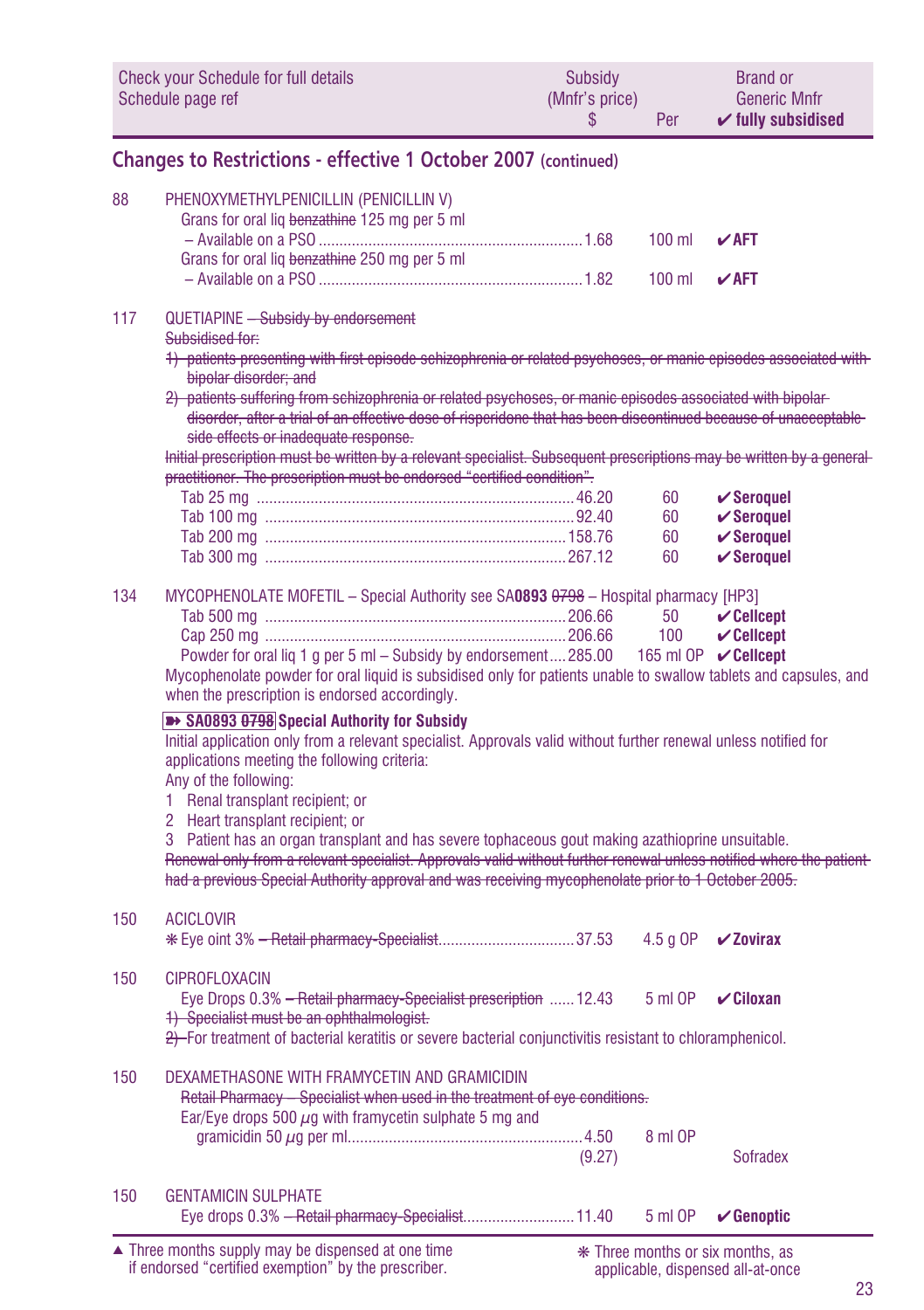<span id="page-23-0"></span>

|     | Check your Schedule for full details<br>Schedule page ref                                                                                       | Subsidy<br>(Mnfr's price)<br>S | Per                                          | <b>Brand or</b><br><b>Generic Mnfr</b><br>$\checkmark$ fully subsidised                                           |
|-----|-------------------------------------------------------------------------------------------------------------------------------------------------|--------------------------------|----------------------------------------------|-------------------------------------------------------------------------------------------------------------------|
|     | <b>Changes to Restrictions - effective 1 October 2007 (continued)</b>                                                                           |                                |                                              |                                                                                                                   |
| 151 | BETAXOLOL HYDROCHLORIDE - Retail pharmacy-Specialist                                                                                            |                                | 5 ml OP<br>5 ml OP                           | $\vee$ Betoptic S<br>$\vee$ Betoptic                                                                              |
| 151 | DEXAMETHASONE - Retail pharmacy-Specialist                                                                                                      |                                | 3.5 g OP<br>5 ml OP                          | $\boldsymbol{\nu}$ Maxidex<br>$\boldsymbol{\nu}$ Maxidex                                                          |
| 151 | DEXAMETHASONE WITH NEOMYCIN AND POLYMYXIN B SULPHATE - Retail pharmacy-Specialist<br>* Eye oint 0.1% with neomycin sulphate 0.35% and polymyxin |                                |                                              |                                                                                                                   |
|     | * Eye drops 0.1% with neomycin sulphate 0.35% and polymyxin                                                                                     |                                | $3.5g$ OP<br>5 ml OP                         | $\boldsymbol{\mathsf{v}}$ Maxitrol<br>$\boldsymbol{\mathsf{v}}$ Maxitrol                                          |
| 151 | <b>DICLOFENAC SODIUM</b>                                                                                                                        |                                |                                              |                                                                                                                   |
| 151 | * Eye drops 1 mg per ml - Retail pharmacy-Specialist 13.80<br>FLUOROMETHOLONE - Retail pharmacy-Specialist                                      |                                | 5 ml OP                                      | $\checkmark$ Voltaren Ophtha                                                                                      |
| 151 | LEVOBUNOLOL - Retail pharmacy-Specialist                                                                                                        |                                | 5 ml OP                                      | $\sqrt{\text{Flucon}}$                                                                                            |
|     |                                                                                                                                                 |                                | 5 ml OP<br>5 ml OP                           | $\vee$ Betagan<br>$\vee$ Betagan                                                                                  |
| 151 | PREDNISOLONE ACETATE - Retail pharmacy-Specialist                                                                                               |                                | 5 ml OP                                      |                                                                                                                   |
|     |                                                                                                                                                 | (7.53)<br>(9.44)               | 5 ml OP                                      | <b>Pred Mild</b><br><b>Pred Forte</b>                                                                             |
| 151 | <b>TOBRAMYCIN</b>                                                                                                                               |                                |                                              |                                                                                                                   |
|     | Eye oint 0.3% - Retail pharmacy-Specialist 10.45<br>Eye drops 0.3% - Retail pharmacy-Specialist 11.48                                           |                                | $3.5$ g OP<br>5 ml OP                        | $\checkmark$ Tobrex<br>$\checkmark$ Tobrex                                                                        |
| 152 | <b>BRIMONIDINE TARTRATE - Retail pharmacy-Specialist</b>                                                                                        |                                | 5 ml OP                                      | $\sqrt{AFI}$                                                                                                      |
| 152 | DORZOLAMIDE HYDROCHLORIDE - Retail pharmacy-Specialist                                                                                          |                                | 5 ml OP                                      |                                                                                                                   |
| 152 | DORZOLAMIDE HYDROCHLORIDE WITH TIMOLOL MALEATE - Retail pharmacy-Specialist                                                                     | (13.95)                        |                                              | <b>Trusopt</b>                                                                                                    |
|     |                                                                                                                                                 |                                |                                              | 5 ml OP <b>√Cosopt</b>                                                                                            |
| 152 | TIMOLOL MALEATE - Retail pharmacy-Specialist                                                                                                    |                                | 5 ml OP<br>2.5 ml OP<br>5 ml OP<br>2.5 ml OP | $\sqrt{Apo-Timop}$<br>$\checkmark$ Timoptol XE<br>$\boldsymbol{\checkmark}$ Apo-Timop<br>$\checkmark$ Timoptol XE |
| 153 | BRIMONIDINE TARTRATE WITH TIMOLOL MALEATE - Retail pharmacy-Specialist                                                                          |                                | 5 ml OP                                      | $\checkmark$ Combigan                                                                                             |
|     | tooturer's sureborge when                                                                                                                       |                                |                                              |                                                                                                                   |

**S29** Unapproved medicine supplied under Section 29 ‡ safety cap reimbursed **Sole Subsidised Supply**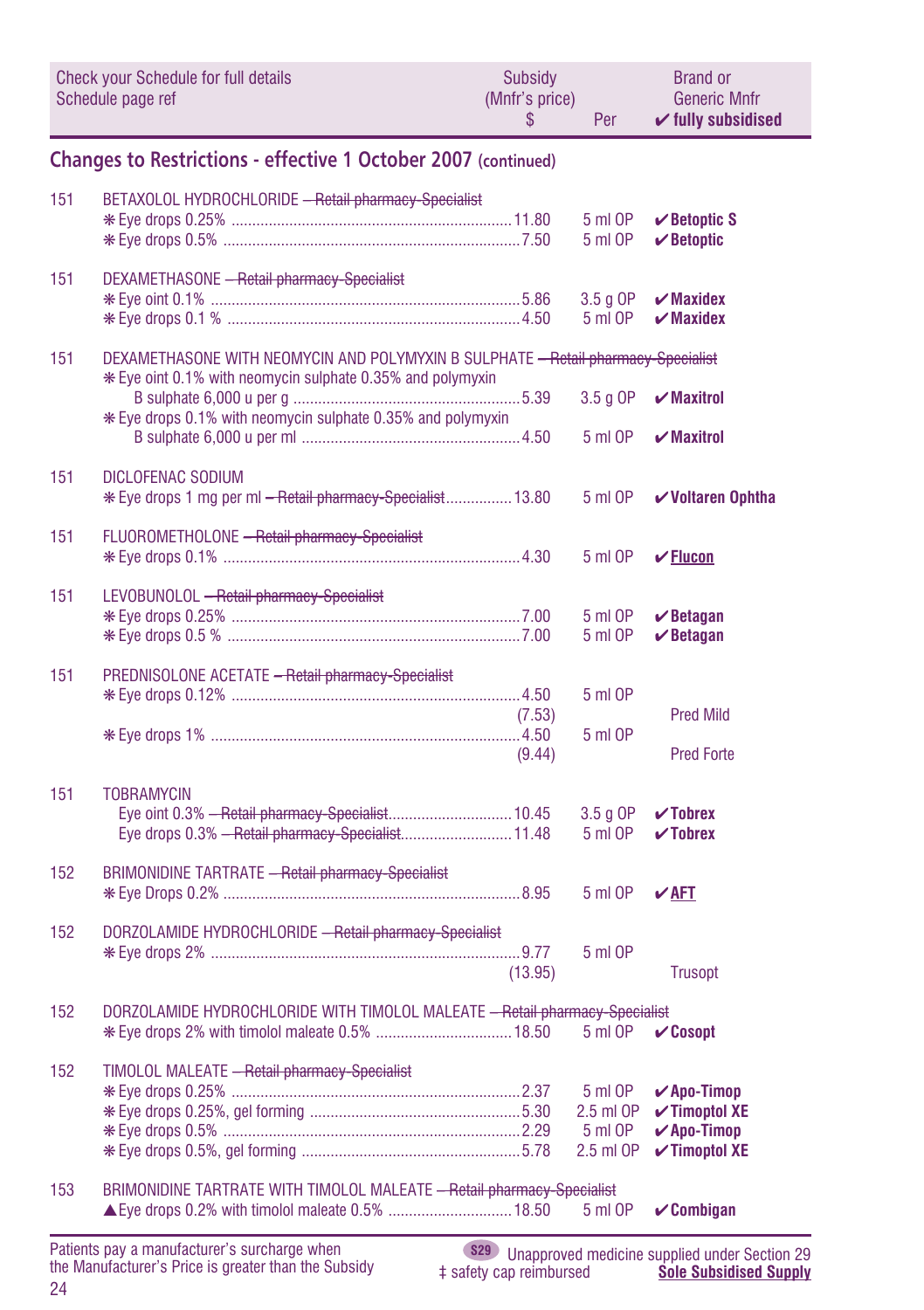<span id="page-24-0"></span>

| Check your Schedule for full details | Subsidy        | <b>Brand or</b>               |
|--------------------------------------|----------------|-------------------------------|
| Schedule page ref                    | (Mnfr's price) | <b>Generic Mnfr</b>           |
|                                      | Per            | $\checkmark$ fully subsidised |

## **Changes to Restrictions - effective 1 October 2007 (continued)**

#### 153 PILOCARPINE

❋ Eye drops 2% single dose – Special Authority see **SA0895** 0121

– Hospital pharmacy [HP3] .......................................................31.95 20 dose

(32.72) Minims

#### ➽ **SA0895 0121 Special Authority for Subsidy**

Initial application from any **relevant practitioner** medical practitioner. Approvals valid for 2 years for applications meeting the following criteria:

Either:

1 Patient has to use an unpreserved solution due to an allergy to the preservative; or

2 Patient wears soft contact lenses.

Note: Minims for a general practice are considered to be "tools of trade" and are not approved as special authority items.

Renewal from any **relevant practitioner** medical practitioner. Approvals valid for 2 years where the treatment remains appropriate and the patient is benefiting from treatment.

#### 164 FAT

#### **■** SA0899 0580 Special Authority for Subsidy

Initial application — (Inborn errors of metabolism) only from a relevant specialist. Approvals valid for 3 years where the patient has inborn errors of metabolism.

Initial application — (Indications other than inborn errors of metabolism) only from a relevant specialist. Approvals valid for 1 year for applications meeting the following criteria:

Any of the following:

- 1 failure to thrive **where other high calorie products are inappropriate or inadequate**; or
- 2 arowth deficiency; or
- 3 bronchopulmonary dysplasia; or
- 4 fat malabsorption; or
- 5 lymphangiectasia; or
- 6 short bowel syndrome; or
- 7 infants with necrotising enterocolitis; or
- 8 biliary atresia.

Renewal — (Inborn errors of metabolism) only from a relevant specialist or general practitioner on the recommendation of a relevant specialist. Approvals valid for 3 years for applications meeting the following criteria:

Both:

- 1 The treatment remains appropriate and the patient is benefiting from treatment; and
- 2 General Practitioners must include the name of the specialist and date contacted.

Renewal — (Indications other than inborn errors of metabolism) only from a relevant specialist or general practitioner on the recommendation of a relevant specialist. Approvals valid for 1 year for applications meeting the following criteria:

Both:

- 1 The treatment remains appropriate and the patient is benefiting from treatment; and
- 2 General Practitioners must include the name of the specialist and date contacted.

#### 168 PAEDIATRIC PRODUCTS

#### ➽ **SA0896 0590 Special Authority for Subsidy**

Initial application only from a relevant specialist. Approvals valid for 1 year for applications meeting the following criteria:

All of the following:

- 1 infant aged one to **eight** six years; and
- 2 Any of the following: 2.1 any condition causing malabsorption; or
- 2.2 failure to thrive; or *continued...*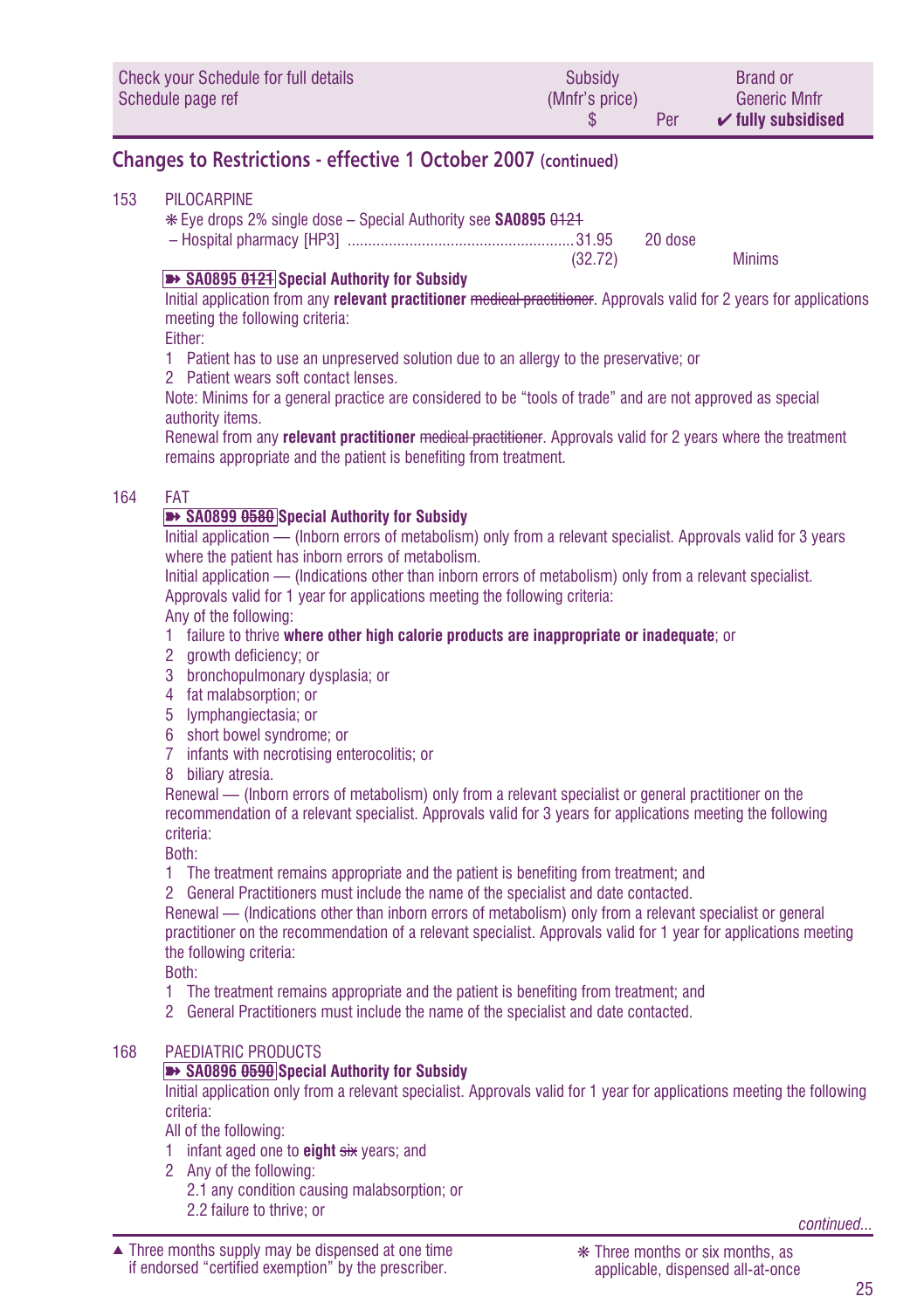<span id="page-25-0"></span>

| Check your Schedule for full details | Subsidy        | <b>Brand or</b>               |
|--------------------------------------|----------------|-------------------------------|
| Schedule page ref                    | (Mnfr's price) | <b>Generic Mnfr</b>           |
|                                      | Per            | $\checkmark$ fully subsidised |

## **Changes to Restrictions - effective 1 October 2007 (continued)**

*continued...*

- 2.3 increased nutritional requirements; and
- 3 Either:
	- 3.1 The product is to be used as a supplement (maximum 500 ml per day); or
	- 3.2 The product is to be used as a complete diet.

Renewal only from a relevant specialist or general practitioner on the recommendation of a relevant specialist. Approvals valid for 1 year for applications meeting the following criteria:

All of the following:

1 The treatment remains appropriate and the patient is benefiting from treatment; and

2 Either:

- 2.1 The product is to be used as a supplement (maximum 500 ml per day); or
- 2.2 The product is to be used as a complete diet; and
- 3 General Practitioners must include the name of the specialist and date contacted.

## **Effective 1 September 2007**

#### 113 ONDANSETRON – Hospital pharmacy [HP3] **Retail pharmacy-**Specialist

- a) Maximum of 12 tab per prescription**; can be waived by Special Authority see SA0887 below**
- b) Maximum of 6 tab per dispensing**; can be waived by Special Authority see SA0887 below**
- c) Not more than one prescription per month**; can be waived by Special Authority see SA0887 below.**

|  |  | 10 <b>∠ Zofran Zvdis</b> |
|--|--|--------------------------|
|  |  | 20 $\sqrt{2}$ ofran      |
|  |  |                          |
|  |  |                          |

#### **■** SA0887 Special Authority for Waiver of Rule

**Initial application from any relevant practitioner. Approvals valid for 12 months where patient is undergoing prolonged treatment with highly emetogenic chemotherapy and/or highly emetogenic radiation therapy for the treatment of malignancy.**

**Renewal from any relevant practitioner. Renewals valid for 12 months where patient is undergoing prolonged treatment with highly emetogenic chemotherapy and/or highly emetogenic radiation therapy for the treatment of malignancy.**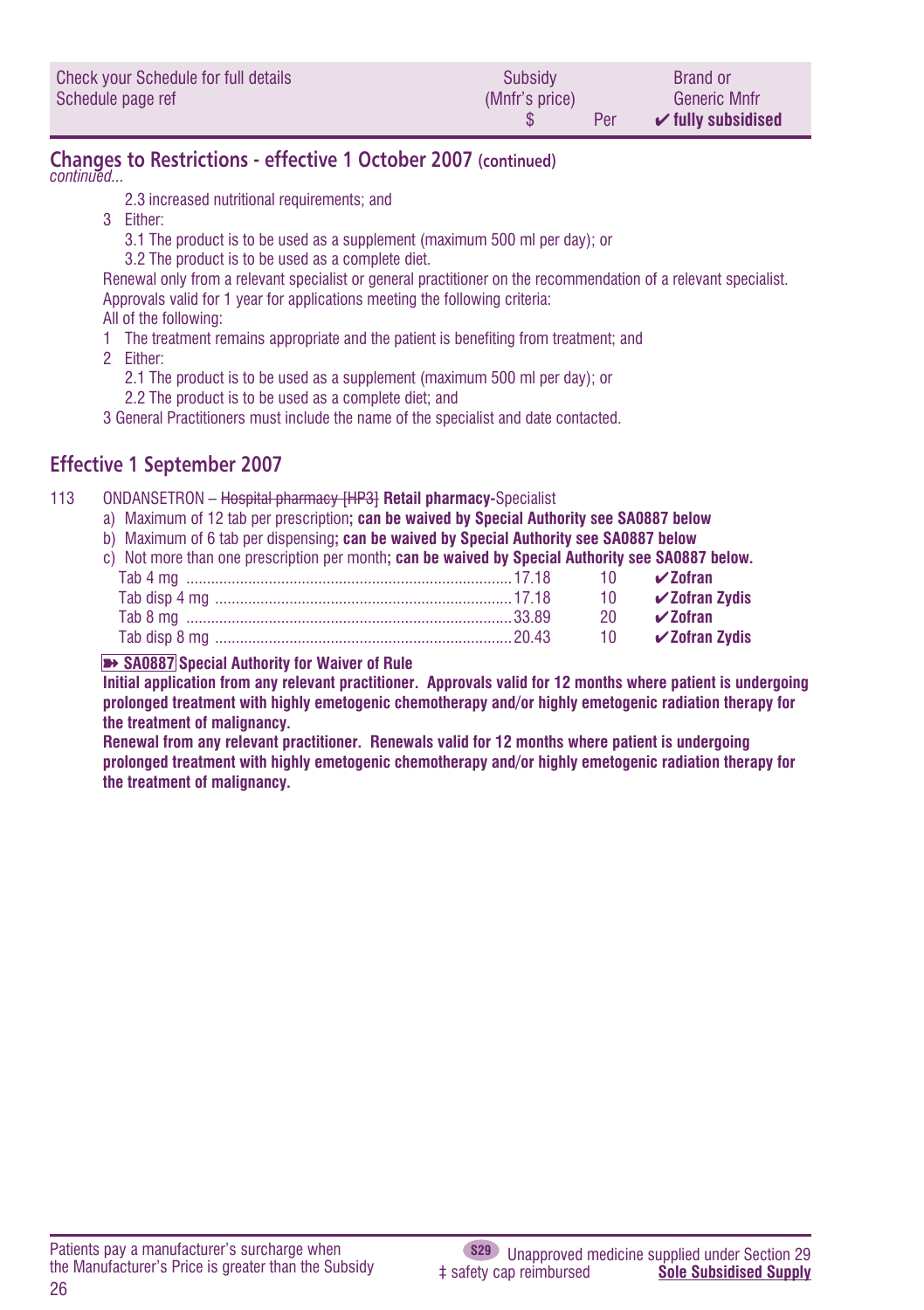<span id="page-26-0"></span>

| Check your Schedule for full details | Subsidy        | Brand or                      |
|--------------------------------------|----------------|-------------------------------|
| Schedule page ref                    | (Mnfr's price) | <b>Generic Mnfr</b>           |
|                                      | Per            | $\checkmark$ fully subsidised |

## **Changes to Subsidy and Manufacturer's Price Effective 1 December 2007**

| 85  | CEFOXITIN SODIUM - Hospital pharmacy [HP3]-Specialist - Subsidy by endorsement (4 subsidy)<br>Only if prescribed for dialysis or cystic fibrosis patient and the prescription is endorsed accordingly.                                                                                                                                                 |          | 5               | $\boldsymbol{\nu}$ Mavne         |
|-----|--------------------------------------------------------------------------------------------------------------------------------------------------------------------------------------------------------------------------------------------------------------------------------------------------------------------------------------------------------|----------|-----------------|----------------------------------|
| 129 | $MITOZANTRONE – PCT only – Specialist (4 subsidy)$                                                                                                                                                                                                                                                                                                     |          | 1 <sub>ma</sub> | $\vee$ Baxter                    |
| 144 | LORATADINE (+ subsidy)                                                                                                                                                                                                                                                                                                                                 | (6.70)   | 100             | Apo-Loratadine                   |
| 148 | IPRATROPIUM BROMIDE (4 subsidy)                                                                                                                                                                                                                                                                                                                        | (11.79)  | 15 ml OP        | <b>Atrovent Nasal</b><br>Aqueous |
| 160 | ACETYLCYSTEINE - Hospital pharmacy [HP1]-Specialist († price)                                                                                                                                                                                                                                                                                          | (255.35) | 10              | Hospira                          |
|     | <b>Effective 1 November 2007</b>                                                                                                                                                                                                                                                                                                                       |          |                 |                                  |
| 65  | POVIDONE IODINE (1 price)<br>a) Maximum of 100 q per prescription                                                                                                                                                                                                                                                                                      | (3.27)   | 25 g OP         | <b>Betadine</b>                  |
|     | b) Only on a prescription                                                                                                                                                                                                                                                                                                                              |          |                 |                                  |
| 65  | POVIDONE IODINE (+ subsidy)                                                                                                                                                                                                                                                                                                                            |          | 500 ml          | $\mathbf{v}$ Riodine             |
| 86  | AZITHROMYCIN - Subsidy by endorsement (+ subsidy)<br>a) Maximum of 2 tab per prescription<br>b) Available on a PSO<br>c) Subsidised only if prescribed for patients with uncomplicated urethritis or cervicitis proven or presumed<br>to be due to Chlamydia trachomatis and their sexual contacts and prescription or PSO is endorsed<br>accordingly. |          | 2 OP            |                                  |
|     |                                                                                                                                                                                                                                                                                                                                                        | (15.53)  |                 | <b>Zithromax</b>                 |
| 104 | METHADONE HYDROCHLORIDE (+ subsidy)<br>a) Only on a controlled drug form<br>b) No patient co-payment payable<br>c) Extemporaneously compounded methadone will only be reimbursed at the rate of the cheapest form<br>available (methadone powder, not methadone tablets).<br>d) For methadone hydrochloride oral liquid refer, page 159                |          | 10              |                                  |
|     |                                                                                                                                                                                                                                                                                                                                                        | (2.78)   |                 | Pallidone                        |

Three months supply may be dispensed at one time if endorsed "certified exemption" by the prescriber. ▲ ❋ Three months or six months, as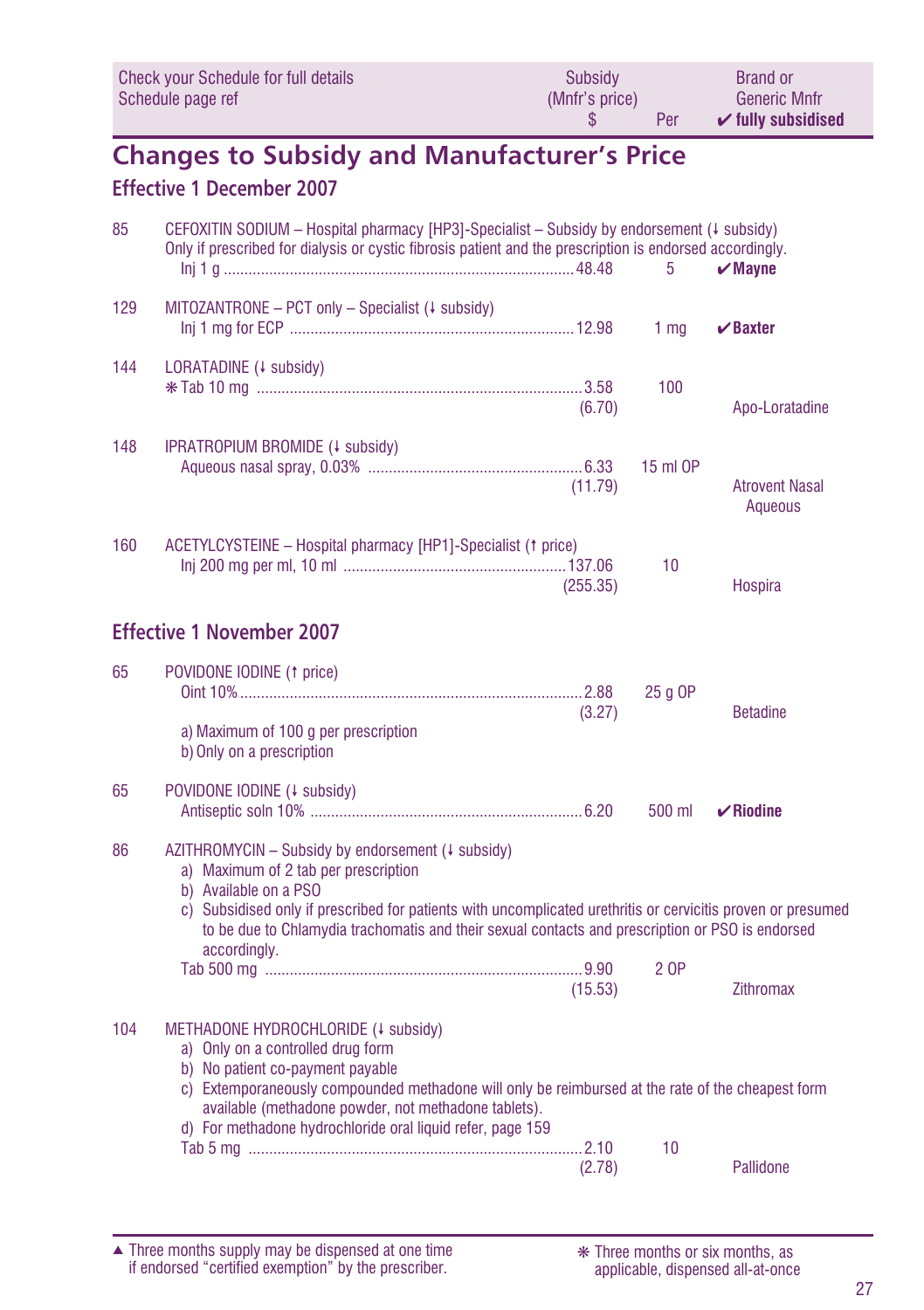<span id="page-27-0"></span>

|     | Check your Schedule for full details<br>Schedule page ref                                | Subsidy<br>(Mnfr's price)<br>\$ | Per                 | <b>Brand or</b><br><b>Generic Mnfr</b><br>$\checkmark$ fully subsidised                                                       |
|-----|------------------------------------------------------------------------------------------|---------------------------------|---------------------|-------------------------------------------------------------------------------------------------------------------------------|
|     | Changes to Subsidy and Manufacturer's Price - effective 1 November 2007 (continued)      |                                 |                     |                                                                                                                               |
| 108 | DIAZEPAM (1 subsidy)                                                                     |                                 | 5<br>5              | $\checkmark$ Stesolid<br>$\checkmark$ Stesolid                                                                                |
| 175 | GLUTEN FREE BREAD MIX - Special Authority see SA0722 - Hospital pharmacy [HP3] (1 price) |                                 | 1,000 g OP          |                                                                                                                               |
|     |                                                                                          | (5.43)                          |                     | <b>NZB Low Gluten</b><br><b>Bread Mix</b>                                                                                     |
|     |                                                                                          | 3.51<br>(7.55)<br>4.77          |                     | <b>Horleys Bread Mix</b>                                                                                                      |
|     |                                                                                          | (8.13)                          |                     | <b>Bakels Gluten Free</b><br><b>Health Bread Mix</b>                                                                          |
| 175 | GLUTEN FREE FLOUR - Special Authority see SA0722 - Hospital pharmacy [HP3] (1 price)     | (12.20)                         | $2.000a$ OP         | <b>Horleys Flour</b>                                                                                                          |
|     | <b>Effective 1 October 2007</b>                                                          |                                 |                     |                                                                                                                               |
| 25  | MESALAZINE (+ subsidy)                                                                   |                                 | 100<br>20           | $\boldsymbol{\mathsf{v}}$ Asacol<br>$\boldsymbol{\nu}$ Asacol                                                                 |
| 47  | DEXTROSE WITH ELECTROLYTES (+ subsidy)                                                   |                                 | 500 ml OP           |                                                                                                                               |
|     |                                                                                          | (3.44)<br>6.30                  | 946 ml OP           | Plasma-Lyte Oral                                                                                                              |
| 48  | COLESTIPOL HYDROCHLORIDE (1 subsidy)                                                     | (6.66)                          |                     | Pedialyte - Fruit                                                                                                             |
|     |                                                                                          |                                 | 30                  | $\mathcal V$ Colestid                                                                                                         |
| 51  | CAPTOPRIL (1 subsidy)                                                                    |                                 | 500<br>500<br>500   | $\boldsymbol{\checkmark}$ Apo-Captopril<br>$\boldsymbol{\checkmark}$ Apo-Captopril<br>$\boldsymbol{\checkmark}$ Apo-Captopril |
| 54  | DIGOXIN (1 subsidy)                                                                      |                                 | 250<br>250<br>60 ml | $\mathcal{V}$ Lanoxin PG<br>$\boldsymbol{\nu}$ Lanoxin<br>$\boldsymbol{\nu}$ Lanoxin                                          |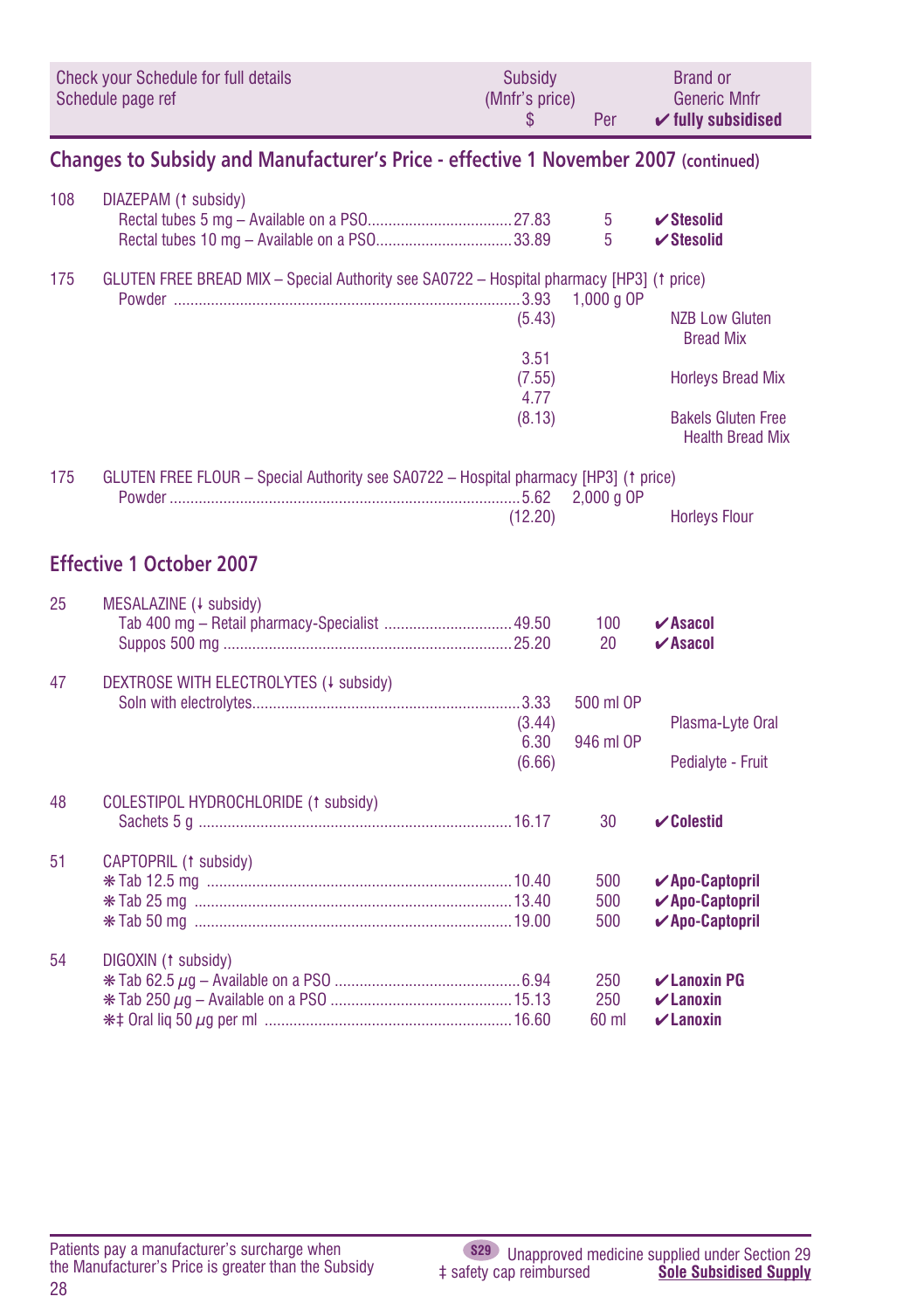<span id="page-28-0"></span>

| Check your Schedule for full details | Subsidy        | <b>Brand or</b>               |
|--------------------------------------|----------------|-------------------------------|
| Schedule page ref                    | (Mnfr's price) | <b>Generic Mnfr</b>           |
|                                      | Per            | $\checkmark$ fully subsidised |

## **Changes to Subsidy and Manufacturer's Price - effective 1 October 2007 (continued)**

| 55 | METOPROLOL SUCCINATE (1 price and alternate subsidy)<br>* Tab long-acting 23.75 mg - Higher subsidy                                                                                                                                                                                                                                                                                 |         |          |                                    |
|----|-------------------------------------------------------------------------------------------------------------------------------------------------------------------------------------------------------------------------------------------------------------------------------------------------------------------------------------------------------------------------------------|---------|----------|------------------------------------|
|    |                                                                                                                                                                                                                                                                                                                                                                                     | (6.20)  | 30       | <b>Betaloc CR</b>                  |
|    | * Tab long-acting 47.5 mg - Higher subsidy                                                                                                                                                                                                                                                                                                                                          | (7.80)  | 30       | <b>Betaloc CR</b>                  |
|    | * Tab long-acting 95 mg – Higher subsidy                                                                                                                                                                                                                                                                                                                                            | (13.20) | 30       | <b>Betaloc CR</b>                  |
|    | * Tab long-acting 190 mg - Higher subsidy                                                                                                                                                                                                                                                                                                                                           |         | 30       |                                    |
|    | Additional subsidy by endorsement is available for patients who:<br>a) were being prescribed metoprolol succinate prior to 1 October 2007; or<br>b) have experienced a myocardial infarction.<br>The prescription must be endorsed accordingly<br>Note – Repeats for Betaloc CR tab long-acting will be fully subsidised where the initial dispensing was before 1<br>October 2007. | (21.00) |          | <b>Betaloc CR</b>                  |
| 55 | METOPROLOL TARTRATE (1 subsidy)                                                                                                                                                                                                                                                                                                                                                     |         | 100      | $\mathbf{v}$ Lopresor              |
| 65 | POVIDONE IODINE (4 price)                                                                                                                                                                                                                                                                                                                                                           |         | $25q$ OP | $\boldsymbol{\checkmark}$ Betadine |
| 65 | POVIDONE IODINE (4 subsidy)                                                                                                                                                                                                                                                                                                                                                         |         | 500 ml   | $\boldsymbol{\nu}$ Betadine        |
| 73 | OXYBUTYNIN (1 subsidy)                                                                                                                                                                                                                                                                                                                                                              |         |          | 473 ml OP <b>∕Apo-Oxybutynin</b>   |
| 80 | THYROXINE (1 subsidy)<br>‡ Safety cap for extemporaneously compounded oral liquid preparations.                                                                                                                                                                                                                                                                                     |         | 1,000    | $\checkmark$ Eltroxin              |
|    | ‡ Safety cap for extemporaneously compounded oral liquid preparations.                                                                                                                                                                                                                                                                                                              |         | 1,000    | $\checkmark$ Eltroxin              |
| 88 | PHENOXYMETHYLPENICILLIN (PENICILLIN V) (1 subsidy)<br>Grans for oral liq 125 mg per 5 ml                                                                                                                                                                                                                                                                                            |         | $100$ ml | $\sqrt{AFT}$                       |
|    | Grans for oral lig 250 mg per 5 ml                                                                                                                                                                                                                                                                                                                                                  |         | $100$ ml | $V$ AFT                            |
| 89 | COLISTIN SULPHOMETHATE - Hospital pharmacy [HP3]-Specialist<br>- Subsidy by endorsement (1 subsidy)<br>Only if prescribed for dialysis or cystic fibrosis patient and the prescription is endorsed accordingly.                                                                                                                                                                     |         | 1        | $\checkmark$ Colistin-Link         |
| 89 | FUSIDIC ACID (1 subsidy)<br>Tab 250 mg - Hospital pharmacy [HP3]-Specialist  43.67                                                                                                                                                                                                                                                                                                  |         | 12       | $\checkmark$ Fucidin               |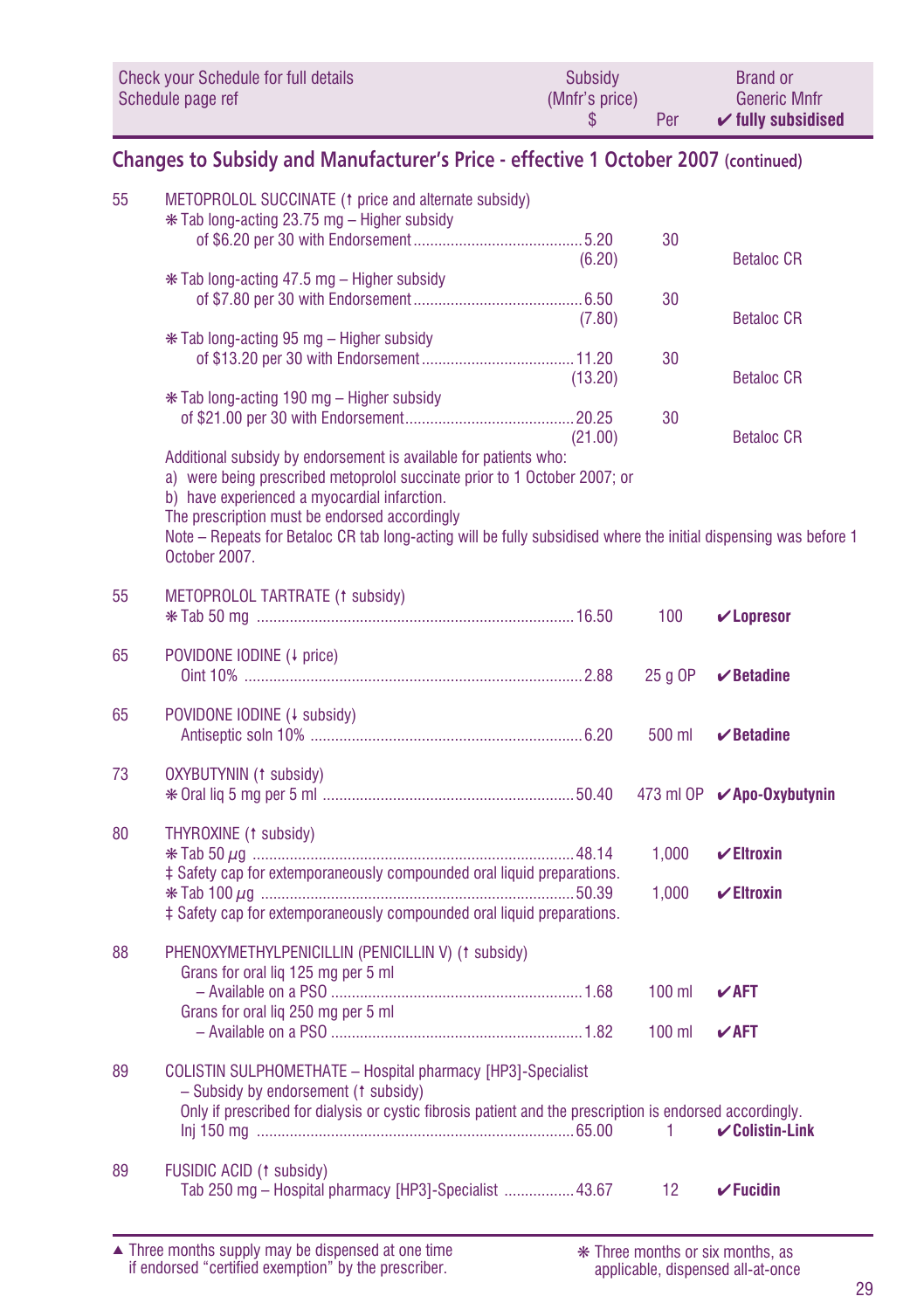|     | Check your Schedule for full details<br>Schedule page ref                                                                                                                                                                                                                                        | Subsidy<br>(Mnfr's price)<br>\$ | Per                       | <b>Brand or</b><br><b>Generic Mnfr</b><br>$\checkmark$ fully subsidised                          |
|-----|--------------------------------------------------------------------------------------------------------------------------------------------------------------------------------------------------------------------------------------------------------------------------------------------------|---------------------------------|---------------------------|--------------------------------------------------------------------------------------------------|
|     | Changes to Subsidy and Manufacturer's Price - effective 1 October 2007 (continued)                                                                                                                                                                                                               |                                 |                           |                                                                                                  |
| 117 | QUETIAPINE (+ subsidy)                                                                                                                                                                                                                                                                           |                                 | 60<br>60<br>60<br>60      | $\checkmark$ Seroquel<br>$\checkmark$ Seroquel<br>$\checkmark$ Seroquel<br>$\checkmark$ Seroquel |
| 130 | PACLITAXEL - PCT only - Specialist - Special Authority SA0881 (# subsidy)                                                                                                                                                                                                                        |                                 | 1<br>1<br>1 <sub>mq</sub> | $\sqrt{}$ Taxol<br>$\sqrt{}$ Taxol<br>$\boldsymbol{\nu}$ Baxter                                  |
| 140 | INTERFERON BETA-1-BETA - Special Authority SA0855 (4 subsidy)                                                                                                                                                                                                                                    |                                 | 15                        | $\mathbf{\nabla}$ Betaferon                                                                      |
|     | <b>Effective 1 September 2007</b>                                                                                                                                                                                                                                                                |                                 |                           |                                                                                                  |
| 29  | METFORMIN HYDROCHLORIDE (4 subsidy)                                                                                                                                                                                                                                                              |                                 | 500<br>250                | $\boldsymbol{\mathcal{V}}$ Metomin<br>$\boldsymbol{\mathsf{v}}$ Metomin                          |
| 47  | WATER (4 subsidy)<br>1) On a prescription or Practitioner's Supply Order only when on the same form as an injection listed in the<br>Pharmaceutical Schedule requiring a solvent or diluent; or<br>2) On a bulk supply order; or<br>3) When used in the extemporaneous compounding of eye drops. |                                 | 50                        | $\boldsymbol{\checkmark}$ AstraZeneca                                                            |
| 66  | MALATHION (+ subsidy)                                                                                                                                                                                                                                                                            | (5.80)                          | 50<br>200 ml              | $\boldsymbol{\checkmark}$ AstraZeneca<br>AFT                                                     |
| 67  | HYDROCORTISONE BUTYRATE (1 subsidy)                                                                                                                                                                                                                                                              |                                 | 100 ml OP <b>∠ Locoid</b> |                                                                                                  |
| 96  | NITROFURANTOIN (1 subsidy)                                                                                                                                                                                                                                                                       |                                 | 100<br>100                | $\boldsymbol{\checkmark}$ Nifuran<br>$\boldsymbol{\nu}$ Nifuran                                  |
| 116 | LITHIUM CARBONATE (1 subsidy)                                                                                                                                                                                                                                                                    |                                 | 100                       | $\vee$ Priadel                                                                                   |
| 154 | PHENYLEPHRINE HYDROCHLORIDE (1 subsidy)                                                                                                                                                                                                                                                          |                                 | 15 ml OP                  | $\vee$ Prefrin                                                                                   |

<span id="page-29-0"></span> $\sim$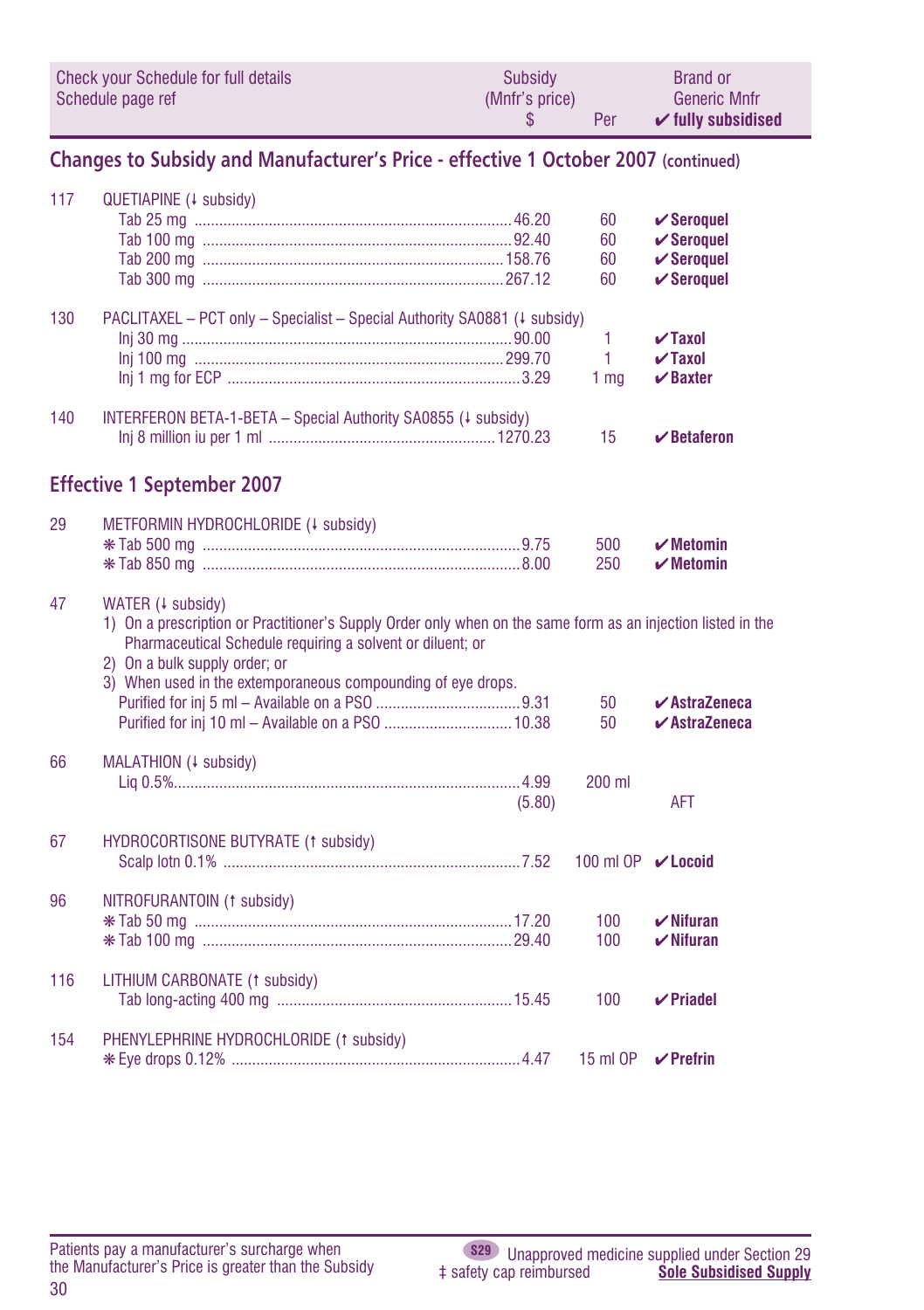# <span id="page-30-0"></span>**Changes to General Rules**

## **Effective 1 November 2007**

- 2 The functions of PHARMAC are to perform the following, within the amount of funding provided to it in the Pharmaceutical Budget or to DHBs from their own budgets for the use of pharmaceuticals in their hospitals, as applicable, and in accordance with its annual plan and any directions given by the Minister (Section 103 of the Crown Entities Act):
	- a) to maintain and manage a pharmaceutical schedule that applies consistently throughout New Zealand, including determining eligibility and criteria for the provision of subsidies;
	- b) to manage incidental matters arising out of (a), including in exceptional circumstances providing for subsidies for the supply of pharmaceuticals not on the pharmaceutical schedule:
	- c) to engage as it sees fit, but within its operational budget, in research to meet its objectives as set out in Section 47(a) of the Act;
	- d) to promote the responsible use of pharmaceuticals;
	- e) to manage the purchasing of any or all pharmaceuticals, whether used either in a hospital or outside it, on behalf of DHBs;
	- f) any other functions given to PHARMAC by or under any enactment or authorised by the Minister.

**The policies and criteria set out in the Pharmaceutical Schedule and PHARMAC's Operating Policies and Procedures arise out of, and are designed to help PHARMAC achieve and perform, PHARMAC's objective and functions under the Act.**

**However PHARMAC may, having regard to its public law obligations, depart from the strict application of those policies and criteria in certain exceptional cases where it considers this necessary or appropriate in the proper exercise of its statutory discretion and to give effect to its objective and functions, particularly with respect to:**

- **• Determining eligibility and criteria for the provision of subsidies: and**
- **• In exceptional circumstances providing for subsidies for the supply of pharmaceuticals not on the Pharmaceutical Schedule.**
- 14 "Hospital Pharmacy-Specialist Prescription" means that the Community Pharmaceutical is not eligible for Subsidy unless it is supplied by a hospital or pharmacy contracted to the Funder to dispense as a hospital pharmacy:
	- a) to an Outpatient; and

b) on a Prescription signed by a Specialist.

**For the purposes of this definition, a "specialist" means a doctor who holds a current annual practicing** certificate and who satisfies the criteria set out in paragraphs (a) or (b) or (c) of the definitions of Specialist **below.**

- 16 "Retail Pharmacy-Specialist Prescription" means that the Community Pharmaceutical is only eligible for Subsidy if it is supplied on a Prescription, or Practitioner's Supply Order, signed by a Specialist. **For the purposes of this definition, a "specialist" means a doctor who holds a current annual practicing** certificate and who satisfies the criteria set out in paragraphs (a) or (b) or (c) of the definitions of Specialist **below.**
- 16 "Special Authority" means that the Community Pharmaceutical **or Pharmaceutical Cancer Treatment** is only eligible for Subsidy or additional Subsidy for a particular person if an application meeting the criteria specified in the Schedule has been approved, and the valid Special Authority number is present on the prescription.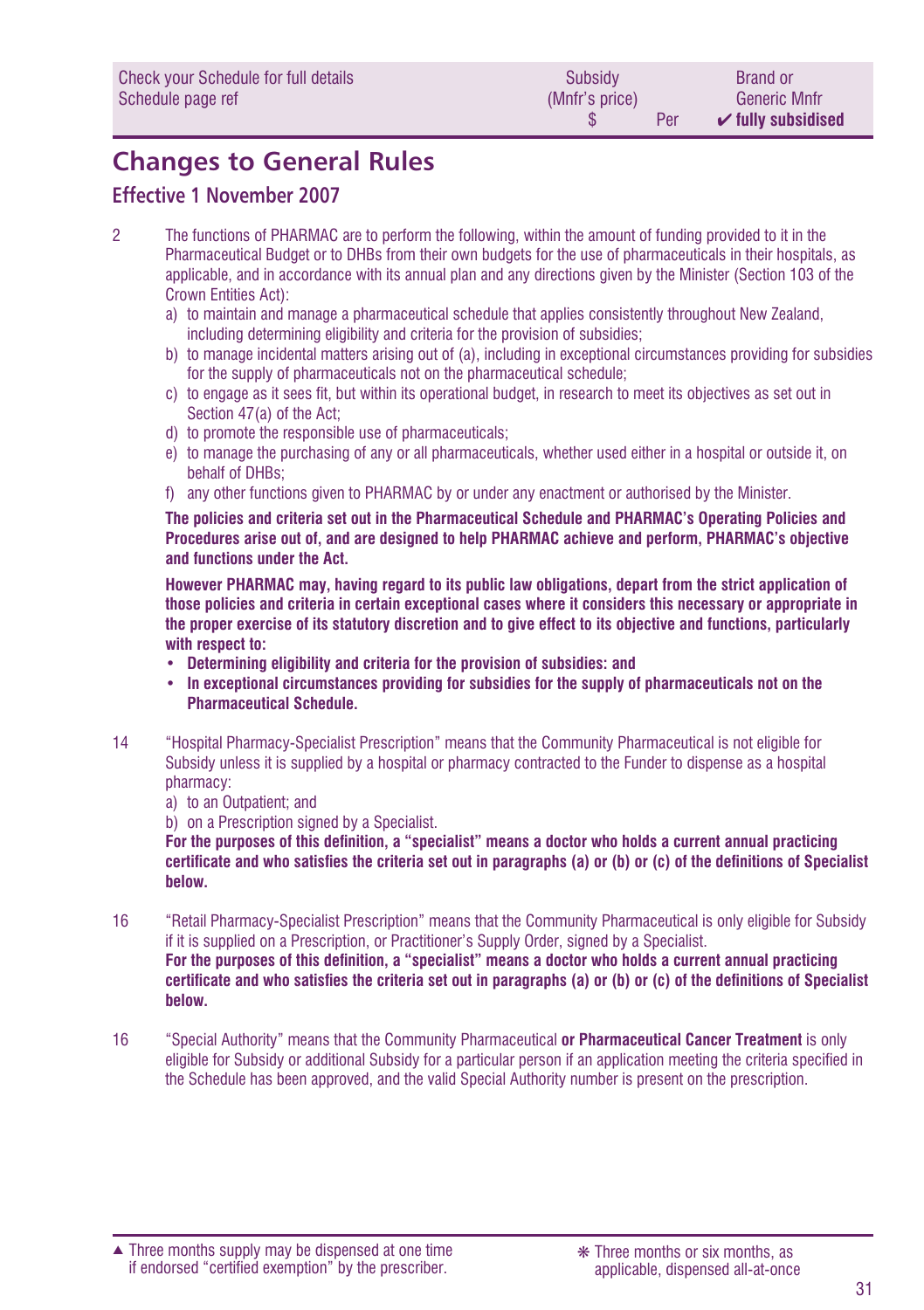<span id="page-31-0"></span>

| Check your Schedule for full details | Subsidy        | <b>Brand or</b>               |
|--------------------------------------|----------------|-------------------------------|
| Schedule page ref                    | (Mnfr's price) | Generic Mnfr                  |
|                                      | Per            | $\mathcal V$ fully subsidised |

## **Changes to Section G: Safety Cap Medicines Effective 1 September 2007**

OXYCODONE HYDROCHLORIDE Oral liq 5 mg per 5 ml.....................OxyNorm

# **Changes to Sole Subsidised Supply**

## **Effective 1 December 2007**

For the list of new Sole Subsidised Supply products effective 1 December 2007 refer to the bold entries in the cumulative Sole Subsidised Supply table pages 8-16.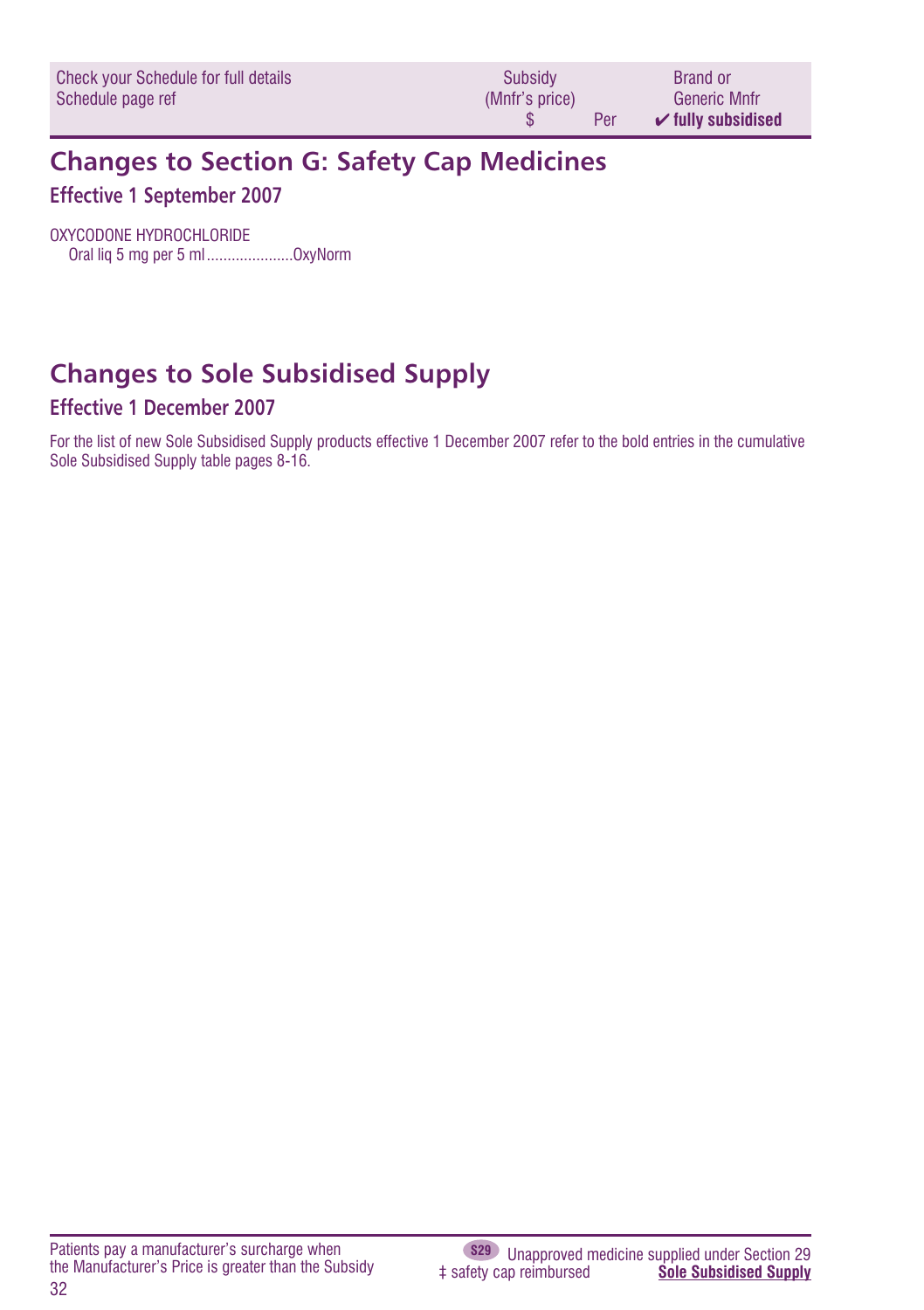<span id="page-32-0"></span>

|     | <b>Check your Schedule for full details</b><br>Schedule page ref                                                                            |         | (Mnfr's price)<br>Per | <b>Brand or</b><br><b>Generic Mnfr</b><br>$\checkmark$ fully subsidised |
|-----|---------------------------------------------------------------------------------------------------------------------------------------------|---------|-----------------------|-------------------------------------------------------------------------|
|     | <b>Delisted Items</b><br><b>Effective 1 December 2007</b>                                                                                   |         |                       |                                                                         |
| 27  | TRIPOTASSIUM DICITRATOBISMUTHATE                                                                                                            |         | 112                   | $\nu$ De-nol                                                            |
| 59  | <b>ADRENALINE</b>                                                                                                                           | 90.00   | $5^{\circ}$<br>50     | $\blacktriangleright$ AstraZeneca<br>$\blacktriangleright$ AstraZeneca  |
| 64  | <b>CETOMACROGOL</b>                                                                                                                         | (4.35)  | 500 <sub>g</sub>      | <b>IPW</b>                                                              |
| 66  | <b>MALATHION</b>                                                                                                                            | (5.80)  | 200 ml                | AFT                                                                     |
| 69  | <b>CONDOMS WITHOUT SPERMICIDE</b><br>* Condoms, proprietary - Available on a PSO  1.24                                                      | (5.70)  | 12                    | R3 Superfeucht                                                          |
| 73  | SODIUM CITRO-TARTRATE<br>Note - the 28 pack size of Ural will continue to be available fully subsidised.                                    | (2.40)  | 8                     | $V$ Ural                                                                |
| 98  | IBUPROFEN - Additional subsidy by Special Authority see SA0291 - Retail pharmacy                                                            | (7.60)  | 50                    | <b>Brufen</b>                                                           |
|     | Note - the 30 pack size of Brufen tab 400 mg and Brufen Retard tab long-acting 800 mg will continue to be<br>available partially subsidised | (18.24) | 60                    | <b>Brufen Retard</b>                                                    |
| 117 | THIORIDAZINE HYDROCHLORIDE                                                                                                                  |         | 90                    | $\blacktriangleright$ Aldazine                                          |
| 155 | <b>CHARCOAL</b>                                                                                                                             |         |                       | 300 ml OP ✔ Carbosorb                                                   |
| 165 | FAT SUPPLEMENT - Special Authority see SA0580 - Hospital pharmacy [HP3]                                                                     |         |                       | 250 ml OP $\sqrt{\phantom{a}}$ Calogen<br>250 ml OP <b></b> Calogen     |
| 170 | RENAL ORAL FEED 2KCAL/ML - Special Authority see SA0587 - Hospital pharmacy [HP3]                                                           |         |                       |                                                                         |
| 179 | PREMATURE BIRTH FORMULA - Special Authority see SA0602 - Hospital pharmacy [HP3]                                                            | 7.41    |                       | 400 g OP <b>V</b> S26LBW Gold                                           |

Three months supply may be dispensed at one time if endorsed "certified exemption" by the prescriber. ▲ ❋ Three months or six months, as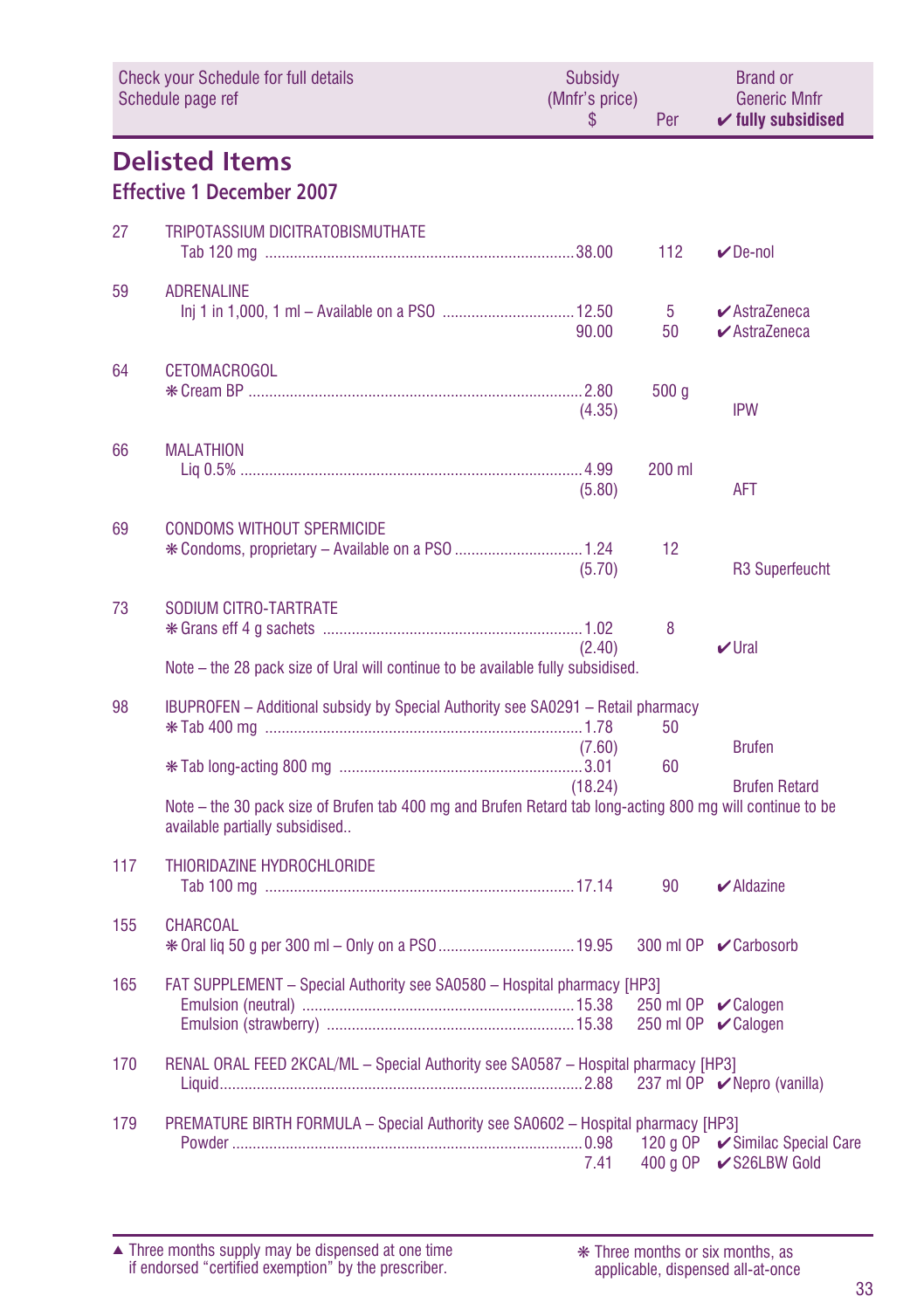<span id="page-33-0"></span>

|     | <b>Check your Schedule for full details</b><br>Schedule page ref                                                                               | <b>Subsidy</b><br>(Mnfr's price)<br>\$ | Per                                | <b>Brand or</b><br><b>Generic Mnfr</b><br>$\checkmark$ fully subsidised |
|-----|------------------------------------------------------------------------------------------------------------------------------------------------|----------------------------------------|------------------------------------|-------------------------------------------------------------------------|
|     | Delisted Items - effective 1 November 2007                                                                                                     |                                        |                                    |                                                                         |
| 99  | TIAPROFENIC ACID - Additional subsidy by Special Authority see SA0291 - Retail pharmacy                                                        |                                        | 56                                 |                                                                         |
|     |                                                                                                                                                | (17.51)                                |                                    | Surgam SA                                                               |
|     | <b>Effective 1 October 2007</b>                                                                                                                |                                        |                                    |                                                                         |
| 77  | TESTOSTERONE ENANTHATE - Retail pharmacy-Specialist                                                                                            |                                        | 3                                  | $\triangleright$ Primoteston                                            |
| 97  | INFLUENZA VACCINE - Hospital pharmacy [Xpharm]                                                                                                 |                                        | 10                                 | $\vee$ Vaxigrip                                                         |
| 105 | <b>MORPHINE SULPHATE</b><br>a) Only on a controlled drug form<br>b) No patient co-payment payable                                              |                                        |                                    |                                                                         |
|     |                                                                                                                                                |                                        | 12                                 | $\nu$ RMS                                                               |
|     |                                                                                                                                                |                                        | 12 <sup>2</sup>                    | $\nu$ RMS                                                               |
|     |                                                                                                                                                |                                        | 12 <sup>2</sup><br>12 <sup>2</sup> | $\nu$ RMS<br>$\nu$ RMS                                                  |
|     |                                                                                                                                                |                                        |                                    |                                                                         |
| 108 | <b>DIAZEPAM</b><br>lnj 5 mg per ml, 2 ml – Subsidy by endorsement  16.64                                                                       |                                        | 10                                 |                                                                         |
|     | a) Only on a PSO<br>b) PSO must be endorsed "not for anaesthetic procedures".                                                                  | (33.90)                                |                                    | <b>Diazemuls</b>                                                        |
| 144 | <b>LORATADINE</b>                                                                                                                              |                                        |                                    |                                                                         |
|     |                                                                                                                                                |                                        | 30                                 | Loraclear Hayfever<br><b>Relief</b>                                     |
| 145 | SALMETEROL - See prescribing guideline<br>Note: this product has been replaced by Serevent aerosol inhaler CFC-free                            |                                        |                                    |                                                                         |
| 146 | <b>SALBUTAMOL</b><br>Nebuliser soln, 1 mg per ml, 2.5 ml - Available on a PSO 3.70                                                             | (4.83)                                 | 20                                 | <b>Ventolin Nebules</b>                                                 |
|     | Nebuliser soln, 2 mg per ml, 2.5 ml - Available on a PSO 3.85                                                                                  | (5.10)                                 | 20                                 | <b>Ventolin Nebules</b>                                                 |
| 177 | AMINOACID FORMULA WITHOUT VALINE, LEUCINE AND ISOLEUCINE - Special Authority see<br>SA0732 - Hospital pharmacy [HP3] See prescribing guideline |                                        |                                    | 500 g OP  MSUD Aid III                                                  |
|     |                                                                                                                                                |                                        |                                    |                                                                         |
|     | <b>Effective 1 September 2007</b>                                                                                                              |                                        |                                    |                                                                         |
| 26  | <b>HYOSCINE N-BUTYLBROMIDE</b>                                                                                                                 |                                        |                                    |                                                                         |
|     |                                                                                                                                                | (10.85)                                | 100                                | <b>Buscopan</b>                                                         |
|     |                                                                                                                                                |                                        |                                    |                                                                         |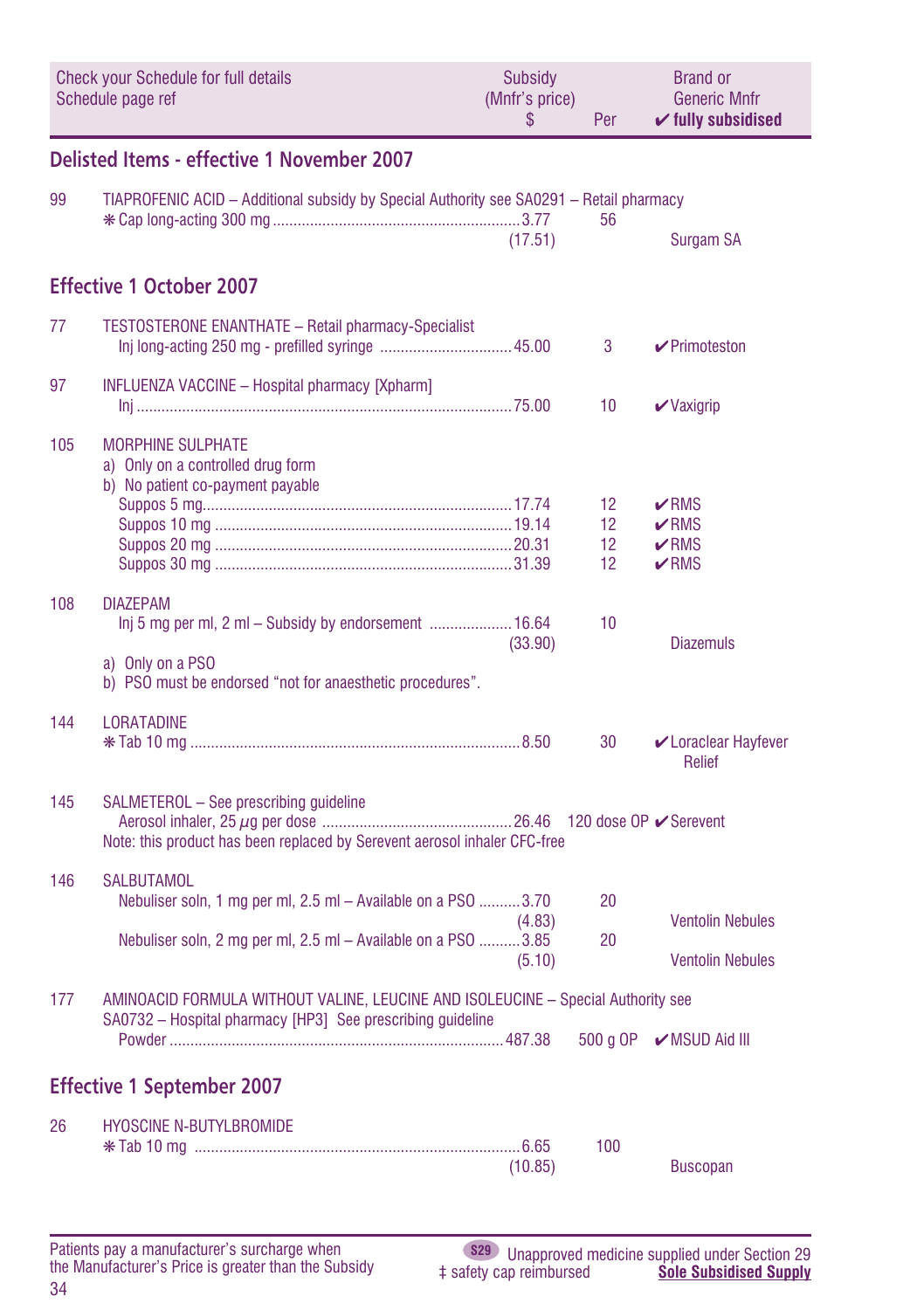<span id="page-34-0"></span>

|     | Check your Schedule for full details<br>Schedule page ref                                                                                                                                                                                                                                                                                                                                               | Subsidy<br>(Mnfr's price)<br>S | Per       | <b>Brand or</b><br><b>Generic Mnfr</b><br>$\checkmark$ fully subsidised |
|-----|---------------------------------------------------------------------------------------------------------------------------------------------------------------------------------------------------------------------------------------------------------------------------------------------------------------------------------------------------------------------------------------------------------|--------------------------------|-----------|-------------------------------------------------------------------------|
|     | Delisted Items - effective 1 September 2007 (continued)                                                                                                                                                                                                                                                                                                                                                 |                                |           |                                                                         |
| 52  | <b>LISINOPRIL</b>                                                                                                                                                                                                                                                                                                                                                                                       |                                | 30        |                                                                         |
|     |                                                                                                                                                                                                                                                                                                                                                                                                         | (4.91)                         | 30        | Prinivil                                                                |
|     |                                                                                                                                                                                                                                                                                                                                                                                                         | (7.14)                         | 30        | Prinivil                                                                |
|     |                                                                                                                                                                                                                                                                                                                                                                                                         | (10.10)                        |           | Prinivil                                                                |
| 85  | CEFTRIAXONE SODIUM - Hospital pharmacy [HP3] - Subsidy by endorsement<br>a) Available on a PSO<br>b) Subsidised only if prescribed for a dialysis or cystic fibrosis patient, or the treatment of confirmed<br>ciprofloxacin-resistant gonorrhoea, or the treatment of suspected meningitis in patients who have a known<br>allergy to penicillin, and the prescription or PSO is endorsed accordingly. |                                | 1         | $\vee$ Rocephin IV                                                      |
| 91  | <b>ACICLOVIR</b>                                                                                                                                                                                                                                                                                                                                                                                        |                                |           |                                                                         |
|     |                                                                                                                                                                                                                                                                                                                                                                                                         | (10.00)<br>7.13                | 100<br>90 | Acicvir                                                                 |
|     |                                                                                                                                                                                                                                                                                                                                                                                                         | (48.75)                        | 240       | <b>Zovirax</b>                                                          |
|     |                                                                                                                                                                                                                                                                                                                                                                                                         | (36.00)                        | 100       | Acicvir                                                                 |
|     |                                                                                                                                                                                                                                                                                                                                                                                                         | (26.70)                        |           | Acicvir                                                                 |
| 91  | <b>VALACICLOVIR</b>                                                                                                                                                                                                                                                                                                                                                                                     | (54.63)<br>4.74                | 10<br>30  | Valtrex                                                                 |
|     |                                                                                                                                                                                                                                                                                                                                                                                                         | (163.80)                       |           | Valtrex                                                                 |
| 107 | PAROXETINE HYDROCHLORIDE                                                                                                                                                                                                                                                                                                                                                                                | (35.02)                        | 30        | Aropax                                                                  |
| 116 | OLANZAPINE - Special Authority see SA0741- Retail pharmacy                                                                                                                                                                                                                                                                                                                                              |                                |           |                                                                         |
|     |                                                                                                                                                                                                                                                                                                                                                                                                         |                                | 30<br>30  | $\boldsymbol{\nu}$ Zyprexa<br>$\mathbf{v}$ Zyprexa                      |
|     | Note - Zyprexa tab 2.5 mg, 5 mg and 10 mg 28 tablet pack size is still subsidised.                                                                                                                                                                                                                                                                                                                      |                                | 30        | $\vee$ Zyprexa                                                          |
| 117 | TRIFLUOPERAZINE HYDROCHLORIDE                                                                                                                                                                                                                                                                                                                                                                           | (17.77)                        | 112       | <b>Stelazine Section</b><br>29 S29                                      |
| 125 | <b>CALCIUM FOLINATE</b><br>Tab 15 mg - PCT - Hospital pharmacy [HP3]-Specialist38.90                                                                                                                                                                                                                                                                                                                    | (55.60)                        | 10        | Leucovorin                                                              |
| 152 | <b>BRIMONIDINE TARTRATE - Retail pharmacy-Specialist</b>                                                                                                                                                                                                                                                                                                                                                |                                | 5 ml OP   | $\blacktriangleright$ Alphagan                                          |

applicable, dispensed all-at-once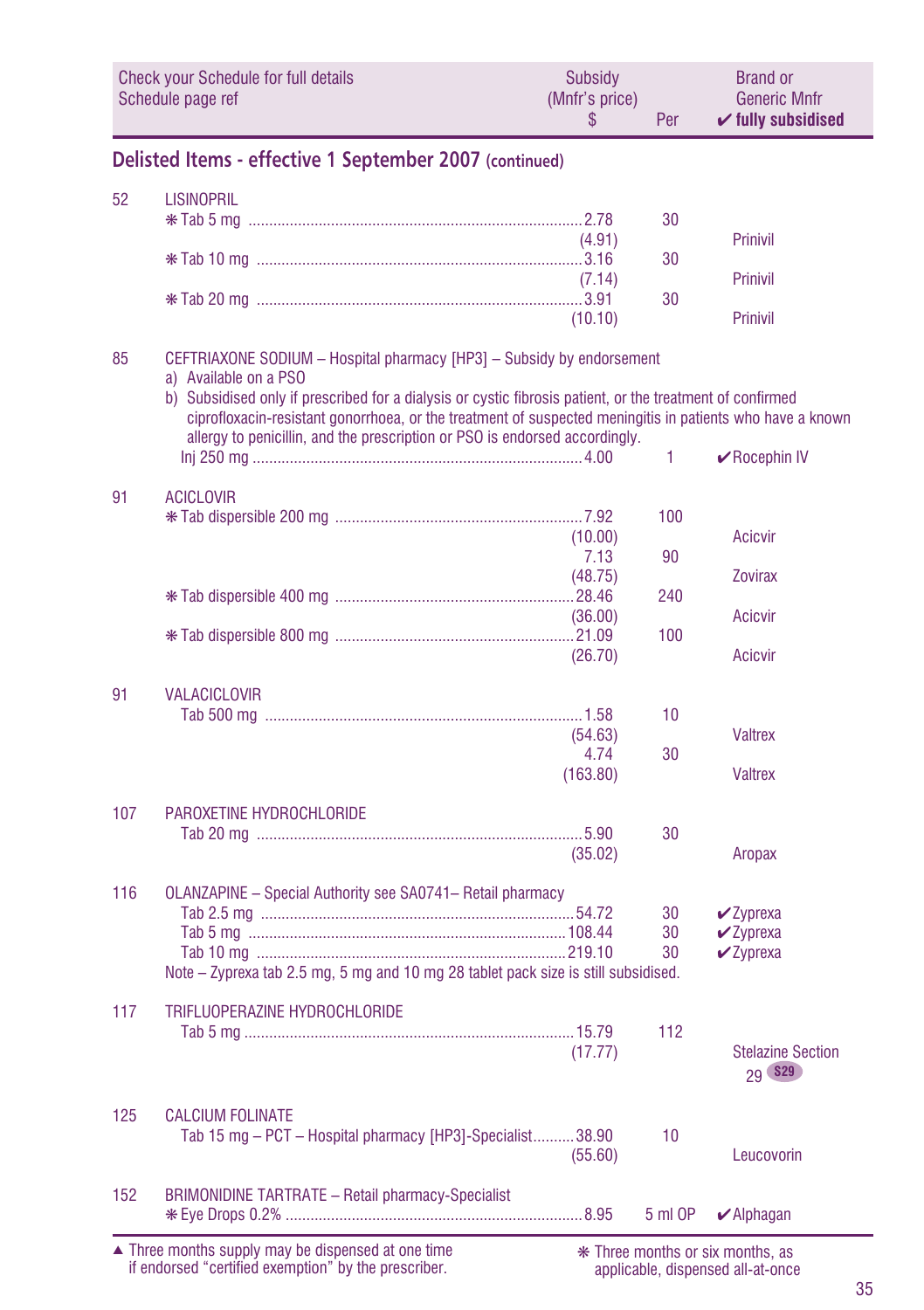<span id="page-35-0"></span>

|     | Check your Schedule for full details<br>Schedule page ref                      | Subsidy<br>(Mnfr's price)<br>$\mathbf{\hat{s}}$ | Per          | <b>Brand or</b><br><b>Generic Mnfr</b><br>$\checkmark$ fully subsidised |
|-----|--------------------------------------------------------------------------------|-------------------------------------------------|--------------|-------------------------------------------------------------------------|
|     | Delisted Items - effective 1 September 2007 (continued)                        |                                                 |              |                                                                         |
| 175 | GLUTEN FREE BREAD MIX - Special Authority see SA0722 - Hospital pharmacy [HP3] | (7.63)                                          | 1.000 $a$ OP | <b>Bakels Gluten Free</b><br><b>Bread Mix</b>                           |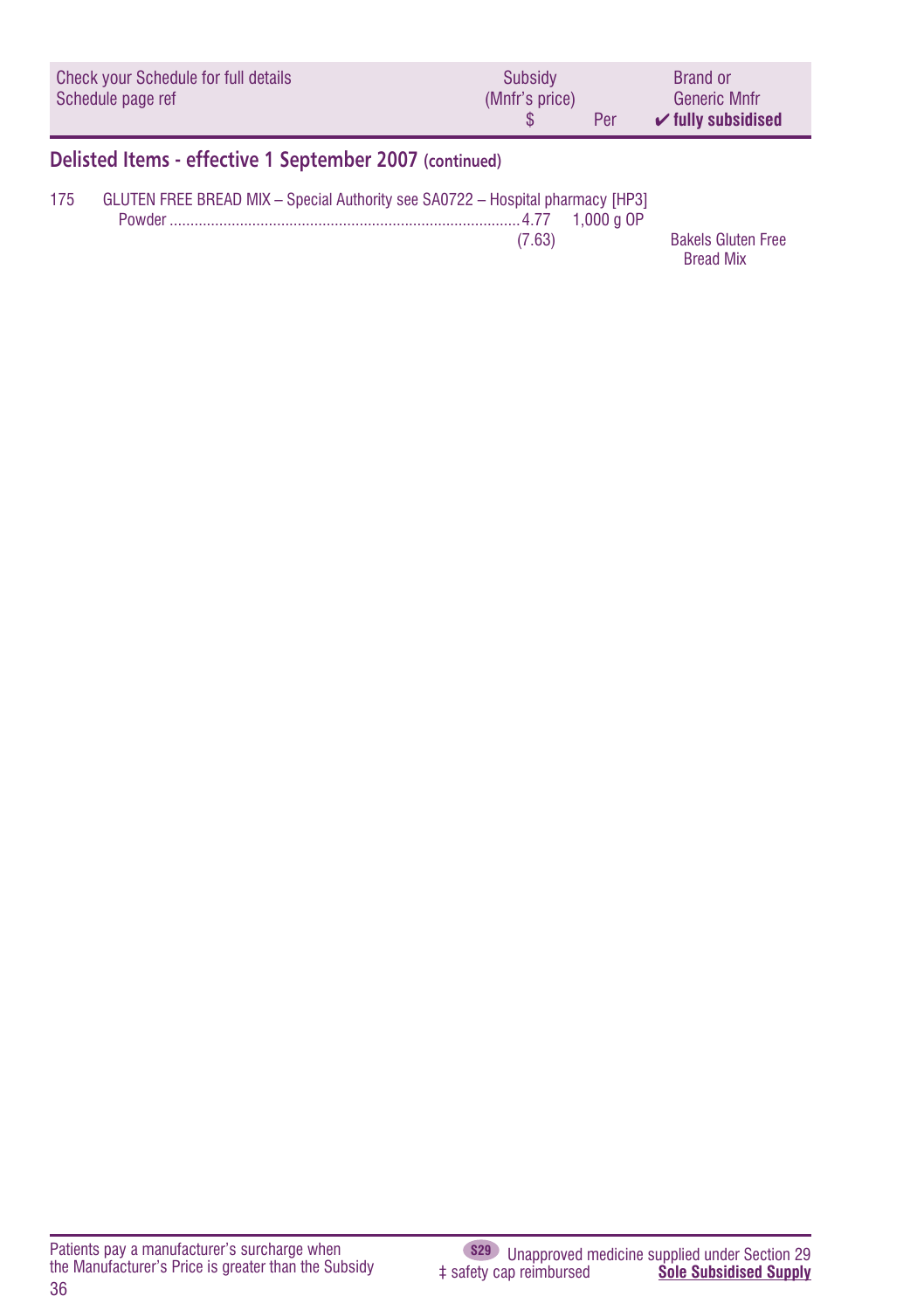<span id="page-36-0"></span>

|     | <b>Check your Schedule for full details</b><br>Schedule page ref                                                                                                                                                                                                                                                                        | <b>Subsidy</b><br>(Mnfr's price)<br>S | Per                      | <b>Brand or</b><br><b>Generic Mnfr</b><br>$\checkmark$ fully subsidised |
|-----|-----------------------------------------------------------------------------------------------------------------------------------------------------------------------------------------------------------------------------------------------------------------------------------------------------------------------------------------|---------------------------------------|--------------------------|-------------------------------------------------------------------------|
|     | <b>Items to be Delisted</b>                                                                                                                                                                                                                                                                                                             |                                       |                          |                                                                         |
|     | <b>Effective 1 January 2008</b>                                                                                                                                                                                                                                                                                                         |                                       |                          |                                                                         |
| 29  | <b>METFORMIN HYDROCHLORIDE</b>                                                                                                                                                                                                                                                                                                          |                                       | 500<br>250               | $\boldsymbol{\checkmark}$ Metomin<br>$\boldsymbol{\nu}$ Metomin         |
| 47  | <b>DEXTROSE WITH ELECTROLYTES</b>                                                                                                                                                                                                                                                                                                       | (3.44)<br>6.30<br>(6.66)              | 500 ml OP<br>946 ml OP   | Plasma-Lyte Oral<br>Pedialyte - Fruit                                   |
| 97  | <b>INFLUENZA VACCINE - Hospital pharmacy [Xpharm]</b>                                                                                                                                                                                                                                                                                   |                                       | 1                        | $\checkmark$ Fluvax                                                     |
|     | <b>Effective 1 February 2008</b>                                                                                                                                                                                                                                                                                                        |                                       |                          |                                                                         |
| 44  | <b>ASPIRIN</b>                                                                                                                                                                                                                                                                                                                          |                                       | 90                       | $\checkmark$ Ethics Aspirin EC                                          |
| 86  | AZITHROMYCIN - Subsidy by endorsement<br>a) Maximum of 2 tab per prescription<br>b) Available on a PSO<br>c) Subsidised only if prescribed for patients with uncomplicated urethritis or cervicitis proven or presumed to be<br>due to Chlamydia trachomatis and their sexual contacts and prescription or PSO is endorsed accordingly. | (15.53)                               | 2 OP                     | Zithromax                                                               |
| 104 | <b>METHADONE HYDROCHLORIDE</b><br>a) Only on a controlled drug form<br>b) No patient co-payment payable<br>c) Extemporaneously compounded methadone will only be reimbursed at the rate of the cheapest form available<br>(methadone powder, not methadone tablets).<br>d) For methadone hydrochloride oral liquid refer, page 159      | (2.78)                                | 10                       | Pallidone                                                               |
|     | <b>Effective 1 March 2008</b>                                                                                                                                                                                                                                                                                                           |                                       |                          |                                                                         |
| 28  | <b>INSULIN ISOPHANE WITH INSULIN NEUTRAL</b><br>▲ Inj human with neutral insulin 100 u per ml, 3 ml 42.66                                                                                                                                                                                                                               |                                       | $10 \text{ ml }$ OP<br>5 | $\mathbf{v}$ Mixtard 50<br>$\checkmark$ PenMix 10<br>$\vee$ PenMix 20   |
| 34  | LACTULOSE - Only on a prescription                                                                                                                                                                                                                                                                                                      |                                       |                          | 1.000 ml $\mathcal{V}$ Laevolac                                         |
| 55  | <b>ACEBUTOLOL</b>                                                                                                                                                                                                                                                                                                                       |                                       | 100                      | $\vee$ ACB                                                              |

applicable, dispensed all-at-once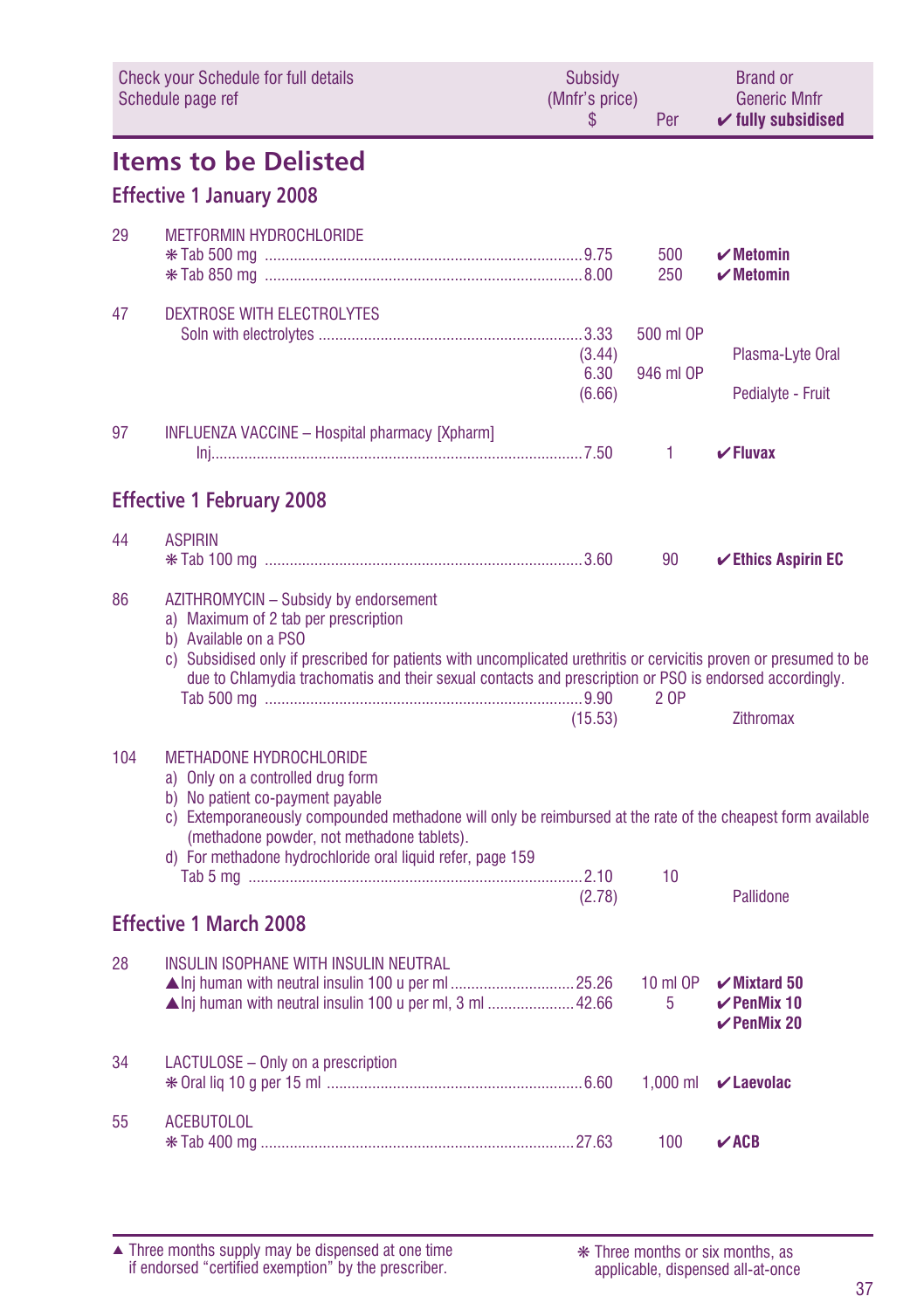<span id="page-37-0"></span>

|     | <b>Check your Schedule for full details</b><br>Schedule page ref                                                                        | Subsidy<br>(Mnfr's price)<br>\$ | Per                 | <b>Brand or</b><br><b>Generic Mnfr</b><br>$\checkmark$ fully subsidised |
|-----|-----------------------------------------------------------------------------------------------------------------------------------------|---------------------------------|---------------------|-------------------------------------------------------------------------|
|     | Items to be delisted - effective 1 March 2008 (continued)                                                                               |                                 |                     |                                                                         |
| 65  | POVIDONE IODINE                                                                                                                         | 6.87<br>(7.02)                  | 25 g OP<br>100 g OP | $\sqrt{B}$ iocil<br><b>Betadine</b>                                     |
|     | a) Maximum of 100 g per prescription<br>b) Only on a prescription                                                                       | 64.20                           | 500 ml<br>5,000 ml  | $\vee$ Biocil<br>$\checkmark$ Biocil                                    |
| 116 | PIMOZIDE - Retail pharmacy-Specialist                                                                                                   |                                 | 20                  | <b>√Orap Forte (S29)</b>                                                |
| 144 | <b>LORATADINE</b>                                                                                                                       | (6.70)                          | 100                 | Apo-Loratadine                                                          |
| 148 | <b>IPRATROPIUM BROMIDE</b>                                                                                                              | (11.79)                         | 15 ml OP            | <b>Atrovent Nasal</b><br>Aqueous                                        |
|     | <b>Effective 1 April 2008</b>                                                                                                           |                                 |                     |                                                                         |
| 25  | <b>SULPHASALAZINE</b><br>Enema 3 g per 100 ml - Retail pharmacy - Specialist 37.40                                                      | (43.00)                         | 7                   | Salazopyrin                                                             |
| 46  | <b>DEXTROSE</b>                                                                                                                         |                                 | 5                   | $\boldsymbol{\mathsf{v}}$ Mayne                                         |
| 87  | <b>BENZATHINE BENZYLPENICILLIN</b><br>Injection 1.2 mega u - Available on a PSO  160.00                                                 |                                 | 10 <sup>1</sup>     | $\vee$ Pan Benzathine<br><b>Benzylpenicillin</b>                        |
| 96  | IBUPROFEN - Additional subsidy by Special Authority see SA0291 - Retail pharmacy                                                        | (22.80)                         | 100                 | <b>Brufen</b>                                                           |
| 99  | TENOXICAM - Additional subsidy by Special Authority see SA0291 - Retail pharmacy<br>* Inj 10 mg per ml, 2 ml - Available on a PSO 10.00 |                                 | 5                   | $\checkmark$ Tilcotil                                                   |
| 113 | <b>DIMENHYDRINATE</b>                                                                                                                   | (3.07)                          | 10                  | <b>Dramamine</b>                                                        |
| 117 | THIORIDAZINE HYDROCHLORIDE                                                                                                              |                                 | 90                  | $\boldsymbol{\checkmark}$ Aldazine                                      |
| 153 | <b>PILOCARPINE</b>                                                                                                                      |                                 | 15 ml OP            | $V$ Pilopt                                                              |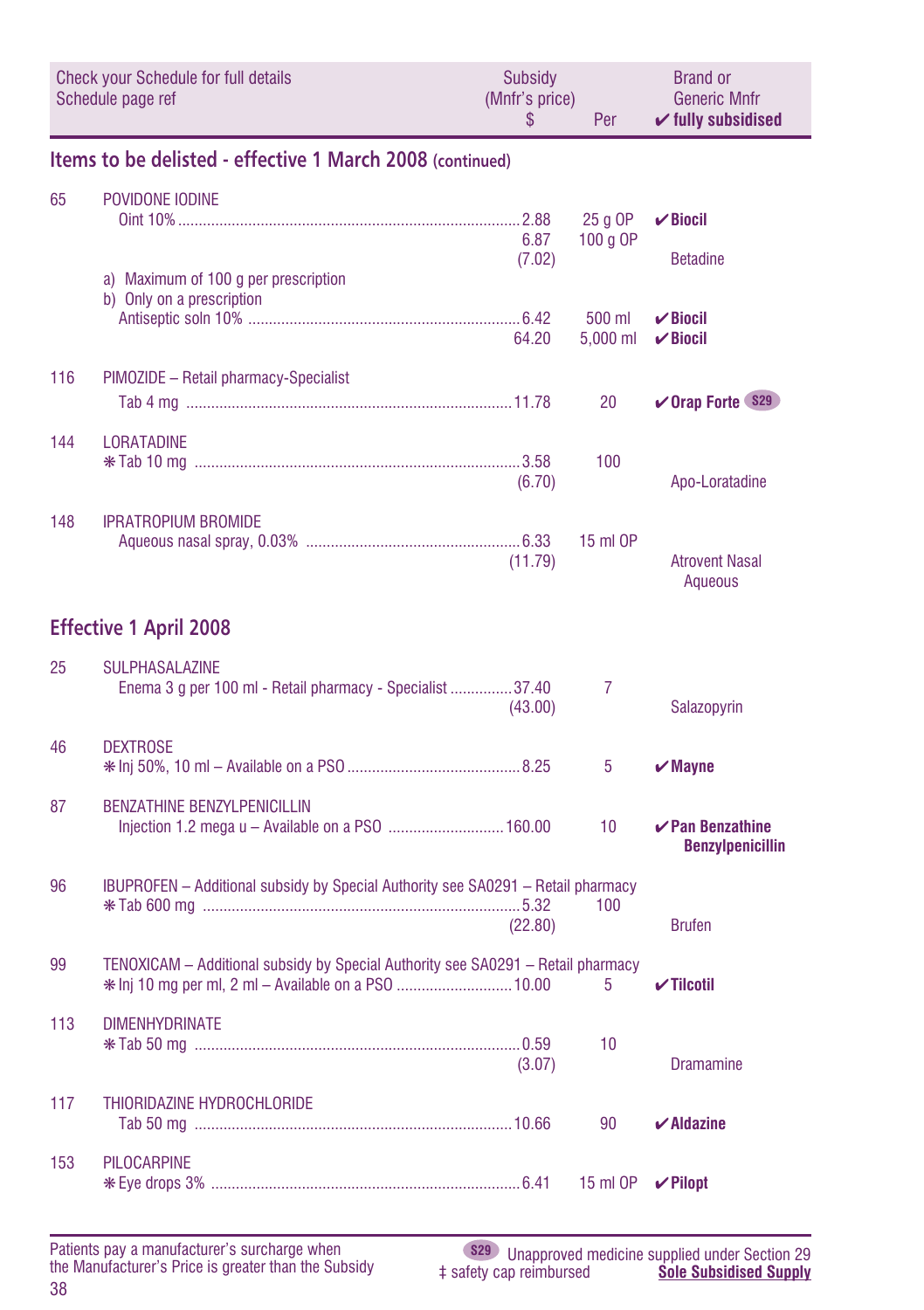<span id="page-38-0"></span>

|     | Check your Schedule for full details<br>Schedule page ref                                                                                                                                                                                                                                                                          | Subsidy<br>(Mnfr's price)<br>\$ | Per               | <b>Brand or</b><br><b>Generic Mnfr</b><br>$\checkmark$ fully subsidised        |
|-----|------------------------------------------------------------------------------------------------------------------------------------------------------------------------------------------------------------------------------------------------------------------------------------------------------------------------------------|---------------------------------|-------------------|--------------------------------------------------------------------------------|
|     | Items to be delisted - effective 1 April 2008 (continued)                                                                                                                                                                                                                                                                          |                                 |                   |                                                                                |
| 180 | SOYA INFANT FORMULA - Special Authority see SA0604 - Retail pharmacy                                                                                                                                                                                                                                                               | (18.32)                         | 900 g OP          | Infasoy                                                                        |
|     | <b>Effective 1 May 2008</b>                                                                                                                                                                                                                                                                                                        |                                 |                   |                                                                                |
| 47  | <b>WATER</b><br>1) On a prescription or Practitioner's Supply Order only when on the same form as an injection listed in the<br>Pharmaceutical Schedule requiring a solvent or diluent; or<br>2) On a bulk supply order; or<br>3) When used in the extemporaneous compounding of eye drops.                                        |                                 | 50<br>50          | $\boldsymbol{\checkmark}$ AstraZeneca<br>$\boldsymbol{\checkmark}$ AstraZeneca |
| 95  | RITONAVIR - Special Authority see SA0779 - Hospital pharmacy [HP1]                                                                                                                                                                                                                                                                 |                                 | 240 ml OP  Morvir |                                                                                |
| 104 | <b>METHADONE HYDROCHLORIDE</b><br>a) Only on a controlled drug form<br>b) No patient co-payment payable<br>c) Extemporaneously compounded methadone will only be reimbursed at the rate of the cheapest form available<br>(methadone powder, not methadone tablets).<br>d) For methadone hydrochloride oral liquid refer, page 159 |                                 | 5                 | $\mathbf{V}$ AFT                                                               |
| 151 | SULPHACETAMIDE SODIUM                                                                                                                                                                                                                                                                                                              |                                 | 15 ml OP          | $\mathbf v$ Acetopt                                                            |
| 160 | ACETYLCYSTEINE - Hospital pharmacy [HP1]-Specialist                                                                                                                                                                                                                                                                                | (242.50)                        | 10                | Parvolex                                                                       |
|     | <b>Effective 1 June 2008</b>                                                                                                                                                                                                                                                                                                       |                                 |                   |                                                                                |
| 37  | <b>CALCIUM GLUCONATE</b><br>Note – the 10 injection pack size of the Mayne brand of calcium gluconate inj 10%, 10 ml was listed 1 December<br>2007.                                                                                                                                                                                |                                 | 50                | $\boldsymbol{\checkmark}$ Mayne                                                |
| 61  | <b>ECONAZOLE NITRATE</b>                                                                                                                                                                                                                                                                                                           | (1.30)                          | 15 g OP           | <b>Ecreme</b>                                                                  |
| 86  | <b>ERYTHROMYCIN LACTOBIONATE</b><br>Note - the Erythrocin IV brand was listed 1 December 2007                                                                                                                                                                                                                                      |                                 | $\mathbf{1}$      | $\vee$ ERA                                                                     |
| 129 | MITOZANTRONE - PCT only - Specialist                                                                                                                                                                                                                                                                                               |                                 | $\mathbf{1}$      | $\boldsymbol{\mathcal{C}}$ Onkotrone                                           |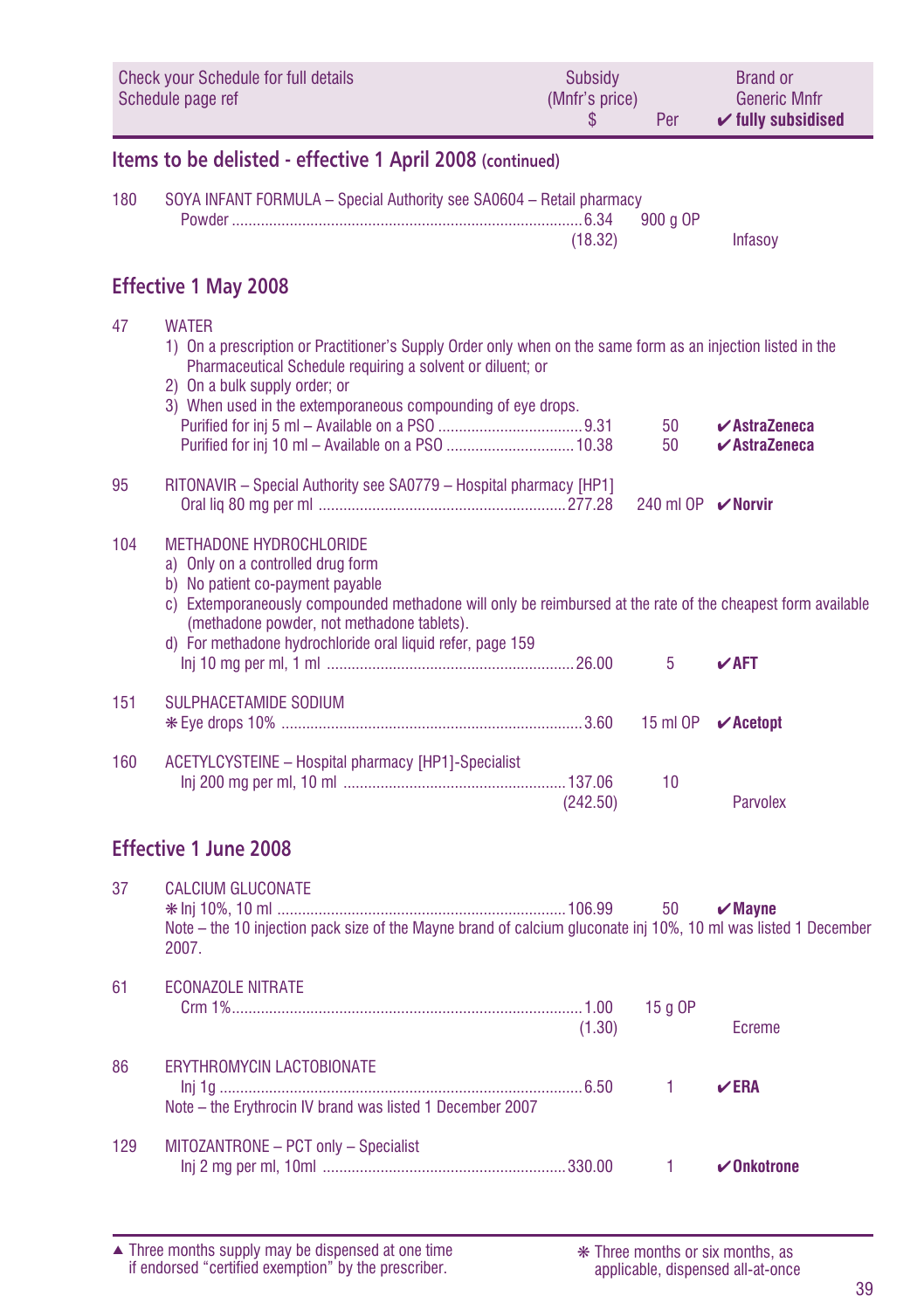<span id="page-39-0"></span>

| Check your Schedule for full details<br>Schedule page ref                 |                                                   | Subsidy<br>(Mnfr's price) | Per | <b>Brand or</b><br><b>Generic Mnfr</b><br>$\checkmark$ fully subsidised |  |  |
|---------------------------------------------------------------------------|---------------------------------------------------|---------------------------|-----|-------------------------------------------------------------------------|--|--|
|                                                                           | Items to be delisted - effective 1 September 2008 |                           |     |                                                                         |  |  |
| 95<br>SAQUINAVIR - Special Authority see SA0779 - Hospital pharmacy [HP1] |                                                   |                           |     |                                                                         |  |  |

| 0.00<br>Cap 200 mg<br>180 | $\vee$ Fortovase |
|---------------------------|------------------|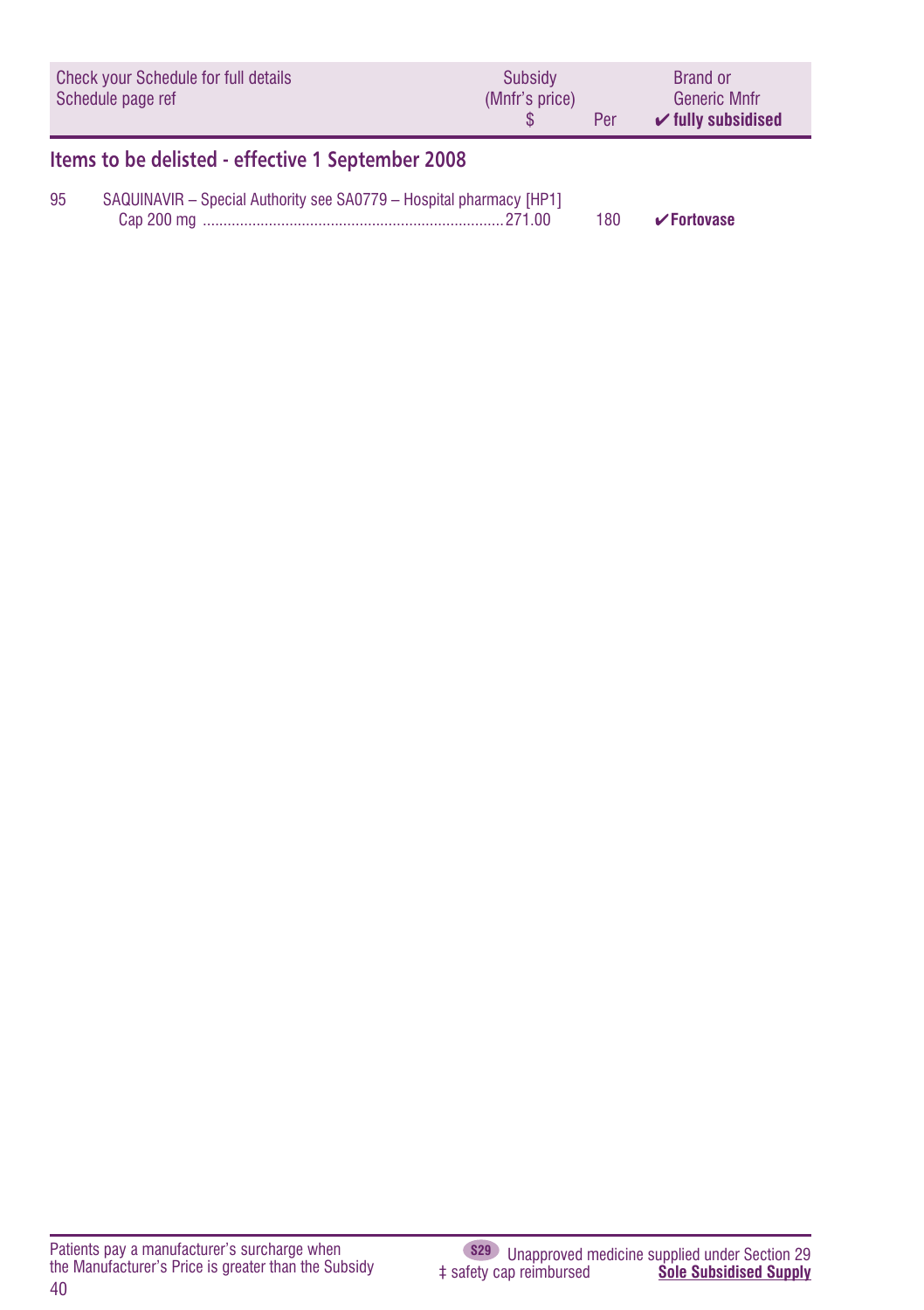<span id="page-40-0"></span>

| <b>Contracted Pharmaceutical</b><br><b>Description</b>                          | <b>Brand</b>                 | Price (\$)<br>(ex man.<br>excl. GST) | Per       | <b>DV</b><br>Limit | <b>DV Limit DV</b><br>applies<br>from | <b>Pharmaceutical</b>                         |
|---------------------------------------------------------------------------------|------------------------------|--------------------------------------|-----------|--------------------|---------------------------------------|-----------------------------------------------|
| <b>Section H changes to Part II</b><br><b>Effective 1 December 2007</b>         |                              |                                      |           |                    |                                       |                                               |
| CALCIUM GLUCONATE<br>Note – Mayne, 50 inj pack size delisted 1 December 2007    |                              | 21.40<br>106.99                      | 10<br>-50 |                    |                                       |                                               |
| CEFOXITIN SODIUM (4 price)                                                      |                              | 48.48                                | 5         |                    |                                       |                                               |
| <b>FRYTHROMYCIN LACTOBIONATE</b><br>Note – ERA inj 1 g delisted 1 December 2007 |                              | 6.50<br>6.50                         | 1         |                    |                                       |                                               |
| <b>MITOZANTRONE</b>                                                             |                              |                                      |           |                    |                                       |                                               |
|                                                                                 | <b>Ebewe</b><br><b>Ebewe</b> | 110.00<br>220.00                     | 1<br>1    | 1%<br>1%           | Feb-08<br>Feb-08                      | Onkotrone<br><b>Mayne</b><br><b>Novatrone</b> |
| Note – Onkotrone inj 2 mg per ml, 10 ml to be delisted 1 February 2008          |                              |                                      |           |                    |                                       | Onkotrone                                     |
| NAPROXEN SODIUM                                                                 |                              | 6.00                                 | 120       | 1%                 | Feb-08                                | Synflex                                       |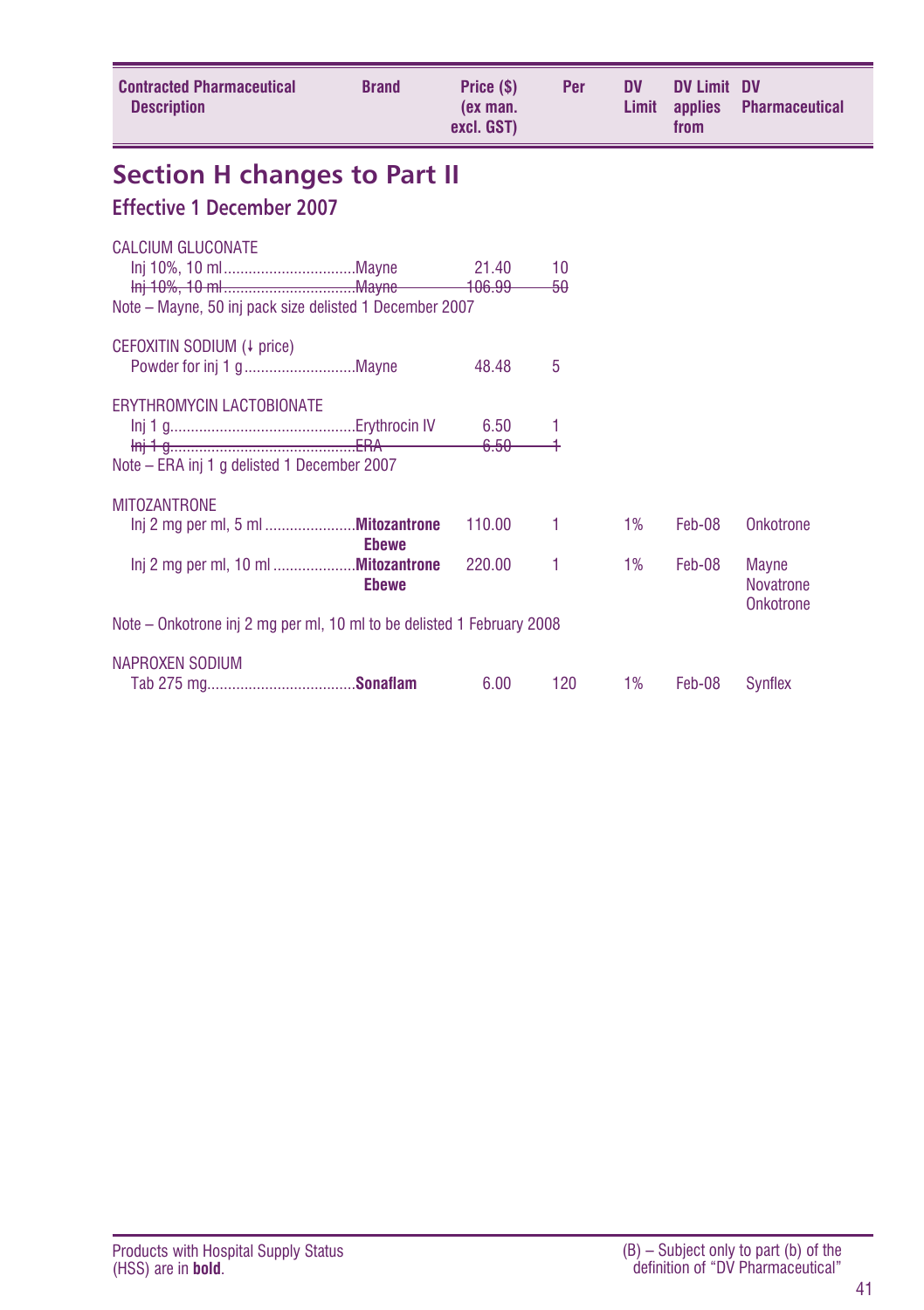# <span id="page-41-0"></span>Index

Pharmaceuticals and brands

## $\overline{A}$

|                                           |         | 37 |
|-------------------------------------------|---------|----|
|                                           |         | 37 |
|                                           |         | 39 |
|                                           |         | 39 |
|                                           | 23.     | 35 |
|                                           |         | 35 |
|                                           |         | 33 |
|                                           |         | 38 |
|                                           |         | 35 |
|                                           |         |    |
|                                           |         | 17 |
| Aminoacid formula without valine, leucine |         |    |
|                                           |         | 34 |
|                                           |         | 28 |
|                                           |         | 18 |
|                                           |         | 19 |
|                                           |         | 38 |
|                                           |         | 29 |
|                                           |         | 24 |
|                                           |         | 35 |
|                                           |         | 17 |
|                                           |         | 20 |
|                                           |         |    |
|                                           |         | 28 |
|                                           | 17.     | 37 |
| Atrovent Nasal Aqueous                    | 27,38   |    |
|                                           |         |    |
| R                                         |         |    |
|                                           |         |    |
| Bakels Gluten Free Bread Mix              |         | 36 |
| Bakels Gluten Free Health Bread Mix       |         | 28 |
|                                           |         | 38 |
|                                           |         |    |
|                                           |         | 38 |
|                                           |         | 30 |
|                                           |         | 24 |
|                                           |         | 29 |
|                                           |         | 24 |
|                                           |         | 24 |
|                                           |         | 24 |
|                                           |         | 38 |
|                                           |         | 35 |
| Brimonidine tartrate with timolol maleate |         | 24 |
|                                           | 19, 33, | 38 |
|                                           |         | 33 |
|                                           |         | 19 |
| Budesonide with eformoterol               |         |    |
|                                           |         | 34 |
| C                                         |         |    |
|                                           |         | 35 |
|                                           |         | 41 |
|                                           |         | 33 |
|                                           |         | 28 |
|                                           |         | 33 |
|                                           |         | 35 |

|                                         | 23 |
|-----------------------------------------|----|
|                                         | 33 |
|                                         | 33 |
|                                         | 23 |
|                                         | 23 |
|                                         | 19 |
|                                         | 19 |
|                                         | 28 |
|                                         | 28 |
|                                         | 22 |
|                                         | 29 |
|                                         | 29 |
|                                         | 24 |
| Condoms without spermicide              | 33 |
|                                         | 24 |
| D                                       |    |
|                                         | 33 |
|                                         | 24 |
| Dexamethasone with framycetin           |    |
|                                         | 23 |
| Dexamethasone with neomycin and         |    |
|                                         | 24 |
|                                         | 38 |
| Dextrose with electrolytes 28, 37       |    |
|                                         | 34 |
|                                         | 34 |
|                                         | 24 |
|                                         | 28 |
|                                         | 38 |
| Dorzolamide hydrochloride               | 24 |
| Dorzolamide hydrochloride with          |    |
|                                         | 24 |
|                                         | 18 |
|                                         | 38 |
|                                         | 18 |
|                                         | 18 |
| E                                       |    |
|                                         | 39 |
|                                         | 39 |
|                                         | 21 |
|                                         | 29 |
| 39.41                                   |    |
| 17, 41                                  |    |
| 17, 39, 41<br>Erythromycin lactobionate |    |
| 17.37                                   |    |
| F                                       |    |
|                                         | 25 |
|                                         | 33 |
|                                         | 17 |
|                                         | 17 |
|                                         | 24 |
|                                         | 24 |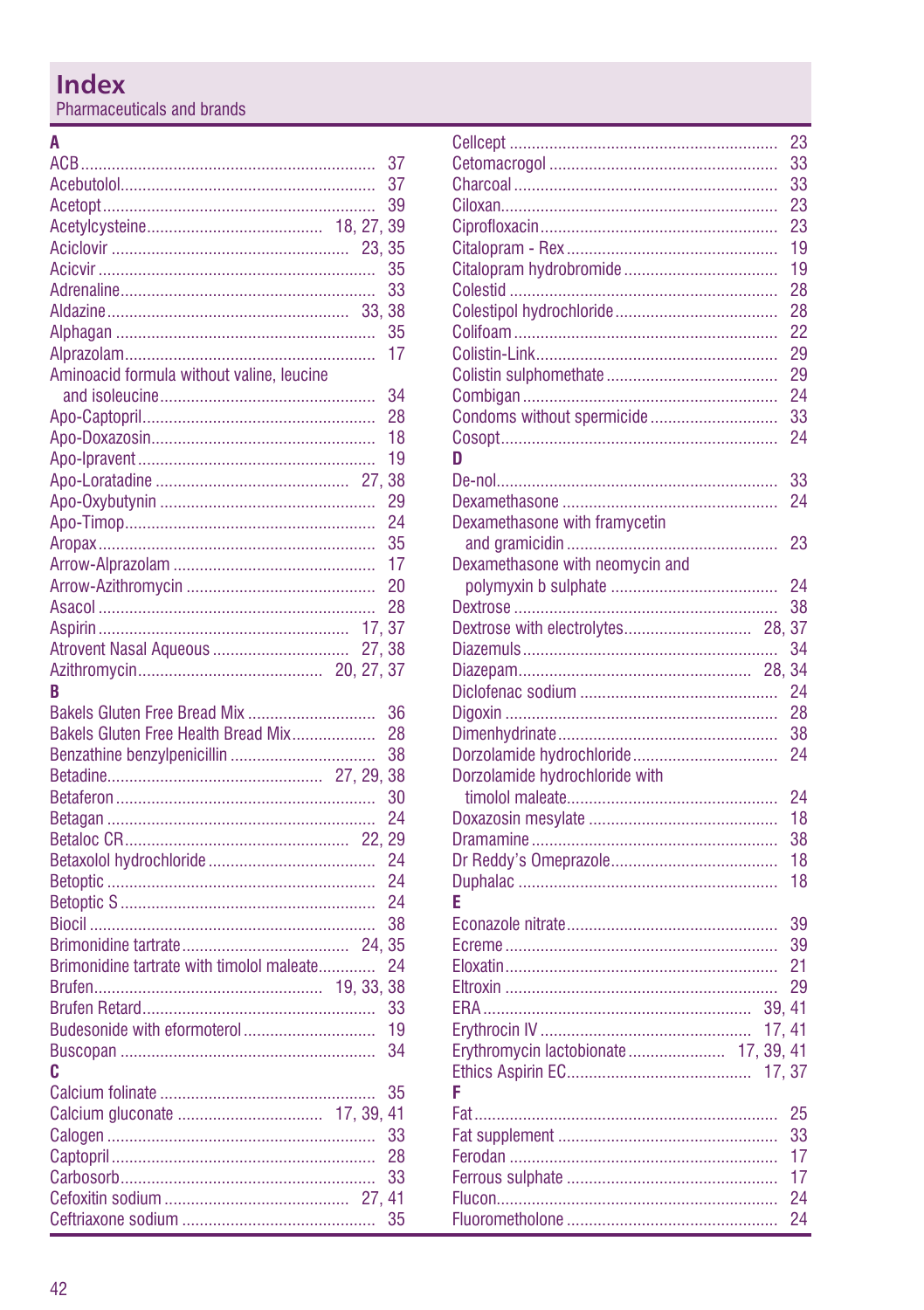## **Index**

Pharmaceuticals and brands

|                                             |        | 37 |
|---------------------------------------------|--------|----|
|                                             |        | 40 |
|                                             |        | 29 |
|                                             |        | 29 |
| G                                           |        |    |
|                                             |        |    |
|                                             |        | 23 |
|                                             |        | 23 |
|                                             |        |    |
|                                             |        | 28 |
| н                                           |        |    |
|                                             |        | 28 |
|                                             |        | 28 |
|                                             |        | 22 |
|                                             |        | 30 |
|                                             |        | 34 |
| I                                           |        |    |
|                                             |        |    |
|                                             |        | 39 |
|                                             |        |    |
| Insulin isophane with insulin neutral       |        | 37 |
|                                             |        |    |
|                                             |        | 30 |
|                                             |        | 17 |
|                                             |        |    |
| L                                           |        |    |
|                                             |        |    |
|                                             |        | 37 |
|                                             |        | 28 |
|                                             |        | 28 |
|                                             |        | 35 |
|                                             |        | 24 |
|                                             |        | 35 |
|                                             |        | 30 |
|                                             |        | 30 |
|                                             |        | 29 |
| Loraclear Hayfever Relief 19, 34            |        |    |
|                                             |        |    |
|                                             |        |    |
| M                                           |        |    |
|                                             |        | 19 |
|                                             |        |    |
|                                             |        | 24 |
|                                             |        | 24 |
|                                             | 18, 28 |    |
| Metformin hydrochloride                     | 30, 37 |    |
| Methadone hydrochloride  18, 20, 27, 37, 39 |        |    |
|                                             | 30, 37 |    |
|                                             |        |    |
|                                             |        | 29 |
|                                             |        | 19 |
|                                             |        | 25 |
|                                             |        |    |
|                                             | 17, 41 |    |
|                                             |        | 37 |
|                                             |        |    |

|                                             |         | 34 |
|---------------------------------------------|---------|----|
|                                             |         | 19 |
|                                             |         | 34 |
|                                             |         | 23 |
| Ν                                           |         |    |
|                                             | 17, 41  |    |
|                                             |         | 33 |
|                                             |         | 30 |
|                                             |         | 30 |
|                                             | 18, 39  |    |
|                                             |         | 28 |
| 0                                           |         |    |
|                                             |         | 35 |
|                                             |         | 18 |
|                                             |         | 26 |
|                                             |         | 39 |
|                                             |         | 38 |
|                                             |         | 21 |
|                                             |         | 29 |
|                                             | 20, 32  |    |
|                                             | 20.32   |    |
| P                                           |         |    |
|                                             | 21, 30  |    |
|                                             |         | 21 |
|                                             |         | 25 |
|                                             |         |    |
| Pan Benzathine Benzylpenicillin             |         | 38 |
|                                             |         | 35 |
|                                             |         | 39 |
|                                             | 28, 37  |    |
|                                             |         | 37 |
|                                             |         | 37 |
|                                             |         | 18 |
|                                             |         | 17 |
| Phenoxymethylpenicillin (Penicillin V)  23, |         | 29 |
| Phenylephrine hydrochloride                 |         | 30 |
|                                             |         | 38 |
|                                             |         | 38 |
|                                             |         | 38 |
|                                             |         | 37 |
|                                             |         | 38 |
|                                             |         | 24 |
|                                             |         | 24 |
|                                             |         | 24 |
|                                             |         | 30 |
|                                             |         | 33 |
|                                             |         | 30 |
|                                             |         | 34 |
|                                             |         | 35 |
| Ω                                           |         |    |
|                                             |         | 18 |
|                                             | 18, 23, | 30 |
|                                             |         |    |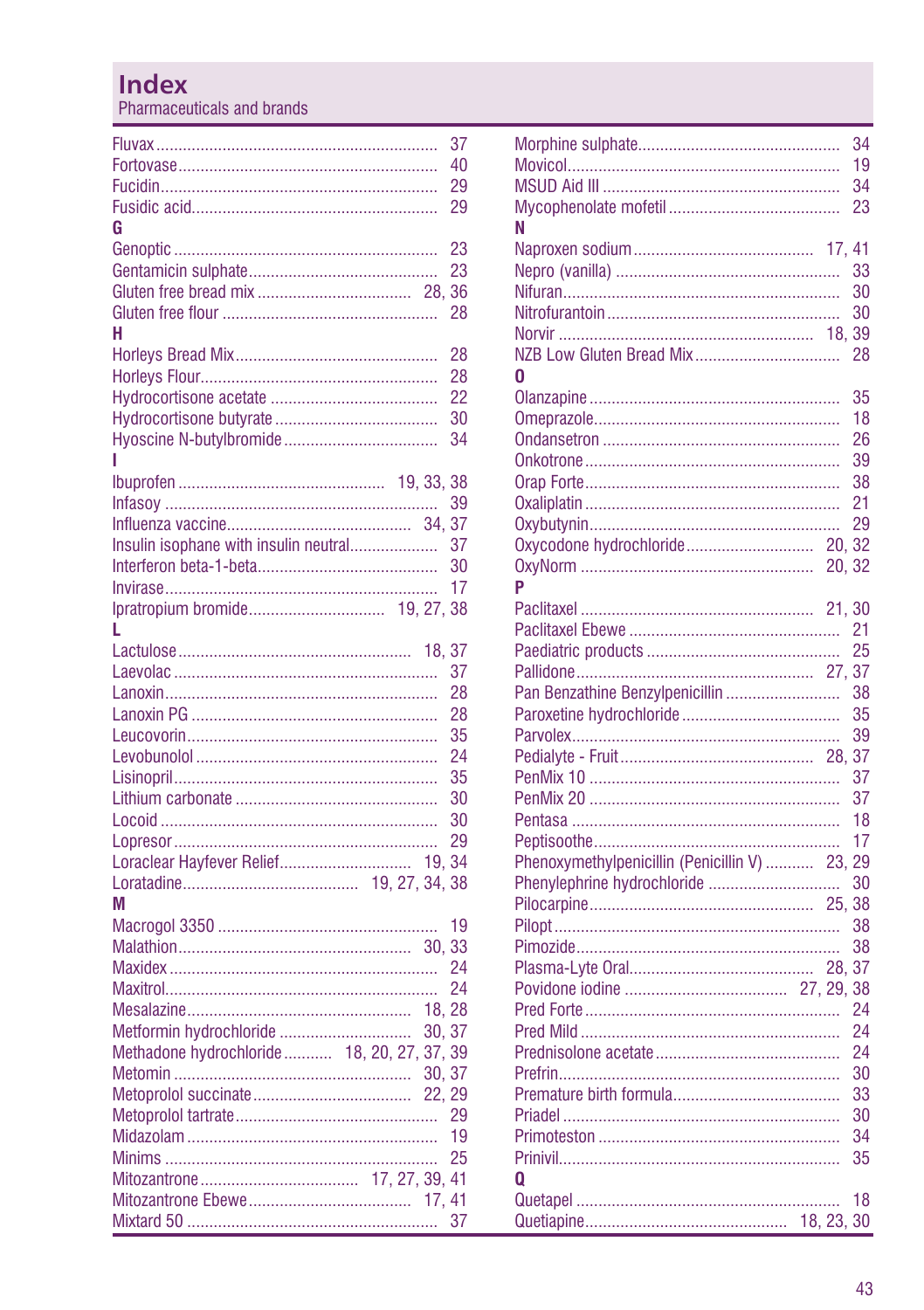# Index

Pharmaceuticals and brands

#### $\overline{\mathsf{R}}$

|   | 33 |
|---|----|
|   | 17 |
|   | 33 |
|   | 27 |
|   |    |
|   | 35 |
| S |    |
|   | 33 |
|   | 19 |
|   | 38 |
|   | 34 |
|   | 34 |
|   |    |
|   | 34 |
|   |    |
|   | 33 |
|   | 19 |
|   | 19 |
|   | 18 |
|   | 33 |
|   | 23 |
|   |    |
|   |    |
|   | 35 |
|   | 28 |
|   | 39 |
|   | 38 |
|   | 34 |
|   | 19 |
| т |    |
|   |    |
|   |    |

|                                  |       | 38 |
|----------------------------------|-------|----|
|                                  |       | 34 |
|                                  |       |    |
|                                  |       | 29 |
|                                  |       | 34 |
|                                  |       | 38 |
|                                  |       | 24 |
|                                  |       | 24 |
|                                  |       | 24 |
|                                  |       | 24 |
| Trifluoperazine hydrochloride    |       | 35 |
| Tripotassium dicitratobismuthate |       | 33 |
|                                  |       | 24 |
| U                                |       |    |
|                                  |       | 33 |
| V                                |       |    |
|                                  |       | 35 |
|                                  |       | 35 |
|                                  |       | 34 |
|                                  |       | 34 |
|                                  |       | 22 |
|                                  |       | 22 |
|                                  |       | 24 |
| W                                |       |    |
|                                  | 30.39 |    |
| 7                                |       |    |
|                                  |       |    |
|                                  |       | 26 |
|                                  |       | 26 |
|                                  |       |    |
|                                  |       | 35 |
|                                  |       |    |